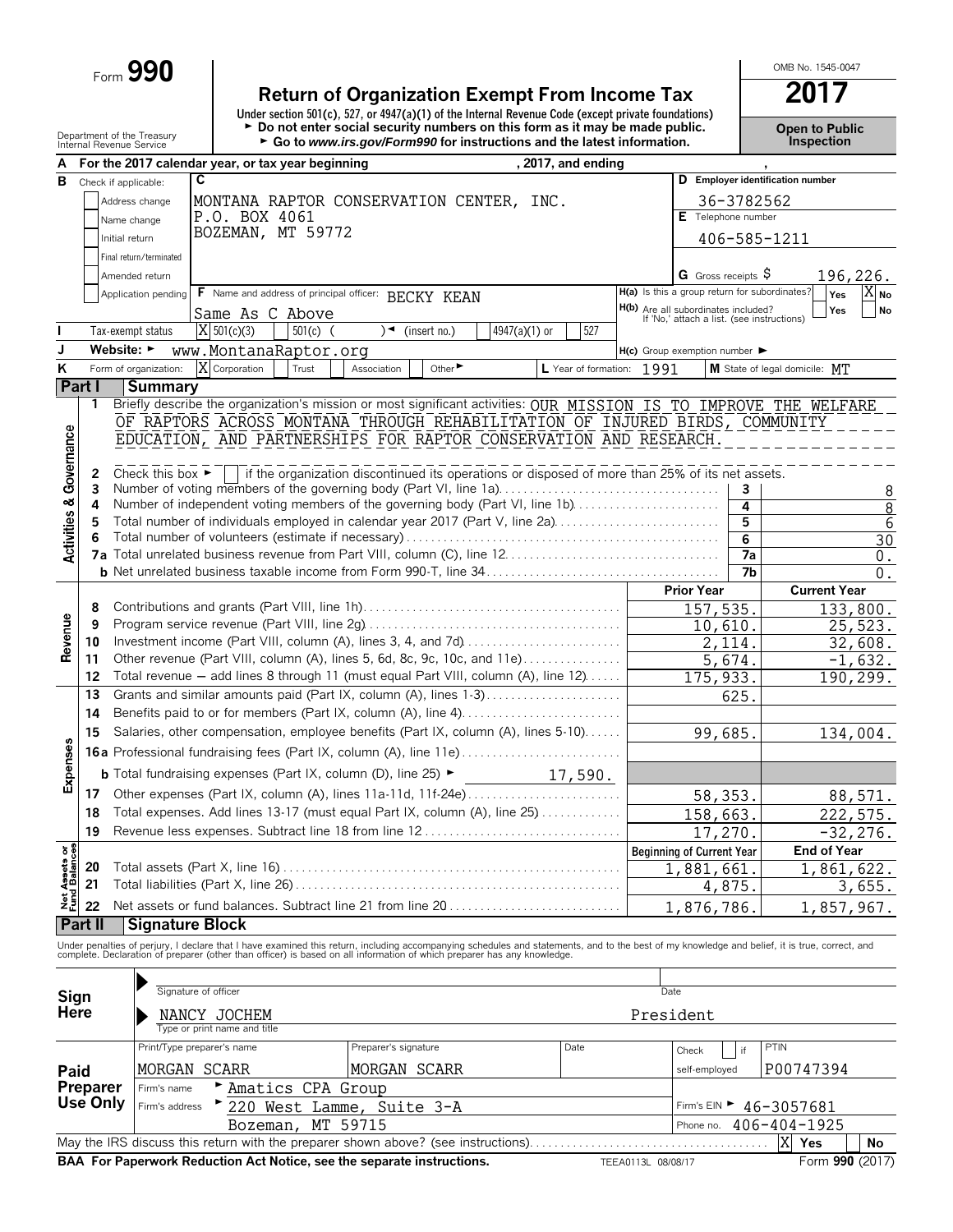|            | Form 990 (2017)<br>MONTANA RAPTOR CONSERVATION CENTER, INC.                                                                                                       |                              | 36-3782562               | Page 2          |
|------------|-------------------------------------------------------------------------------------------------------------------------------------------------------------------|------------------------------|--------------------------|-----------------|
| Part III   | <b>Statement of Program Service Accomplishments</b>                                                                                                               |                              |                          |                 |
|            | Check if Schedule O contains a response or note to any line in this Part III.                                                                                     |                              |                          |                 |
| 1.         | Briefly describe the organization's mission:<br>OUR MISSION IS TO IMPROVE THE WELFARE OF RAPTORS ACROSS MONTANA THROUGH                                           |                              |                          |                 |
|            | REHABILITATION OF INJURED BIRDS, COMMUNITY EDUCATION, AND PARTNERSHIPS FOR RAPTOR                                                                                 |                              |                          |                 |
|            | CONSERVATION AND RESEARCH.                                                                                                                                        |                              |                          |                 |
|            |                                                                                                                                                                   |                              |                          |                 |
|            | 2 Did the organization undertake any significant program services during the year which were not listed on the prior                                              |                              |                          |                 |
|            | Form 990 or 990-EZ?                                                                                                                                               |                              |                          | X<br>Yes<br>No  |
|            | If 'Yes,' describe these new services on Schedule O.                                                                                                              |                              |                          |                 |
| 3          | Did the organization cease conducting, or make significant changes in how it conducts, any program services?<br>If 'Yes,' describe these changes on Schedule O.   |                              |                          | X<br>Yes<br>No  |
|            | Describe the organization's program service accomplishments for each of its three largest program services, as measured by expenses.                              |                              |                          |                 |
|            | Section 501(c)(3) and 501(c)(4) organizations are required to report the amount of grants and allocations to others, the total expenses,                          |                              |                          |                 |
|            | and revenue, if any, for each program service reported.                                                                                                           |                              |                          |                 |
|            | $84,620$ . including grants of $$$<br>4a (Code:<br>) (Expenses \$                                                                                                 |                              | \$<br>) (Revenue         | 8,370.          |
|            | REHABILITATION - MRCC PROVIDED VETERINARY CARE AND HUSBANDRY FOR 213 INJURED BIRDS OF                                                                             |                              |                          |                 |
|            | THIS INCLUDES RETRIEVING INJURED RAPTORS, DETERMINING AND<br>PREY IN 2017.                                                                                        |                              |                          |                 |
|            | ADMINISTERING TREATMENT PROTOCOLS, RADIOGRAPHS AND CONSULTING WITH VETERINARIANS AND                                                                              |                              |                          |                 |
|            | RELEASING REHABILITATED BIRDS.                                                                                                                                    |                              |                          |                 |
|            |                                                                                                                                                                   |                              |                          |                 |
|            |                                                                                                                                                                   |                              |                          |                 |
|            |                                                                                                                                                                   |                              |                          |                 |
|            |                                                                                                                                                                   |                              |                          |                 |
|            |                                                                                                                                                                   |                              |                          |                 |
|            |                                                                                                                                                                   |                              |                          |                 |
|            |                                                                                                                                                                   |                              |                          |                 |
|            | ) (Expenses $\sqrt{5}$<br>$40,443$ . including grants of $$$<br>$4b$ (Code:                                                                                       |                              | \$<br>) (Revenue         | 17, 153.        |
|            | EDUCATION - MRCC CURRENTLY HAS 13 NON-RELEASABLE EDUCATIONAL RAPTORS THAT ASSISTED                                                                                |                              |                          |                 |
|            | MRCC STAFF AND VOLUNTEERS IN MAKING PRESENTATIONS ABOUT CONSERVATION OF MONTANA'S                                                                                 |                              |                          |                 |
|            | RAPTOR SPECIES TO LOCAL SCHOOL AND COMMUNITY ORGANIZATIONS.                                                                                                       |                              | WE OFFER A RANGE OF      |                 |
|            | PROGRAMS FOR BOTH YOUTH AND ADULTS. A SMALL PROGRAM FEE IS CHARGED, IF POSSIBLE,<br>THAT GOES DIRECTLY TOWARDS THE CARE OF EDUCATIONAL RAPTORS AND TO SUPPORT OUR |                              |                          |                 |
|            | EDUCATIONAL PROGRAMS                                                                                                                                              |                              |                          |                 |
|            |                                                                                                                                                                   |                              |                          |                 |
|            |                                                                                                                                                                   |                              |                          |                 |
|            |                                                                                                                                                                   |                              |                          |                 |
|            |                                                                                                                                                                   |                              |                          |                 |
|            |                                                                                                                                                                   |                              |                          |                 |
|            | ) (Expenses \$                                                                                                                                                    |                              |                          |                 |
|            | $4c$ (Code:                                                                                                                                                       | including grants of $\sharp$ | ) (Revenue \$            |                 |
|            |                                                                                                                                                                   |                              |                          |                 |
|            |                                                                                                                                                                   |                              |                          |                 |
|            |                                                                                                                                                                   |                              |                          |                 |
|            |                                                                                                                                                                   |                              |                          |                 |
|            |                                                                                                                                                                   |                              |                          |                 |
|            |                                                                                                                                                                   |                              |                          |                 |
|            |                                                                                                                                                                   |                              |                          |                 |
|            |                                                                                                                                                                   |                              |                          |                 |
|            |                                                                                                                                                                   |                              |                          |                 |
|            |                                                                                                                                                                   |                              |                          |                 |
|            | 4d Other program services (Describe in Schedule O.)                                                                                                               |                              |                          |                 |
|            | \$<br>including grants of<br>(Expenses                                                                                                                            | Ş                            | ) (Revenue $\frac{1}{2}$ |                 |
|            | 125,063.<br>4e Total program service expenses                                                                                                                     |                              |                          |                 |
| <b>BAA</b> |                                                                                                                                                                   | TEEA0102L 12/05/17           |                          | Form 990 (2017) |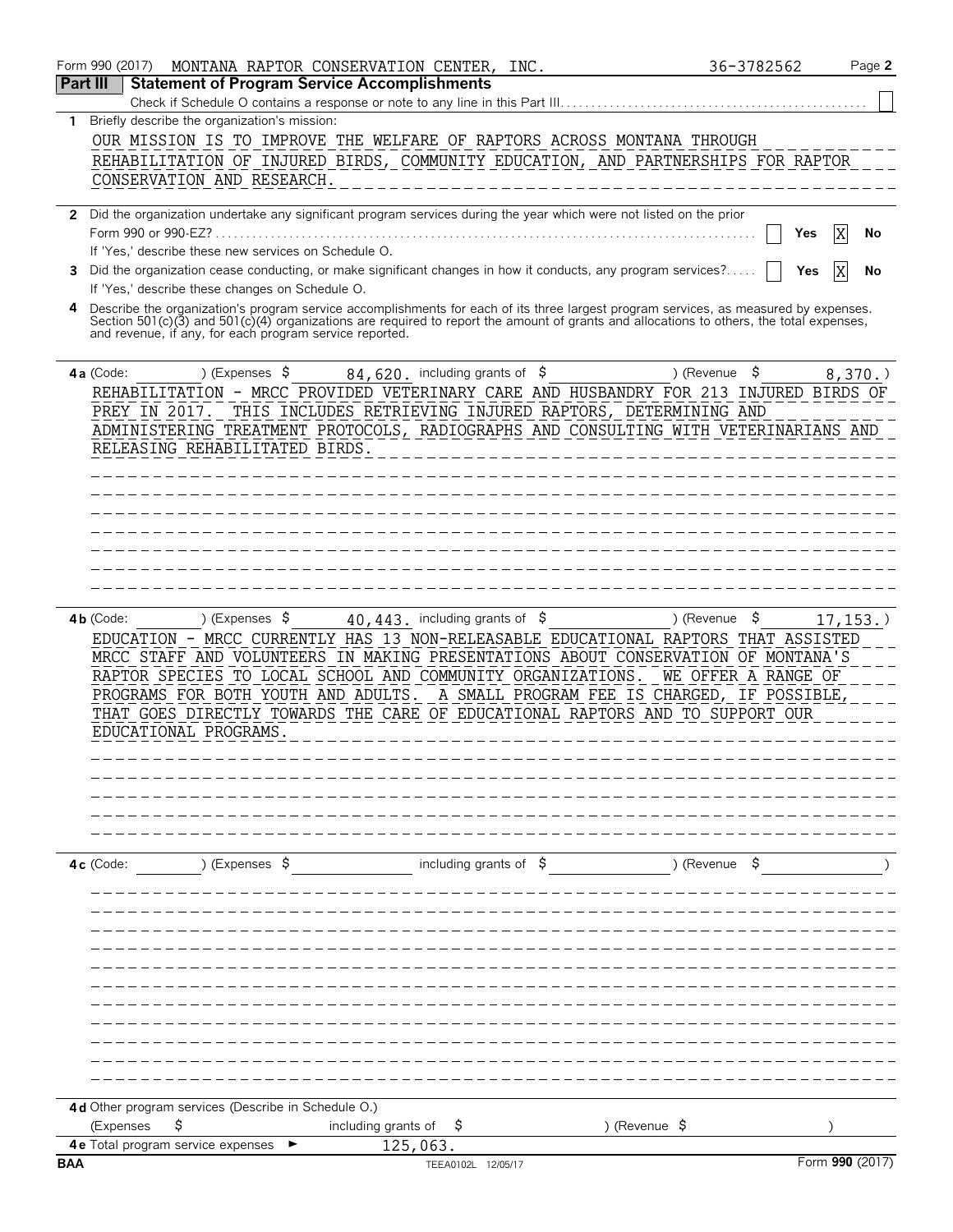#### Form 990 (2017) Page **3** MONTANA RAPTOR CONSERVATION CENTER, INC. 36-3782562 **Part IV Checklist of Required Schedules**

|    |                                                                                                                                                                                                                                                     |                 | <b>Yes</b> | No |
|----|-----------------------------------------------------------------------------------------------------------------------------------------------------------------------------------------------------------------------------------------------------|-----------------|------------|----|
| 1. | Is the organization described in section 501(c)(3) or 4947(a)(1) (other than a private foundation)? If 'Yes,' complete                                                                                                                              | 1               | Χ          |    |
| 2  | Is the organization required to complete Schedule B, Schedule of Contributors (see instructions)?                                                                                                                                                   | $\overline{2}$  | X          |    |
| 3  | Did the organization engage in direct or indirect political campaign activities on behalf of or in opposition to candidates                                                                                                                         | 3               |            | Χ  |
| 4  | Section 501(c)(3) organizations. Did the organization engage in lobbying activities, or have a section 501(h) election in effect during the tax year? If 'Yes,' complete Schedule C, Part II.                                                       | 4               |            | X  |
| 5  | Is the organization a section 501(c)(4), 501(c)(5), or 501(c)(6) organization that receives membership dues,<br>assessments, or similar amounts as defined in Revenue Procedure 98-19? If 'Yes,' complete Schedule C. Part III                      | 5               |            | X  |
| 6  | Did the organization maintain any donor advised funds or any similar funds or accounts for which donors have the right<br>to provide advice on the distribution or investment of amounts in such funds or accounts? If 'Yes,' complete Schedule D,  | 6               |            | X  |
| 7  | Did the organization receive or hold a conservation easement, including easements to preserve open space, the                                                                                                                                       | $\overline{7}$  |            | X  |
| 8  | Did the organization maintain collections of works of art, historical treasures, or other similar assets? If 'Yes,'                                                                                                                                 | 8               |            | X  |
| 9  | Did the organization report an amount in Part X, line 21, for escrow or custodial account liability, serve as a custodian<br>for amounts not listed in Part X; or provide credit counseling, debt management, credit repair, or debt negotiation    | 9               |            | Χ  |
| 10 | Did the organization, directly or through a related organization, hold assets in temporarily restricted endowments,<br>permanent endowments, or quasi-endowments? If 'Yes,' complete Schedule D, Part V.                                            | 10              |            | X  |
| 11 | If the organization's answer to any of the following questions is 'Yes', then complete Schedule D, Parts VI, VII, VIII, IX,<br>or X as applicable.                                                                                                  |                 |            |    |
|    | a Did the organization report an amount for land, buildings, and equipment in Part X, line 10? If 'Yes,' complete Schedule                                                                                                                          | 11 a            | Χ          |    |
|    | <b>b</b> Did the organization report an amount for investments – other securities in Part X, line 12 that is 5% or more of its total                                                                                                                | 11 <sub>b</sub> |            | X  |
|    | c Did the organization report an amount for investments - program related in Part X, line 13 that is 5% or more of its total                                                                                                                        | 11c             |            | X  |
|    | d Did the organization report an amount for other assets in Part X, line 15 that is 5% or more of its total assets reported                                                                                                                         | 11d             |            | X  |
|    | e Did the organization report an amount for other liabilities in Part X, line 25? If 'Yes,' complete Schedule D, Part X                                                                                                                             | 11e             |            | X  |
|    | f Did the organization's separate or consolidated financial statements for the tax year include a footnote that addresses<br>the organization's liability for uncertain tax positions under FIN 48 (ASC 740)? If 'Yes,' complete Schedule D, Part X | 11 f            |            | X  |
|    | 12a Did the organization obtain separate, independent audited financial statements for the tax year? If 'Yes,' complete                                                                                                                             | 12a             |            | Χ  |
|    | <b>b</b> Was the organization included in consolidated, independent audited financial statements for the tax year? If 'Yes,' and<br>if the organization answered 'No' to line 12a, then completing Schedule D, Parts XI and XII is optional         | 12 <sub>b</sub> |            | Χ  |
|    |                                                                                                                                                                                                                                                     | 13              |            | X  |
|    | 14a Did the organization maintain an office, employees, or agents outside of the United States?                                                                                                                                                     | 14a             |            | Χ  |
|    | <b>b</b> Did the organization have aggregate revenues or expenses of more than \$10,000 from grantmaking, fundraising,<br>business, investment, and program service activities outside the United States, or aggregate foreign investments valued   | 14b             |            | Χ  |
|    | 15 Did the organization report on Part IX, column (A), line 3, more than \$5,000 of grants or other assistance to or for any                                                                                                                        | 15              |            | Χ  |
|    | 16 Did the organization report on Part IX, column (A), line 3, more than \$5,000 of aggregate grants or other assistance to                                                                                                                         | 16              |            | Χ  |
|    | 17 Did the organization report a total of more than \$15,000 of expenses for professional fundraising services on Part IX,                                                                                                                          | 17              |            | Χ  |
| 18 | Did the organization report more than \$15,000 total of fundraising event gross income and contributions on Part VIII,                                                                                                                              | 18              | X          |    |
| 19 | Did the organization report more than \$15,000 of gross income from gaming activities on Part VIII, line 9a? If 'Yes,'                                                                                                                              | 19              |            | X  |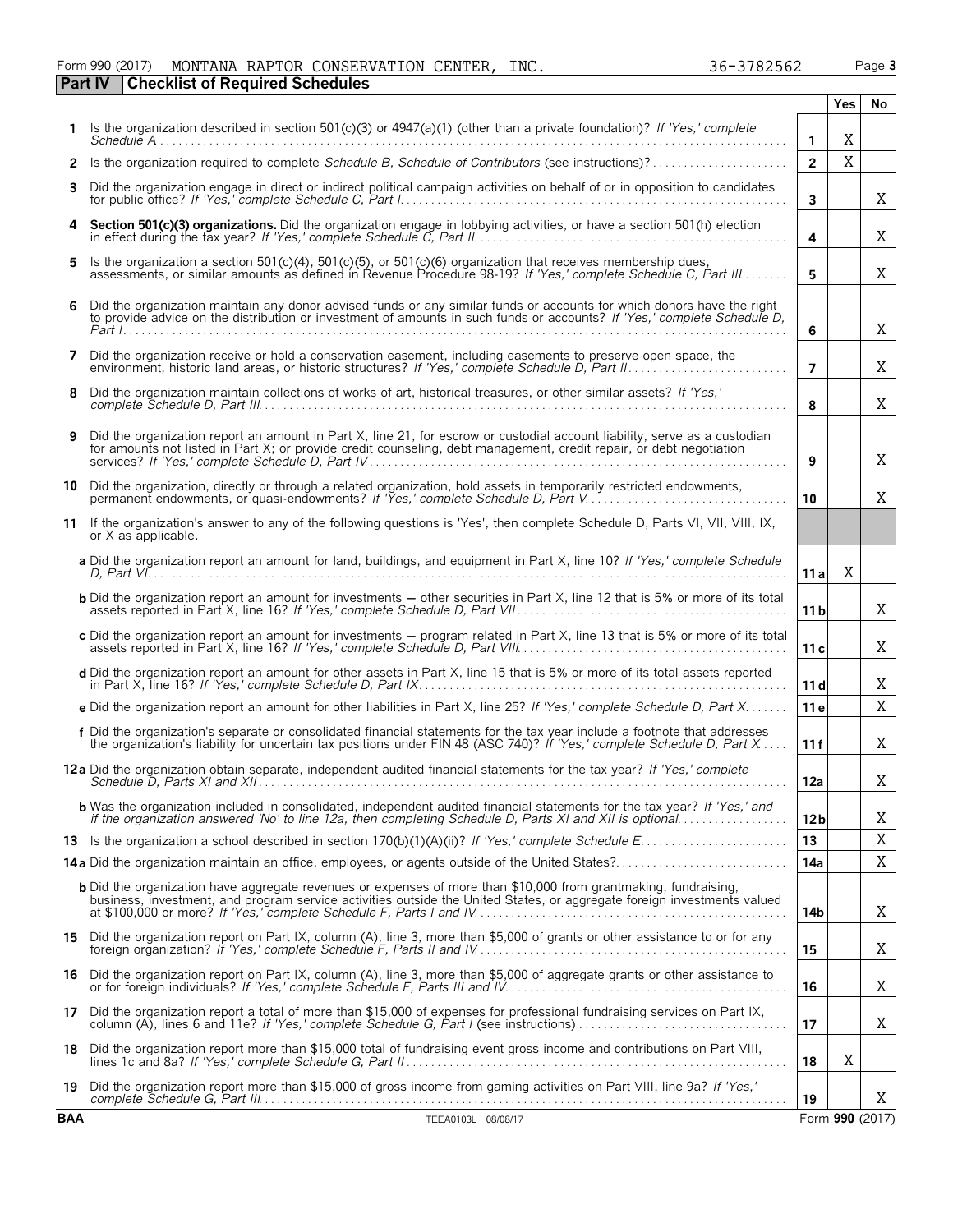|  |  | Form 990 (2017) MONTANA RAPTOR CONSERVATION CENTER, INC.   |  | 36-3782562 | Page 4 |
|--|--|------------------------------------------------------------|--|------------|--------|
|  |  | <b>Part IV Checklist of Required Schedules</b> (continued) |  |            |        |

|            |                                                                                                                                                                                                                                                 |                 | <b>Yes</b> | No              |  |  |  |  |
|------------|-------------------------------------------------------------------------------------------------------------------------------------------------------------------------------------------------------------------------------------------------|-----------------|------------|-----------------|--|--|--|--|
|            |                                                                                                                                                                                                                                                 | 20a             |            | X               |  |  |  |  |
|            | <b>b</b> If 'Yes' to line 20a, did the organization attach a copy of its audited financial statements to this return?                                                                                                                           | 20 <sub>b</sub> |            |                 |  |  |  |  |
|            | 21 Did the organization report more than \$5,000 of grants or other assistance to any domestic organization or                                                                                                                                  | 21              |            | X               |  |  |  |  |
|            | 22 Did the organization report more than \$5,000 of grants or other assistance to or for domestic individuals on Part IX,                                                                                                                       | 22              |            | X               |  |  |  |  |
|            | 23 Did the organization answer 'Yes' to Part VII, Section A, line 3, 4, or 5 about compensation of the organization's current<br>and former officers, directors, trustees, key employees, and highest compensated employees? If 'Yes,' complete | 23              |            | Χ               |  |  |  |  |
|            | 24 a Did the organization have a tax-exempt bond issue with an outstanding principal amount of more than \$100,000 as of<br>the last day of the year, that was issued after December 31, 2002? If Yes,' answer lines 24b through 24d and        | 24a             |            | X               |  |  |  |  |
|            | <b>b</b> Did the organization invest any proceeds of tax-exempt bonds beyond a temporary period exception?                                                                                                                                      | 24 <sub>b</sub> |            |                 |  |  |  |  |
|            | c Did the organization maintain an escrow account other than a refunding escrow at any time during the year to defease                                                                                                                          | 24с             |            |                 |  |  |  |  |
|            | d Did the organization act as an 'on behalf of' issuer for bonds outstanding at any time during the year?                                                                                                                                       | 24d             |            |                 |  |  |  |  |
|            | 25 a Section 501(c)(3), 501(c)(4), and 501(c)(29) organizations. Did the organization engage in an excess benefit<br>transaction with a disqualified person during the year? If 'Yes,' complete Schedule L, Part I.                             | 25a             |            | X               |  |  |  |  |
|            | <b>b</b> Is the organization aware that it engaged in an excess benefit transaction with a disqualified person in a prior year, and that the transaction has not been reported on any of the organization's prior Forms 990 or 990-             | 25b             |            | X               |  |  |  |  |
|            | 26 Did the organization report any amount on Part X, line 5, 6, or 22 for receivables from or payables to any current or<br>former officers, directors, trustees, key employees, highest compensated employees, or disqualified persons?        |                 |            |                 |  |  |  |  |
|            | 27 Did the organization provide a grant or other assistance to an officer, director, trustee, key employee, substantial contributor or employee thereof, a grant selection committee member, or to a 35% controlled entity or                   |                 |            |                 |  |  |  |  |
|            | 28 Was the organization a party to a business transaction with one of the following parties (see Schedule L, Part IV<br>instructions for applicable filing thresholds, conditions, and exceptions):                                             |                 |            |                 |  |  |  |  |
|            |                                                                                                                                                                                                                                                 | 28a             |            | X               |  |  |  |  |
|            | <b>b</b> A family member of a current or former officer, director, trustee, or key employee? If 'Yes,' complete                                                                                                                                 | 28b             |            | X               |  |  |  |  |
|            | c An entity of which a current or former officer, director, trustee, or key employee (or a family member thereof) was an officer, director, trustee, or direct or indirect owner? If 'Yes,' complete Schedule L, Part IV                        | 28c             |            | X               |  |  |  |  |
| 29         | Did the organization receive more than \$25,000 in non-cash contributions? If 'Yes,' complete Schedule M                                                                                                                                        | 29              |            | $\overline{X}$  |  |  |  |  |
| 30         | Did the organization receive contributions of art, historical treasures, or other similar assets, or qualified conservation                                                                                                                     | 30              |            | X               |  |  |  |  |
| 31         | Did the organization liquidate, terminate, or dissolve and cease operations? If 'Yes,' complete Schedule N, Part I                                                                                                                              | 31              |            | $\overline{X}$  |  |  |  |  |
|            | 32 Did the organization sell, exchange, dispose of, or transfer more than 25% of its net assets? If 'Yes,' complete                                                                                                                             | 32              |            | X               |  |  |  |  |
| 33         | Did the organization own 100% of an entity disregarded as separate from the organization under Regulations sections                                                                                                                             | 33              |            | X               |  |  |  |  |
|            | 34 Was the organization related to any tax-exempt or taxable entity? If 'Yes,' complete Schedule R, Part II, III, or IV,                                                                                                                        | 34              |            | Χ               |  |  |  |  |
|            |                                                                                                                                                                                                                                                 | 35a             |            | $\overline{X}$  |  |  |  |  |
|            | <b>b</b> If 'Yes' to line 35a, did the organization receive any payment from or engage in any transaction with a controlled entity within the meaning of section 512(b)(13)? If 'Yes,' complete Schedule R, Part V, line 2                      | 35 <sub>b</sub> |            |                 |  |  |  |  |
| 36         | Section 501(c)(3) organizations. Did the organization make any transfers to an exempt non-charitable related                                                                                                                                    | 36              |            | Χ               |  |  |  |  |
|            | 37 Did the organization conduct more than 5% of its activities through an entity that is not a related organization and that is                                                                                                                 | 37              |            | X               |  |  |  |  |
| 38         | Did the organization complete Schedule O and provide explanations in Schedule O for Part VI, lines 11b and 19?                                                                                                                                  | 38              | X          |                 |  |  |  |  |
| <b>BAA</b> |                                                                                                                                                                                                                                                 |                 |            | Form 990 (2017) |  |  |  |  |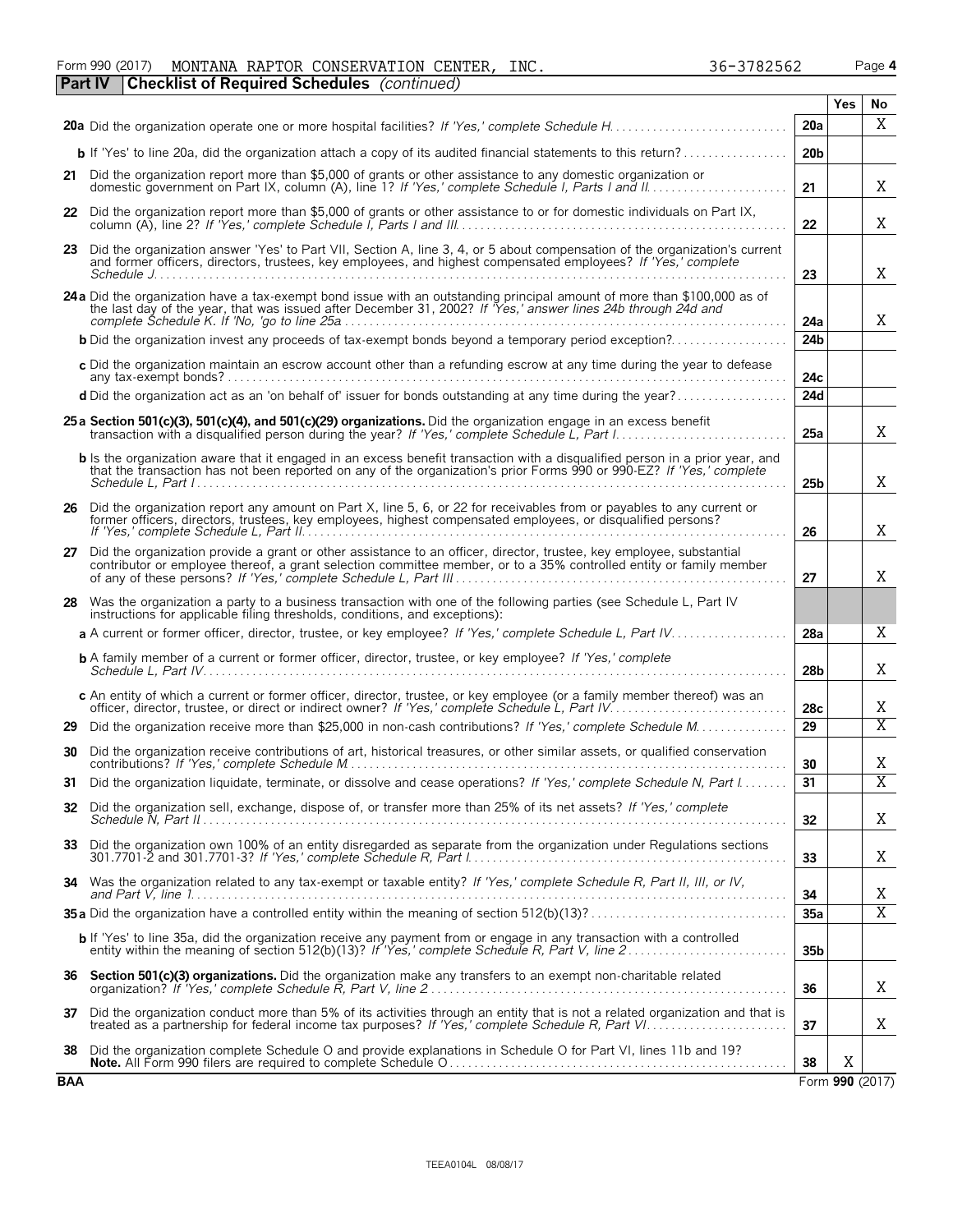|            | MONTANA RAPTOR CONSERVATION CENTER, INC.<br>36-3782562<br>Form 990 (2017)                                                                                                                                   |                |                 | Page 5 |  |  |  |  |  |  |  |
|------------|-------------------------------------------------------------------------------------------------------------------------------------------------------------------------------------------------------------|----------------|-----------------|--------|--|--|--|--|--|--|--|
| Part V     | <b>Statements Regarding Other IRS Filings and Tax Compliance</b>                                                                                                                                            |                |                 |        |  |  |  |  |  |  |  |
|            | Check if Schedule O contains a response or note to any line in this Part V                                                                                                                                  |                |                 |        |  |  |  |  |  |  |  |
|            |                                                                                                                                                                                                             |                | <b>Yes</b>      | No     |  |  |  |  |  |  |  |
|            | <b>1a</b> Enter the number reported in Box 3 of Form 1096. Enter -0- if not applicable<br>- 1 a l<br>8                                                                                                      |                |                 |        |  |  |  |  |  |  |  |
|            | <b>b</b> Enter the number of Forms W-2G included in line 1a. Enter $-0$ if not applicable<br>1 <sub>b</sub><br>$\Omega$                                                                                     |                |                 |        |  |  |  |  |  |  |  |
|            | c Did the organization comply with backup withholding rules for reportable payments to vendors and reportable gaming                                                                                        |                |                 |        |  |  |  |  |  |  |  |
|            |                                                                                                                                                                                                             | 1 с            | Χ               |        |  |  |  |  |  |  |  |
|            |                                                                                                                                                                                                             |                |                 |        |  |  |  |  |  |  |  |
|            | 2a Enter the number of employees reported on Form W-3, Transmittal of Wage and Tax Statements, filed for the calendar year ending with or within the year covered by this return<br>2a<br>6                 |                |                 |        |  |  |  |  |  |  |  |
|            | <b>b</b> If at least one is reported on line 2a, did the organization file all required federal employment tax returns?                                                                                     | 2 <sub>b</sub> | Χ               |        |  |  |  |  |  |  |  |
|            | Note. If the sum of lines 1a and 2a is greater than 250, you may be required to e-file (see instructions)                                                                                                   |                |                 |        |  |  |  |  |  |  |  |
|            | 3a Did the organization have unrelated business gross income of \$1,000 or more during the year?                                                                                                            | Зa             |                 | Χ      |  |  |  |  |  |  |  |
|            |                                                                                                                                                                                                             | 3 <sub>b</sub> |                 |        |  |  |  |  |  |  |  |
|            | 4a At any time during the calendar year, did the organization have an interest in, or a signature or other authority over, a                                                                                |                |                 |        |  |  |  |  |  |  |  |
|            | financial account in a foreign country (such as a bank account, securities account, or other financial account)?                                                                                            |                |                 |        |  |  |  |  |  |  |  |
|            | <b>b</b> If 'Yes,' enter the name of the foreign country: ►                                                                                                                                                 |                |                 |        |  |  |  |  |  |  |  |
|            | See instructions for filing requirements for FinCEN Form 114, Report of Foreign Bank and Financial Accounts (FBAR).                                                                                         |                |                 |        |  |  |  |  |  |  |  |
|            | <b>5a</b> Was the organization a party to a prohibited tax shelter transaction at any time during the tax year?                                                                                             | 5 a            |                 | Χ      |  |  |  |  |  |  |  |
|            | <b>b</b> Did any taxable party notify the organization that it was or is a party to a prohibited tax shelter transaction?                                                                                   | 5 <sub>b</sub> |                 | Χ      |  |  |  |  |  |  |  |
|            |                                                                                                                                                                                                             | 5с             |                 |        |  |  |  |  |  |  |  |
|            |                                                                                                                                                                                                             |                |                 |        |  |  |  |  |  |  |  |
|            | 6 a Does the organization have annual gross receipts that are normally greater than \$100,000, and did the organization solicit any contributions that were not tax deductible as charitable contributions? |                |                 | Χ      |  |  |  |  |  |  |  |
|            |                                                                                                                                                                                                             | 6 a            |                 |        |  |  |  |  |  |  |  |
|            | b If 'Yes,' did the organization include with every solicitation an express statement that such contributions or gifts were                                                                                 | 6b             |                 |        |  |  |  |  |  |  |  |
|            | Organizations that may receive deductible contributions under section 170(c).                                                                                                                               |                |                 |        |  |  |  |  |  |  |  |
| 7          |                                                                                                                                                                                                             |                |                 |        |  |  |  |  |  |  |  |
|            | a Did the organization receive a payment in excess of \$75 made partly as a contribution and partly for goods and                                                                                           | 7а             |                 |        |  |  |  |  |  |  |  |
|            |                                                                                                                                                                                                             |                |                 |        |  |  |  |  |  |  |  |
|            | <b>b</b> If 'Yes,' did the organization notify the donor of the value of the goods or services provided?                                                                                                    |                |                 |        |  |  |  |  |  |  |  |
|            | c Did the organization sell, exchange, or otherwise dispose of tangible personal property for which it was required to file                                                                                 |                |                 |        |  |  |  |  |  |  |  |
|            |                                                                                                                                                                                                             | 7 с            |                 |        |  |  |  |  |  |  |  |
|            | e Did the organization receive any funds, directly or indirectly, to pay premiums on a personal benefit contract?                                                                                           | 7е             |                 |        |  |  |  |  |  |  |  |
|            | f Did the organization, during the year, pay premiums, directly or indirectly, on a personal benefit contract?                                                                                              | 7f             |                 |        |  |  |  |  |  |  |  |
|            |                                                                                                                                                                                                             |                |                 |        |  |  |  |  |  |  |  |
|            | q If the organization received a contribution of qualified intellectual property, did the organization file Form 8899                                                                                       | 7g             |                 |        |  |  |  |  |  |  |  |
|            | h If the organization received a contribution of cars, boats, airplanes, or other vehicles, did the organization file a                                                                                     |                |                 |        |  |  |  |  |  |  |  |
|            | Form 1098-C?                                                                                                                                                                                                | 7 h            |                 |        |  |  |  |  |  |  |  |
|            | Sponsoring organizations maintaining donor advised funds. Did a donor advised fund maintained by the sponsoring                                                                                             |                |                 |        |  |  |  |  |  |  |  |
|            |                                                                                                                                                                                                             | 8              |                 |        |  |  |  |  |  |  |  |
| 9          | Sponsoring organizations maintaining donor advised funds.                                                                                                                                                   |                |                 |        |  |  |  |  |  |  |  |
|            |                                                                                                                                                                                                             | 9 a            |                 |        |  |  |  |  |  |  |  |
|            |                                                                                                                                                                                                             | 9 b            |                 |        |  |  |  |  |  |  |  |
|            | 10 Section 501(c)(7) organizations. Enter:                                                                                                                                                                  |                |                 |        |  |  |  |  |  |  |  |
|            | 10a                                                                                                                                                                                                         |                |                 |        |  |  |  |  |  |  |  |
|            | <b>b</b> Gross receipts, included on Form 990, Part VIII, line 12, for public use of club facilities<br>10 <sub>b</sub>                                                                                     |                |                 |        |  |  |  |  |  |  |  |
|            | 11 Section 501(c)(12) organizations. Enter:                                                                                                                                                                 |                |                 |        |  |  |  |  |  |  |  |
|            | 11a                                                                                                                                                                                                         |                |                 |        |  |  |  |  |  |  |  |
|            | <b>b</b> Gross income from other sources (Do not net amounts due or paid to other sources                                                                                                                   |                |                 |        |  |  |  |  |  |  |  |
|            | 11 <sub>b</sub>                                                                                                                                                                                             |                |                 |        |  |  |  |  |  |  |  |
|            | 12a Section 4947(a)(1) non-exempt charitable trusts. Is the organization filing Form 990 in lieu of Form 1041?                                                                                              | 12a            |                 |        |  |  |  |  |  |  |  |
|            | 12 <sub>b</sub><br><b>b</b> If 'Yes,' enter the amount of tax-exempt interest received or accrued during the year $\dots \dots$                                                                             |                |                 |        |  |  |  |  |  |  |  |
|            | 13 Section 501(c)(29) qualified nonprofit health insurance issuers.                                                                                                                                         |                |                 |        |  |  |  |  |  |  |  |
|            |                                                                                                                                                                                                             | 13a            |                 |        |  |  |  |  |  |  |  |
|            | <b>Note.</b> See the instructions for additional information the organization must report on Schedule O.                                                                                                    |                |                 |        |  |  |  |  |  |  |  |
|            |                                                                                                                                                                                                             |                |                 |        |  |  |  |  |  |  |  |
|            | <b>b</b> Enter the amount of reserves the organization is required to maintain by the states in<br>which the organization is licensed to issue qualified health plans<br>13 <sub>b</sub>                    |                |                 |        |  |  |  |  |  |  |  |
|            | 13с                                                                                                                                                                                                         |                |                 |        |  |  |  |  |  |  |  |
|            | <b>14a</b> Did the organization receive any payments for indoor tanning services during the tax year?                                                                                                       | 14a            |                 | Χ      |  |  |  |  |  |  |  |
|            |                                                                                                                                                                                                             | 14b            |                 |        |  |  |  |  |  |  |  |
| <b>BAA</b> | TEEA0105L 08/08/17                                                                                                                                                                                          |                | Form 990 (2017) |        |  |  |  |  |  |  |  |
|            |                                                                                                                                                                                                             |                |                 |        |  |  |  |  |  |  |  |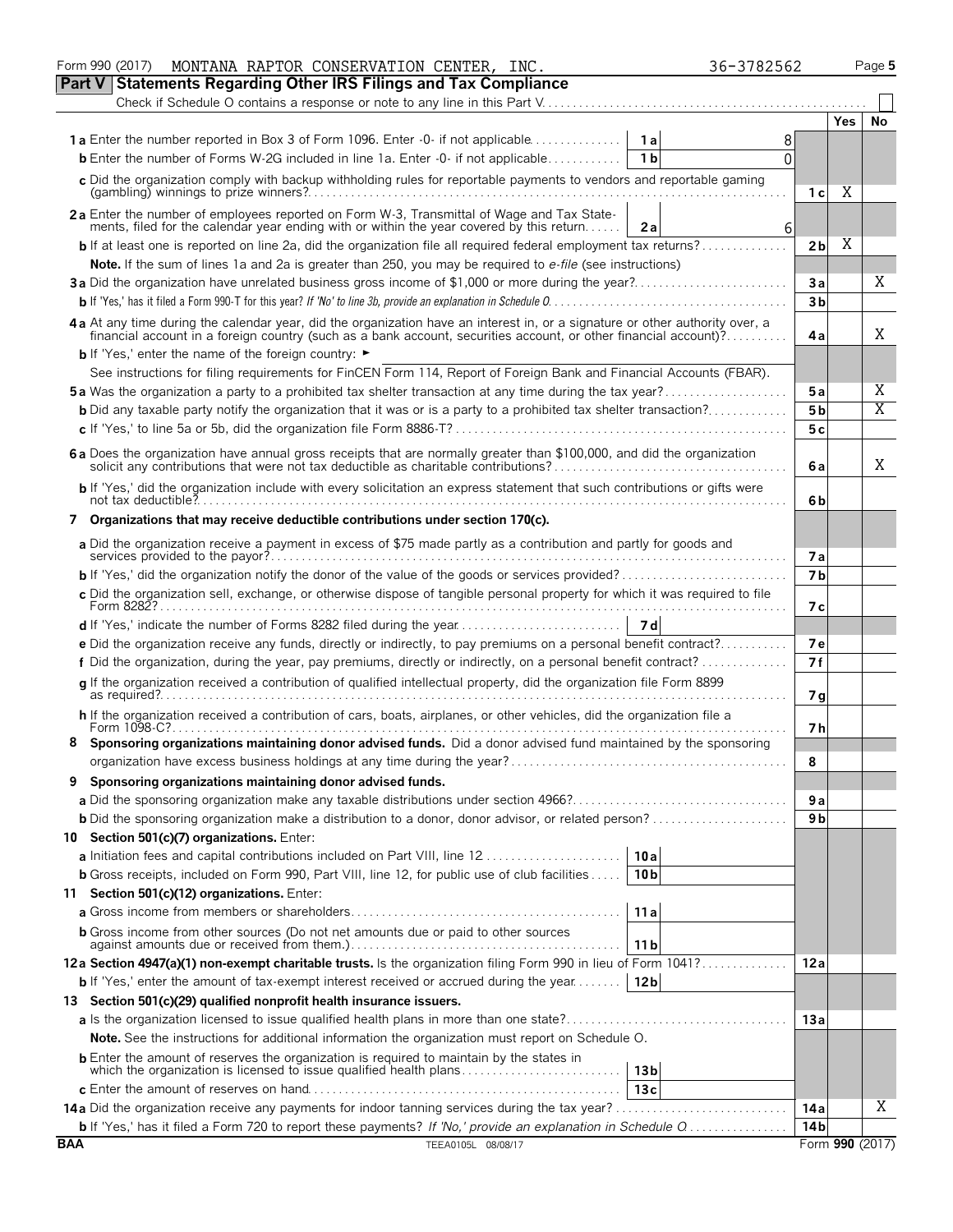**Part VI Governance, Management, and Disclosure** *For each 'Yes' response to lines 2 through 7b below, and for a 'No' response to line 8a, 8b, or 10b below, describe the circumstances, processes, or changes in Schedule O. See instructions.*

| Check if Schedule O contains a response or note to any line in this Part VI |  |  |  |
|-----------------------------------------------------------------------------|--|--|--|
|                                                                             |  |  |  |

|    | <b>Section A. Governing Body and Management</b>                                                                                                                                                                                |                 |                |                |  |  |  |  |  |
|----|--------------------------------------------------------------------------------------------------------------------------------------------------------------------------------------------------------------------------------|-----------------|----------------|----------------|--|--|--|--|--|
|    |                                                                                                                                                                                                                                |                 | Yes            | No             |  |  |  |  |  |
|    | 1a Enter the number of voting members of the governing body at the end of the tax year<br>1a<br>8                                                                                                                              |                 |                |                |  |  |  |  |  |
|    | If there are material differences in voting rights among members<br>of the governing body, or if the governing body delegated broad authority to an executive committee or similar committee, explain in Schedule O.           |                 |                |                |  |  |  |  |  |
|    |                                                                                                                                                                                                                                |                 |                |                |  |  |  |  |  |
|    | <b>b</b> Enter the number of voting members included in line 1a, above, who are independent   1b<br>8                                                                                                                          |                 |                |                |  |  |  |  |  |
|    | 2 Did any officer, director, trustee, or key employee have a family relationship or a business relationship with any other                                                                                                     | $\mathbf{2}$    |                | X              |  |  |  |  |  |
|    | 3 Did the organization delegate control over management duties customarily performed by or under the direct supervision                                                                                                        |                 |                |                |  |  |  |  |  |
|    |                                                                                                                                                                                                                                | 3               |                | Χ              |  |  |  |  |  |
|    | 4 Did the organization make any significant changes to its governing documents                                                                                                                                                 |                 |                |                |  |  |  |  |  |
|    |                                                                                                                                                                                                                                | 4               |                | Χ              |  |  |  |  |  |
| 5. | Did the organization become aware during the year of a significant diversion of the organization's assets?                                                                                                                     | 5               |                | $\overline{X}$ |  |  |  |  |  |
| 6  | 7a Did the organization have members, stockholders, or other persons who had the power to elect or appoint one or more                                                                                                         | 6               |                | X              |  |  |  |  |  |
|    |                                                                                                                                                                                                                                | 7а              |                | X              |  |  |  |  |  |
|    | <b>b</b> Are any governance decisions of the organization reserved to (or subject to approval by) members,                                                                                                                     |                 |                |                |  |  |  |  |  |
|    |                                                                                                                                                                                                                                | 7 b             |                | X              |  |  |  |  |  |
|    | 8 Did the organization contemporaneously document the meetings held or written actions undertaken during the year by<br>the following:                                                                                         |                 |                |                |  |  |  |  |  |
|    |                                                                                                                                                                                                                                | 8a              | Χ              |                |  |  |  |  |  |
|    |                                                                                                                                                                                                                                | 8 <sub>b</sub>  | X              |                |  |  |  |  |  |
|    | 9 Is there any officer, director, trustee, or key employee listed in Part VII, Section A, who cannot be reached at the<br>organization's mailing address? If 'Yes,' provide the names and addresses in Schedule O.             |                 |                |                |  |  |  |  |  |
|    | <b>Section B. Policies</b> (This Section B requests information about policies not required by the Internal Revenue Code.)                                                                                                     |                 |                |                |  |  |  |  |  |
|    |                                                                                                                                                                                                                                |                 | <b>Yes</b>     | No             |  |  |  |  |  |
|    |                                                                                                                                                                                                                                | 10a             |                | $\overline{X}$ |  |  |  |  |  |
|    | b If 'Yes,' did the organization have written policies and procedures governing the activities of such chapters, affiliates, and branches to ensure their                                                                      |                 |                |                |  |  |  |  |  |
|    |                                                                                                                                                                                                                                | 10 <sub>b</sub> |                |                |  |  |  |  |  |
|    |                                                                                                                                                                                                                                | 11a             | $\overline{X}$ |                |  |  |  |  |  |
|    | <b>b</b> Describe in Schedule O the process, if any, used by the organization to review this Form 990. See Schedule O                                                                                                          |                 |                |                |  |  |  |  |  |
|    |                                                                                                                                                                                                                                | 12a             | Χ              |                |  |  |  |  |  |
|    | <b>b</b> Were officers, directors, or trustees, and key employees required to disclose annually interests that could give rise                                                                                                 | 12 <sub>b</sub> | Χ              |                |  |  |  |  |  |
|    | c Did the organization regularly and consistently monitor and enforce compliance with the policy? If 'Yes,' describe in                                                                                                        | 12c             | Χ              |                |  |  |  |  |  |
|    |                                                                                                                                                                                                                                | 13              | $\overline{X}$ |                |  |  |  |  |  |
| 14 |                                                                                                                                                                                                                                | 14              |                | Χ              |  |  |  |  |  |
| 15 | Did the process for determining compensation of the following persons include a review and approval by independent                                                                                                             |                 |                |                |  |  |  |  |  |
|    | persons, comparability data, and contemporaneous substantiation of the deliberation and decision?                                                                                                                              |                 |                |                |  |  |  |  |  |
|    |                                                                                                                                                                                                                                | 15 a            | Χ              |                |  |  |  |  |  |
|    |                                                                                                                                                                                                                                | 15 <sub>b</sub> |                | X              |  |  |  |  |  |
|    | If 'Yes' to line 15a or 15b, describe the process in Schedule O (see instructions).                                                                                                                                            |                 |                |                |  |  |  |  |  |
|    | 16a Did the organization invest in, contribute assets to, or participate in a joint venture or similar arrangement with a                                                                                                      | 16 a            |                | X              |  |  |  |  |  |
|    | b If 'Yes,' did the organization follow a written policy or procedure requiring the organization to evaluate its                                                                                                               |                 |                |                |  |  |  |  |  |
|    | participation in joint venture arrangements under applicable federal tax law, and take steps to safeguard the                                                                                                                  | 16 b            |                |                |  |  |  |  |  |
|    | <b>Section C. Disclosure</b>                                                                                                                                                                                                   |                 |                |                |  |  |  |  |  |
|    | 17 List the states with which a copy of this Form 990 is required to be filed ► None                                                                                                                                           |                 |                |                |  |  |  |  |  |
|    | 18 Section 6104 requires an organization to make its Forms 1023 (or 1024 if applicable), 990, and 990-T (Section 501(c)(3)s only) available for public inspection. Indicate how you made these available. Check all that apply |                 |                |                |  |  |  |  |  |
|    |                                                                                                                                                                                                                                |                 |                |                |  |  |  |  |  |
|    | Another's website<br>X<br>Other (explain in Schedule O)<br>Own website<br>Upon request                                                                                                                                         |                 |                |                |  |  |  |  |  |
|    | 19 Describe in Schedule O whether (and if so, how) the organization made its governing documents, conflict of interest policy, and financial statements available to<br>the public during the tax year.<br>See Schedule O      |                 |                |                |  |  |  |  |  |

|  |  |  |                                                        | 20 State the name, address, and telephone number of the person who possesses the organization's books and records: $\blacktriangleright$ |  |
|--|--|--|--------------------------------------------------------|------------------------------------------------------------------------------------------------------------------------------------------|--|
|  |  |  | BECKY KEAN P.O. BOX 4061 BOZEMAN MT 59772 406-582-1211 |                                                                                                                                          |  |

Check if Schedule O contains a response or note to any line in this Part VI . . . . . . . . . . . . . . . . . . . . . . . . . . . . . . . . . . . . . . . . . . . . . . . . . .

X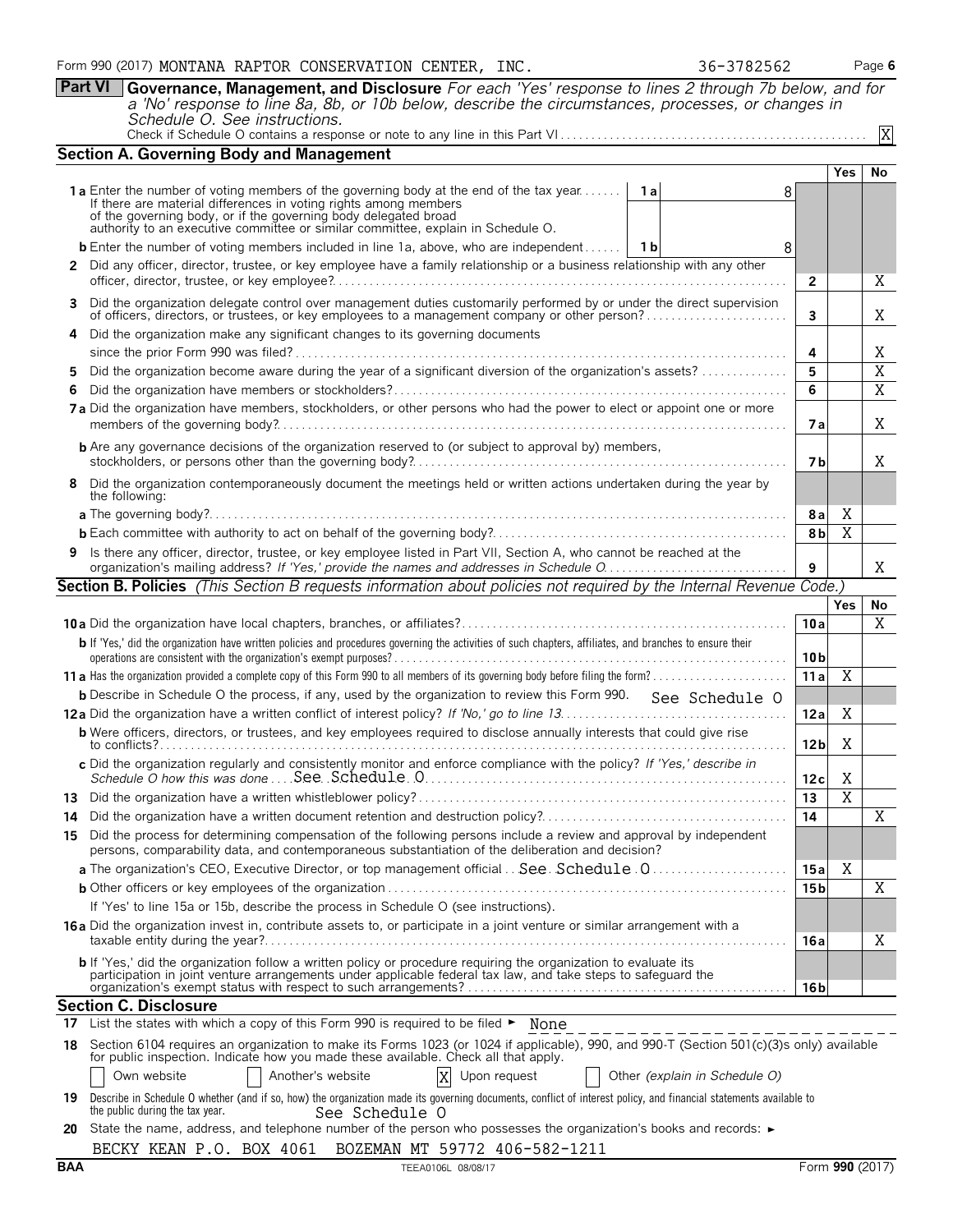| Form 990 (2017) MONTANA RAPTOR CONSERVATION CENTER, INC.                                                                                                       | 36-3782562 | Page 7 |
|----------------------------------------------------------------------------------------------------------------------------------------------------------------|------------|--------|
| Part VII   Compensation of Officers, Directors, Trustees, Key Employees, Highest Compensated Employees, and<br><b>Independent Contractors</b>                  |            |        |
|                                                                                                                                                                |            |        |
|                                                                                                                                                                |            |        |
| Section A. Officers, Directors, Trustees, Key Employees, and Highest Compensated Employees                                                                     |            |        |
| 1 a Complete this table for all persons required to be listed. Report compensation for the calendar year ending with or within the<br>organization's tax year. |            |        |
| • List all of the organization's <b>current</b> officers, directors, trustees (whether individuals or organizations), regardless of amount of                  |            |        |

? List all of the organization's **current** officers, directors, trustees (whether individuals or organizations), regardless of amount of compensation. Enter -0- in columns (D), (E), and (F) if no compensation was paid.

? List all of the organization's **current** key employees, if any. See instructions for definition of 'key employee.'

? List the organization's five **current** highest compensated employees (other than an officer, director, trustee, or key employee) who received reportable compensation (Box 5 of Form W-2 and/or Box 7 of Form 1099-MISC) of more than \$100,000 from the organization and any related organizations.

? List all of the organization's **former** officers, key employees, and highest compensated employees who received more than \$100,000 of reportable compensation from the organization and any related organizations.

? List all of the organization's **former directors or trustees** that received, in the capacity as a former director or trustee of the organization, more than \$10,000 of reportable compensation from the organization and any related organizations.

List persons in the following order: individual trustees or directors; institutional trustees; officers; key employees; highest compensated employees; and former such persons.

Check this box if neither the organization nor any related organization compensated any current officer, director, or trustee.

|      |                         |                                                                                                                                                              | (C)                |                       |             |                   |                                                                                        |        |                                                            |                                                                 |                                                          |
|------|-------------------------|--------------------------------------------------------------------------------------------------------------------------------------------------------------|--------------------|-----------------------|-------------|-------------------|----------------------------------------------------------------------------------------|--------|------------------------------------------------------------|-----------------------------------------------------------------|----------------------------------------------------------|
|      | (A)<br>Name and Title   | (B)<br>Average<br>hours<br>per                                                                                                                               |                    |                       |             | director/trustee) | Position (do not check more<br>than one box, unless person<br>is both an officer and a |        | (D)<br>Reportable<br>compensation from<br>the organization | (E)<br>Reportable<br>compensation from<br>related organizations | (F)<br>Estimated<br>amount of other<br>compensation      |
|      |                         | week<br>$\frac{1}{\text{R}}$ (list any $\frac{1}{\text{R}}$ )<br>hours for $\frac{1}{\text{R}}$<br>related<br>organiza-<br>tions<br>below<br>dotted<br>line) | Individual trustee | Institutional trustee | Officer     | Key employee      | Highest compensated<br>employee                                                        | Former | (W-2/1099-MISC)                                            | (W-2/1099-MISC)                                                 | from the<br>organization<br>and related<br>organizations |
|      | (1) NANCY JOCHEM        | $\overline{c}$                                                                                                                                               |                    |                       |             |                   |                                                                                        |        |                                                            |                                                                 |                                                          |
|      | President               | $\Omega$                                                                                                                                                     | $\mathbf X$        |                       | X           |                   |                                                                                        |        | $\Omega$                                                   | $\mathbf{0}$                                                    | 0.                                                       |
|      | (2) CHRISTINE SMITH     | $\overline{c}$                                                                                                                                               |                    |                       |             |                   |                                                                                        |        |                                                            |                                                                 |                                                          |
|      | Former V Pres           | $\Omega$                                                                                                                                                     | $\mathbf X$        |                       | $\mathbf X$ |                   |                                                                                        |        | $\mathbf 0$ .                                              | $\mathbf 0$ .                                                   | 0.                                                       |
|      | (3) JEANNIE COUNCE      | $\overline{2}$                                                                                                                                               |                    |                       |             |                   |                                                                                        |        |                                                            |                                                                 |                                                          |
|      | Former Sec              | $\Omega$                                                                                                                                                     | X                  |                       | X           |                   |                                                                                        |        | $\mathbf{0}$                                               | $\Omega$                                                        | 0.                                                       |
|      | (4) CLAIRE HOOD         | $\overline{c}$                                                                                                                                               |                    |                       |             |                   |                                                                                        |        |                                                            |                                                                 |                                                          |
|      | Vice President          | $\Omega$                                                                                                                                                     | X                  |                       | X           |                   |                                                                                        |        | $\mathbf{0}$                                               | $\theta$ .                                                      | $\boldsymbol{0}$ .                                       |
|      | (5) PATRICK ODENBECK    | $\mathbf{1}$                                                                                                                                                 |                    |                       |             |                   |                                                                                        |        |                                                            |                                                                 |                                                          |
|      | Director                | $\Omega$                                                                                                                                                     | X                  |                       |             |                   |                                                                                        |        | $\mathbf{0}$                                               | $\mathbf 0$                                                     | $\boldsymbol{0}$ .                                       |
|      | (6) TROY PAISLEY        | $\mathbf{1}$                                                                                                                                                 |                    |                       |             |                   |                                                                                        |        |                                                            |                                                                 |                                                          |
|      | Director                | $\Omega$                                                                                                                                                     | $\mathbf X$        |                       |             |                   |                                                                                        |        | $\mathbf{0}$                                               | $\mathbf{0}$                                                    | 0.                                                       |
|      | (7) LOUISE ELLINGSWORTH | $\mathbf{1}$                                                                                                                                                 |                    |                       |             |                   |                                                                                        |        |                                                            |                                                                 |                                                          |
|      | Director                | $\Omega$                                                                                                                                                     | X                  |                       |             |                   |                                                                                        |        | $\Omega$ .                                                 | $\theta$ .                                                      | $0$ .                                                    |
|      | (8) JULIE LANHAM        | $\overline{c}$                                                                                                                                               |                    |                       |             |                   |                                                                                        |        |                                                            |                                                                 |                                                          |
|      | Former Treas            | $\Omega$                                                                                                                                                     | X                  |                       | X           |                   |                                                                                        |        | $\theta$ .                                                 | $\theta$ .                                                      | 0.                                                       |
|      | (9) BETH MERRICK        | $\mathbf{1}$                                                                                                                                                 |                    |                       |             |                   |                                                                                        |        |                                                            |                                                                 |                                                          |
|      | Director                | 0                                                                                                                                                            | X                  |                       |             |                   |                                                                                        |        | $\mathbf{0}$                                               | $\mathbf{0}$                                                    | 0.                                                       |
|      | (10) ANDREW GORDER      | $\mathbf{1}$                                                                                                                                                 |                    |                       |             |                   |                                                                                        |        |                                                            |                                                                 |                                                          |
|      | Director                | $\Omega$                                                                                                                                                     | X                  |                       |             |                   |                                                                                        |        | $\mathbf{0}$                                               | $\theta$ .                                                      | 0.                                                       |
|      | (11) DEBBIE KASPER      | $\mathbf{1}$                                                                                                                                                 |                    |                       |             |                   |                                                                                        |        |                                                            |                                                                 |                                                          |
|      | Treasurer               | 0                                                                                                                                                            | Χ                  |                       | X           |                   |                                                                                        |        | $\Omega$ .                                                 | $\Omega$ .                                                      | $0$ .                                                    |
|      | (12) SUSIE DRUKMAN      | $\mathbf{1}$                                                                                                                                                 |                    |                       |             |                   |                                                                                        |        |                                                            |                                                                 |                                                          |
|      | Director                | $\mathbf{0}$                                                                                                                                                 | X                  |                       |             |                   |                                                                                        |        | $0$ .                                                      | $\Omega$ .                                                      | 0.                                                       |
|      | (13) BECKY KEAN         | 40                                                                                                                                                           |                    |                       |             |                   |                                                                                        |        |                                                            |                                                                 |                                                          |
|      | MRCC Director           | $\mathbf 0$                                                                                                                                                  |                    |                       | X           |                   |                                                                                        |        | 42,689.                                                    | $\mathbf{0}$ .                                                  | $0$ .                                                    |
| (14) |                         |                                                                                                                                                              |                    |                       |             |                   |                                                                                        |        |                                                            |                                                                 |                                                          |
|      |                         |                                                                                                                                                              |                    |                       |             |                   |                                                                                        |        |                                                            |                                                                 |                                                          |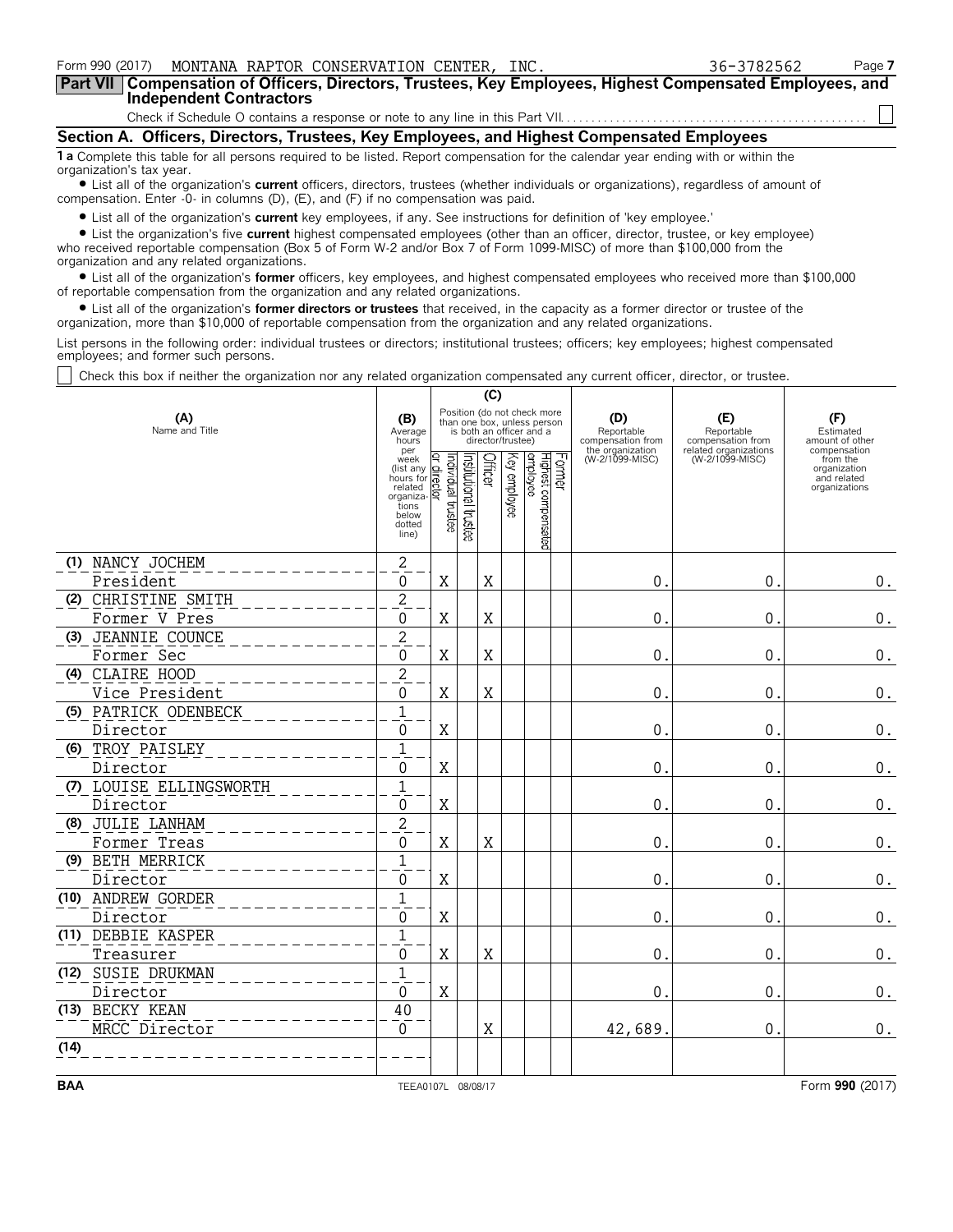#### Form 990 (2017) Page **8** MONTANA RAPTOR CONSERVATION CENTER, INC. 36-3782562

|      | Part VII Section A. Officers, Directors, Trustees, Key Employees, and Highest Compensated Employees (continued)                                                                                                                                        |                                                                            |                                       |                      |         |              |                                                                                                             |                                                            |                                                                 |                     |                                                          |
|------|--------------------------------------------------------------------------------------------------------------------------------------------------------------------------------------------------------------------------------------------------------|----------------------------------------------------------------------------|---------------------------------------|----------------------|---------|--------------|-------------------------------------------------------------------------------------------------------------|------------------------------------------------------------|-----------------------------------------------------------------|---------------------|----------------------------------------------------------|
|      |                                                                                                                                                                                                                                                        | (B)                                                                        |                                       |                      | (C)     |              |                                                                                                             |                                                            |                                                                 |                     |                                                          |
|      | (A)<br>Name and title                                                                                                                                                                                                                                  | Average<br>hours<br>per<br>week<br>(list any                               |                                       |                      |         |              | Position<br>(do not check more than one<br>box, unless person is both an<br>officer and a director/trustee) | (D)<br>Reportable<br>compensation from<br>the organization | (E)<br>Reportable<br>compensation from<br>related organizations |                     | (F)<br>Estimated<br>amount of other<br>compensation      |
|      |                                                                                                                                                                                                                                                        | hours<br>for<br>related<br>organiza<br>- tions<br>below<br>dotted<br>line) | Individual trustee<br>Q,<br>rect<br>হ | nstitutional trustee | Officer | Key employee | Former<br>Highest compensated<br>Jemployee                                                                  | (W-2/1099-MISC)                                            | (W-2/1099-MISC)                                                 |                     | from the<br>organization<br>and related<br>organizations |
| (15) |                                                                                                                                                                                                                                                        |                                                                            |                                       |                      |         |              |                                                                                                             |                                                            |                                                                 |                     |                                                          |
| (16) |                                                                                                                                                                                                                                                        |                                                                            |                                       |                      |         |              |                                                                                                             |                                                            |                                                                 |                     |                                                          |
| (17) |                                                                                                                                                                                                                                                        |                                                                            |                                       |                      |         |              |                                                                                                             |                                                            |                                                                 |                     |                                                          |
| (18) |                                                                                                                                                                                                                                                        |                                                                            |                                       |                      |         |              |                                                                                                             |                                                            |                                                                 |                     |                                                          |
| (19) |                                                                                                                                                                                                                                                        |                                                                            |                                       |                      |         |              |                                                                                                             |                                                            |                                                                 |                     |                                                          |
| (20) |                                                                                                                                                                                                                                                        |                                                                            |                                       |                      |         |              |                                                                                                             |                                                            |                                                                 |                     |                                                          |
| (21) |                                                                                                                                                                                                                                                        |                                                                            |                                       |                      |         |              |                                                                                                             |                                                            |                                                                 |                     |                                                          |
| (22) |                                                                                                                                                                                                                                                        |                                                                            |                                       |                      |         |              |                                                                                                             |                                                            |                                                                 |                     |                                                          |
| (23) |                                                                                                                                                                                                                                                        |                                                                            |                                       |                      |         |              |                                                                                                             |                                                            |                                                                 |                     |                                                          |
| (24) |                                                                                                                                                                                                                                                        |                                                                            |                                       |                      |         |              |                                                                                                             |                                                            |                                                                 |                     |                                                          |
| (25) |                                                                                                                                                                                                                                                        |                                                                            |                                       |                      |         |              |                                                                                                             |                                                            |                                                                 |                     |                                                          |
|      | 1 b Sub-total                                                                                                                                                                                                                                          |                                                                            |                                       |                      |         |              |                                                                                                             | 42,689.                                                    | 0.                                                              |                     | $0$ .                                                    |
|      |                                                                                                                                                                                                                                                        |                                                                            |                                       |                      |         |              |                                                                                                             | $0$ .<br>42,689.                                           | $0$ .<br>$\overline{0}$ .                                       |                     | 0.<br>$0$ .                                              |
|      | 2 Total number of individuals (including but not limited to those listed above) who received more than \$100,000 of reportable compensation                                                                                                            |                                                                            |                                       |                      |         |              |                                                                                                             |                                                            |                                                                 |                     |                                                          |
|      | from the organization $\blacktriangleright$<br>$\Omega$                                                                                                                                                                                                |                                                                            |                                       |                      |         |              |                                                                                                             |                                                            |                                                                 |                     | Yes<br>No                                                |
| з    | Did the organization list any former officer, director, or trustee, key employee, or highest compensated employee                                                                                                                                      |                                                                            |                                       |                      |         |              |                                                                                                             |                                                            |                                                                 | 3                   | X                                                        |
| 4    | For any individual listed on line 1a, is the sum of reportable compensation and other compensation from<br>the organization and related organizations greater than \$150,000? If 'Yes,' complete Schedule J for                                        |                                                                            |                                       |                      |         |              |                                                                                                             |                                                            |                                                                 | 4                   | X                                                        |
| 5    | Did any person listed on line 1a receive or accrue compensation from any unrelated organization or individual                                                                                                                                          |                                                                            |                                       |                      |         |              |                                                                                                             |                                                            |                                                                 | 5                   | X                                                        |
|      | <b>Section B. Independent Contractors</b>                                                                                                                                                                                                              |                                                                            |                                       |                      |         |              |                                                                                                             |                                                            |                                                                 |                     |                                                          |
|      | Complete this table for your five highest compensated independent contractors that received more than \$100,000 of<br>compensation from the organization. Report compensation for the calendar year ending with or within the organization's tax year. |                                                                            |                                       |                      |         |              |                                                                                                             |                                                            |                                                                 |                     |                                                          |
|      | (A)<br>Name and business address                                                                                                                                                                                                                       |                                                                            |                                       |                      |         |              |                                                                                                             | (B)<br>Description of services                             |                                                                 | (C)<br>Compensation |                                                          |
|      |                                                                                                                                                                                                                                                        |                                                                            |                                       |                      |         |              |                                                                                                             |                                                            |                                                                 |                     |                                                          |
|      |                                                                                                                                                                                                                                                        |                                                                            |                                       |                      |         |              |                                                                                                             |                                                            |                                                                 |                     |                                                          |
|      | 2 Total number of independent contractors (including but not limited to those listed above) who received more than<br>\$100,000 of compensation from the organization $\blacktriangleright$ 0                                                          |                                                                            |                                       |                      |         |              |                                                                                                             |                                                            |                                                                 |                     |                                                          |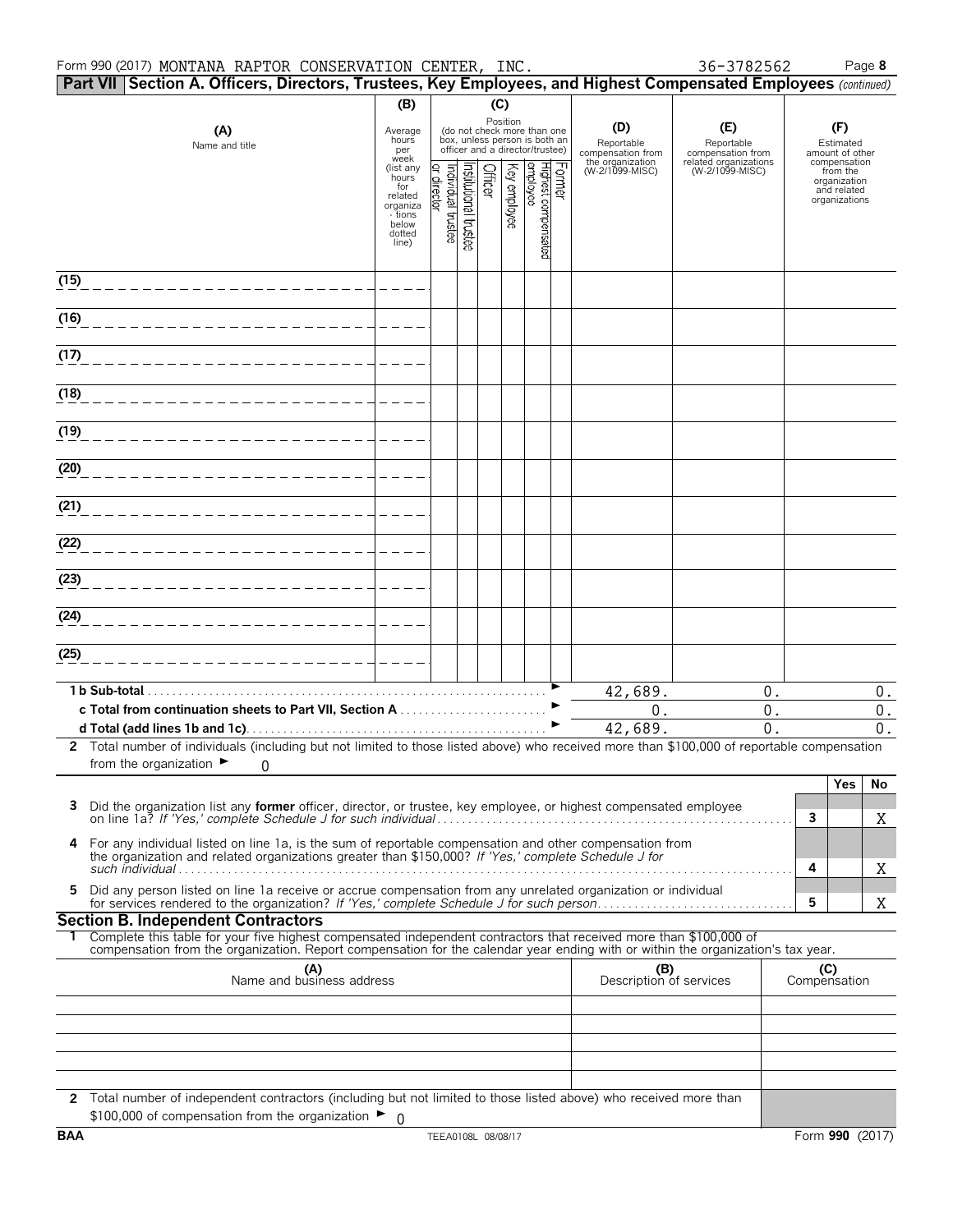# **Part VIII Statement of Revenue**

|                                                           |        | יטוווטווי טו ווע                                                                                                         |                       |                      |                                                    |                                         |                                                                  |
|-----------------------------------------------------------|--------|--------------------------------------------------------------------------------------------------------------------------|-----------------------|----------------------|----------------------------------------------------|-----------------------------------------|------------------------------------------------------------------|
|                                                           |        |                                                                                                                          |                       | (A)<br>Total revenue | (B)<br>Related or<br>exempt<br>function<br>revenue | (C)<br>Unrelated<br>business<br>revenue | (D)<br>Revenue<br>excluded from tax<br>under sections<br>512-514 |
| Contributions, Gifts, Grants<br>and Other Similar Amounts |        | 1a Federated campaigns<br>1 a                                                                                            | 4,571.                |                      |                                                    |                                         |                                                                  |
|                                                           |        | <b>b</b> Membership dues<br>1 <sub>b</sub>                                                                               |                       |                      |                                                    |                                         |                                                                  |
|                                                           |        | c Fundraising events<br>1 <sub>c</sub><br>d Related organizations<br>1 <sub>d</sub>                                      | 43,816.               |                      |                                                    |                                         |                                                                  |
|                                                           |        | <b>e</b> Government grants (contributions) $\ldots$<br>1 <sub>e</sub>                                                    | 21,675.               |                      |                                                    |                                         |                                                                  |
|                                                           |        |                                                                                                                          |                       |                      |                                                    |                                         |                                                                  |
|                                                           |        | f All other contributions, gifts, grants, and<br>similar amounts not included above<br>1 f                               | 63,738.               |                      |                                                    |                                         |                                                                  |
|                                                           |        | g Noncash contributions included in lines 1a-1f: \$                                                                      |                       |                      |                                                    |                                         |                                                                  |
|                                                           |        |                                                                                                                          |                       | 133,800.             |                                                    |                                         |                                                                  |
|                                                           |        |                                                                                                                          | <b>Business Code</b>  |                      |                                                    |                                         |                                                                  |
| Program Service Revenue                                   |        | 2a EDUCATIONAL PROGRAMS                                                                                                  | 611600                | 17, 153.             | 17, 153.                                           |                                         |                                                                  |
|                                                           |        | <b>b</b> RESCUE AND REHABILITATION                                                                                       | 611600                | 8,370.               | 8,370.                                             |                                         |                                                                  |
|                                                           | C<br>d |                                                                                                                          |                       |                      |                                                    |                                         |                                                                  |
|                                                           |        |                                                                                                                          |                       |                      |                                                    |                                         |                                                                  |
|                                                           |        | f All other program service revenue                                                                                      |                       |                      |                                                    |                                         |                                                                  |
|                                                           |        |                                                                                                                          | $\blacktriangleright$ | 25,523.              |                                                    |                                         |                                                                  |
|                                                           | 3      | Investment income (including dividends, interest and                                                                     |                       |                      |                                                    |                                         |                                                                  |
|                                                           |        |                                                                                                                          |                       | 32,608.              |                                                    |                                         | 32,608.                                                          |
|                                                           | 4      | Income from investment of tax-exempt bond proceeds. . ▶                                                                  |                       |                      |                                                    |                                         |                                                                  |
|                                                           | 5      | (i) Real                                                                                                                 | (ii) Personal         |                      |                                                    |                                         |                                                                  |
|                                                           |        | <b>6a</b> Gross rents                                                                                                    |                       |                      |                                                    |                                         |                                                                  |
|                                                           |        | <b>b</b> Less: rental expenses                                                                                           |                       |                      |                                                    |                                         |                                                                  |
|                                                           |        | <b>c</b> Rental income or (loss) $\ldots$                                                                                |                       |                      |                                                    |                                         |                                                                  |
|                                                           |        | d Net rental income or (loss)                                                                                            | ►                     |                      |                                                    |                                         |                                                                  |
|                                                           |        | (i) Securities<br>7 a Gross amount from sales of<br>assets other than inventory                                          | (ii) Other            |                      |                                                    |                                         |                                                                  |
|                                                           |        | <b>b</b> Less: cost or other basis<br>and sales expenses                                                                 |                       |                      |                                                    |                                         |                                                                  |
|                                                           |        | <b>c</b> Gain or (loss). $\ldots$                                                                                        |                       |                      |                                                    |                                         |                                                                  |
|                                                           |        |                                                                                                                          |                       |                      |                                                    |                                         |                                                                  |
| <b>Other Revenue</b>                                      |        | 8a Gross income from fundraising events<br>(not including. $\sharp$<br>43,816.<br>of contributions reported on line 1c). |                       |                      |                                                    |                                         |                                                                  |
|                                                           |        | See Part IV, line 18. a                                                                                                  |                       |                      |                                                    |                                         |                                                                  |
|                                                           |        | <b>b</b> Less: direct expenses <b>b</b>                                                                                  | 2,214.                |                      |                                                    |                                         |                                                                  |
|                                                           |        | c Net income or (loss) from fundraising events                                                                           |                       | $-2, 214.$           |                                                    |                                         | $-2, 214.$                                                       |
|                                                           |        | 9 a Gross income from gaming activities.                                                                                 |                       |                      |                                                    |                                         |                                                                  |
|                                                           |        | <b>b</b> Less: direct expenses <b>b</b>                                                                                  |                       |                      |                                                    |                                         |                                                                  |
|                                                           |        | c Net income or (loss) from gaming activities                                                                            |                       |                      |                                                    |                                         |                                                                  |
|                                                           |        | 10a Gross sales of inventory, less returns                                                                               |                       |                      |                                                    |                                         |                                                                  |
|                                                           |        |                                                                                                                          | 4,295.                |                      |                                                    |                                         |                                                                  |
|                                                           |        | <b>b</b> Less: cost of goods sold <b>b</b><br><b>c</b> Net income or (loss) from sales of inventory                      | 3,713.                |                      |                                                    |                                         |                                                                  |
|                                                           |        | Miscellaneous Revenue                                                                                                    | <b>Business Code</b>  | 582.                 |                                                    |                                         | 582.                                                             |
|                                                           |        | 11a MISCELLANEOUS INCOME                                                                                                 |                       |                      |                                                    |                                         |                                                                  |
|                                                           | b      |                                                                                                                          |                       |                      |                                                    |                                         |                                                                  |
|                                                           |        |                                                                                                                          |                       |                      |                                                    |                                         |                                                                  |
|                                                           |        | d All other revenue                                                                                                      |                       |                      |                                                    |                                         |                                                                  |
|                                                           |        |                                                                                                                          |                       |                      |                                                    |                                         |                                                                  |
|                                                           |        |                                                                                                                          |                       | 190,299.             | 25,523.                                            | 0.                                      | 30,976.                                                          |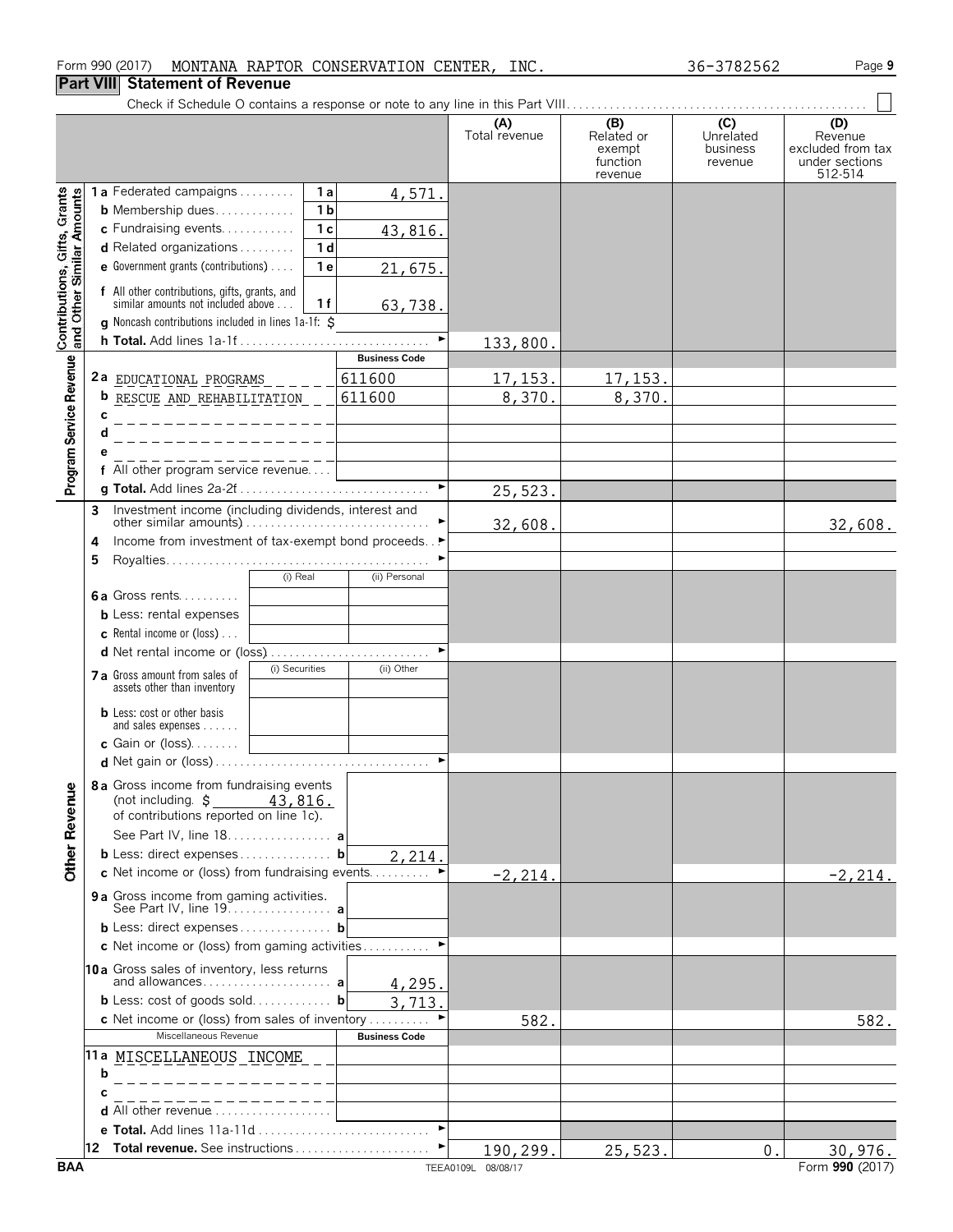|  |  | Form 990 (2017) MONTANA RAPTOR CONSERVATION CENTER, | INC. | 36-3782562 | Page 10 |
|--|--|-----------------------------------------------------|------|------------|---------|
|  |  | <b>Part IX   Statement of Functional Expenses</b>   |      |            |         |

|           | Section 501(c)(3) and 501(c)(4) organizations must complete all columns. All other organizations must complete column (A).                                                                                                                            |                       |                             |                                    |                         |
|-----------|-------------------------------------------------------------------------------------------------------------------------------------------------------------------------------------------------------------------------------------------------------|-----------------------|-----------------------------|------------------------------------|-------------------------|
|           |                                                                                                                                                                                                                                                       |                       | (B)                         | $\overline{C}$                     | (D)                     |
|           | Do not include amounts reported on lines<br>6b, 7b, 8b, 9b, and 10b of Part VIII.                                                                                                                                                                     | (A)<br>Total expenses | Program service<br>expenses | Management and<br>general expenses | Fundraising<br>expenses |
| 1.        | Grants and other assistance to domestic<br>organizations and domestic governments.                                                                                                                                                                    |                       |                             |                                    |                         |
|           | 2 Grants and other assistance to domestic<br>individuals. See Part IV, line 22                                                                                                                                                                        |                       |                             |                                    |                         |
| 3         | Grants and other assistance to foreign<br>organizations, foreign governments, and for-<br>eign individuals. See Part IV, lines 15 and 16.                                                                                                             |                       |                             |                                    |                         |
| 4         | Benefits paid to or for members                                                                                                                                                                                                                       |                       |                             |                                    |                         |
| 5         | Compensation of current officers, directors,<br>trustees, and key employees                                                                                                                                                                           | 42,689.               | 31,638.                     | 6,662.                             | 4,389.                  |
| <b>б.</b> | Compensation not included above, to                                                                                                                                                                                                                   |                       |                             |                                    |                         |
|           | disqualified persons (as defined under<br>section $4958(f)(1)$ ) and persons described                                                                                                                                                                | $\mathbf{0}$          | 0                           | 0                                  | $0_{\leftarrow}$        |
| 7         | Other salaries and wages                                                                                                                                                                                                                              | 66,101                | 35,520                      | 20,852                             | 9,729.                  |
| 8         | Pension plan accruals and contributions<br>(include section $401(k)$ and $403(b)$<br>employer contributions)                                                                                                                                          |                       |                             |                                    |                         |
| 9         | Other employee benefits                                                                                                                                                                                                                               | 13,062.               | 9,446.                      | 3,616.                             |                         |
| 10        | Payroll taxes                                                                                                                                                                                                                                         | 12,152.               | 7,463.                      | 3,089.                             | 1,600.                  |
| 11        | Fees for services (non-employees):                                                                                                                                                                                                                    |                       |                             |                                    |                         |
|           | a Management                                                                                                                                                                                                                                          |                       |                             |                                    |                         |
|           |                                                                                                                                                                                                                                                       |                       |                             |                                    |                         |
|           |                                                                                                                                                                                                                                                       | 2,746.                | 146.                        | 2,600.                             |                         |
|           |                                                                                                                                                                                                                                                       |                       |                             |                                    |                         |
|           | <b>e</b> Professional fundraising services. See Part IV, line 17                                                                                                                                                                                      |                       |                             |                                    |                         |
|           | f Investment management fees                                                                                                                                                                                                                          | 5,454.                |                             | 5,454.                             |                         |
|           | g Other. (If line 11g amount exceeds 10% of line 25, column<br>(A) amount, list line 11g expenses on Schedule 0.)                                                                                                                                     |                       |                             |                                    |                         |
|           | 12 Advertising and promotion                                                                                                                                                                                                                          | 644.                  | 468.                        | 176.                               |                         |
| 13        | Office expenses                                                                                                                                                                                                                                       | 2,701.                | 16.                         | 2,685.                             |                         |
| 14        | Information technology                                                                                                                                                                                                                                | 8,397.                |                             | 8,397.                             |                         |
| 15        |                                                                                                                                                                                                                                                       |                       |                             |                                    |                         |
| 16        | Occupancy                                                                                                                                                                                                                                             | 5,538.                | 793.                        | 4,745.                             |                         |
| 17        |                                                                                                                                                                                                                                                       | 7,994.                | 1,409.                      | 6,585.                             |                         |
| 18        | Payments of travel or entertainment<br>expenses for any federal, state, or local<br>public officials                                                                                                                                                  |                       |                             |                                    |                         |
| 19        | Conferences, conventions, and meetings                                                                                                                                                                                                                |                       |                             |                                    |                         |
| 20        |                                                                                                                                                                                                                                                       |                       |                             |                                    |                         |
| 21        | Payments to affiliates                                                                                                                                                                                                                                |                       |                             |                                    |                         |
| 22        | Depreciation, depletion, and amortization                                                                                                                                                                                                             | 22,942.               | 13,016.                     | 8,054.                             | 1,872.                  |
| 23        | $Insurance \ldots \ldots \ldots \ldots \ldots \ldots \ldots \ldots \ldots$                                                                                                                                                                            | 6,120.                |                             | 6,120.                             |                         |
| 24        | Other expenses. Itemize expenses not<br>covered above (List miscellaneous expenses<br>in line 24e. If line 24e amount exceeds 10%<br>of line 25, column (A) amount, list line 24e<br>expenses on Schedule O.)                                         |                       |                             |                                    |                         |
|           | a SUPPLIES                                                                                                                                                                                                                                            | 14,623                | 13,784.                     | 839                                |                         |
|           | <b>b</b> FOOD FOR RAPTORS                                                                                                                                                                                                                             | 8,627                 | 8,627                       |                                    |                         |
|           | <b>C MEDICATIONS AND VET SERVICES</b>                                                                                                                                                                                                                 | 2,737                 | 2,737                       |                                    |                         |
|           | d MISCELLANEOUS                                                                                                                                                                                                                                       | 40                    |                             | 40                                 |                         |
|           |                                                                                                                                                                                                                                                       | 8 <sub>1</sub>        |                             | 8 <sub>1</sub>                     |                         |
| 25        | Total functional expenses. Add lines 1 through 24e                                                                                                                                                                                                    | 222, 575.             | 125,063.                    | 79,922.                            | 17,590.                 |
| 26        | Joint costs. Complete this line only if<br>the organization reported in column (B)<br>joint costs from a combined educational<br>campaign and fundraising solicitation.<br>Check here $\blacktriangleright$<br>if following<br>SOP 98-2 (ASC 958-720) |                       |                             |                                    |                         |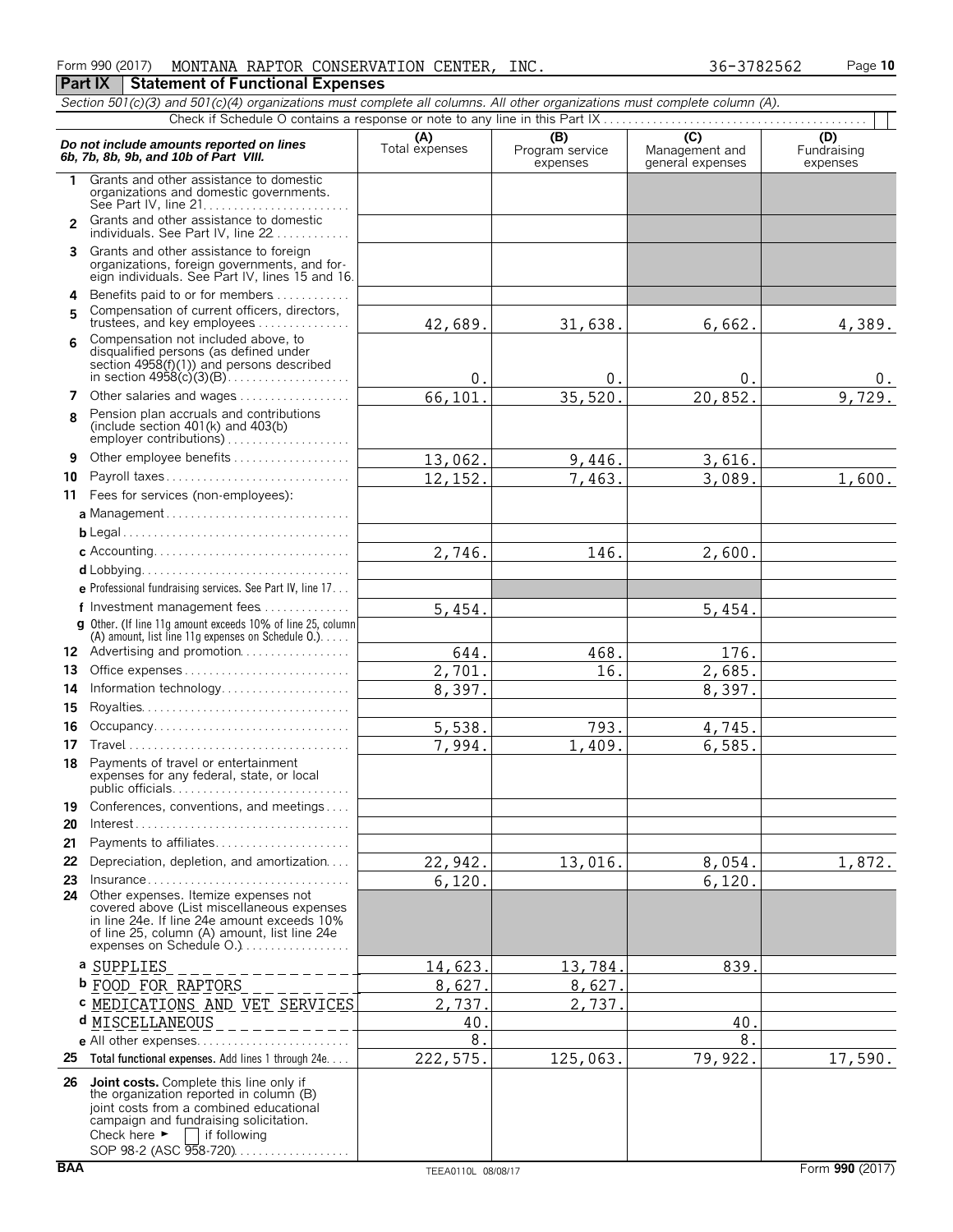#### Form 990 (2017) MONTANA RAPTOR CONSERVATION CENTER, INC. 36-3782562 Page 11 **Part X** Balance Sheet

|                             |    |                                                                                                                                                                                                                                                                                                                                                |  |                     | (A)<br>Beginning of year |                 | (B)<br>End of year |
|-----------------------------|----|------------------------------------------------------------------------------------------------------------------------------------------------------------------------------------------------------------------------------------------------------------------------------------------------------------------------------------------------|--|---------------------|--------------------------|-----------------|--------------------|
|                             |    |                                                                                                                                                                                                                                                                                                                                                |  |                     |                          |                 |                    |
|                             | 1  |                                                                                                                                                                                                                                                                                                                                                |  |                     | 53,739.                  | $\mathbf{1}$    | 20,748.            |
|                             | 2  |                                                                                                                                                                                                                                                                                                                                                |  |                     | 311, 453.                | $\mathbf{2}$    | 211,968.           |
|                             | 3  |                                                                                                                                                                                                                                                                                                                                                |  | 3                   |                          |                 |                    |
|                             | 4  |                                                                                                                                                                                                                                                                                                                                                |  |                     |                          | 4               |                    |
|                             | 5  | Loans and other receivables from current and former officers, directors,<br>trustees, key employees, and highest compensated employees. Complete                                                                                                                                                                                               |  |                     |                          |                 |                    |
|                             |    |                                                                                                                                                                                                                                                                                                                                                |  | 5                   |                          |                 |                    |
|                             | 6  | Loans and other receivables from other disqualified persons (as defined under<br>section $4958(f)(1)$ ), persons described in section $4958(c)(3)(B)$ , and contributing<br>employers and sponsoring organizations of section $501(c)(9)$ voluntary employees'<br>beneficiary organizations (see instructions). Complete Part II of Schedule L |  |                     |                          | 6               |                    |
|                             | 7  |                                                                                                                                                                                                                                                                                                                                                |  |                     |                          | $\overline{7}$  |                    |
| Assets                      | 8  |                                                                                                                                                                                                                                                                                                                                                |  |                     |                          | 8               |                    |
|                             | 9  |                                                                                                                                                                                                                                                                                                                                                |  |                     |                          | 9               |                    |
|                             |    | 10a Land, buildings, and equipment: cost or other basis.                                                                                                                                                                                                                                                                                       |  | 836,205.            |                          |                 |                    |
|                             |    |                                                                                                                                                                                                                                                                                                                                                |  | $\frac{122,860}{.}$ | 625,106.                 | 10c             | 713,345.           |
|                             | 11 |                                                                                                                                                                                                                                                                                                                                                |  |                     | 891, 363.                | 11              | 915,561.           |
|                             | 12 | Investments - other securities. See Part IV, line 11                                                                                                                                                                                                                                                                                           |  |                     |                          | 12              |                    |
|                             | 13 |                                                                                                                                                                                                                                                                                                                                                |  |                     |                          | 13              |                    |
|                             | 14 |                                                                                                                                                                                                                                                                                                                                                |  |                     |                          | 14              |                    |
|                             | 15 |                                                                                                                                                                                                                                                                                                                                                |  | 15                  |                          |                 |                    |
|                             | 16 | Total assets. Add lines 1 through 15 (must equal line 34)                                                                                                                                                                                                                                                                                      |  |                     | 1,881,661.               | 16              | 1,861,622.         |
|                             | 17 |                                                                                                                                                                                                                                                                                                                                                |  |                     | 4,873.                   | $\overline{17}$ | 3,655.             |
|                             | 18 |                                                                                                                                                                                                                                                                                                                                                |  | 18                  |                          |                 |                    |
|                             | 19 |                                                                                                                                                                                                                                                                                                                                                |  |                     |                          | 19              |                    |
|                             | 20 |                                                                                                                                                                                                                                                                                                                                                |  |                     |                          | 20              |                    |
|                             | 21 | Escrow or custodial account liability. Complete Part IV of Schedule D                                                                                                                                                                                                                                                                          |  |                     |                          | 21              |                    |
| <b>Liabilities</b>          | 22 | Loans and other payables to current and former officers, directors, trustees,<br>key employees, highest compensated employees, and disqualified persons.                                                                                                                                                                                       |  |                     |                          | 22              |                    |
|                             | 23 | Secured mortgages and notes payable to unrelated third parties                                                                                                                                                                                                                                                                                 |  |                     |                          | 23              |                    |
|                             | 24 |                                                                                                                                                                                                                                                                                                                                                |  |                     |                          | 24              |                    |
|                             | 25 | Other liabilities (including federal income tax, payables to related third parties, and other liabilities not included on lines 17-24). Complete Part X of Schedule D.                                                                                                                                                                         |  |                     | 2.                       | 25              |                    |
|                             | 26 |                                                                                                                                                                                                                                                                                                                                                |  |                     | 4,875.                   | 26              | 3,655.             |
|                             |    | Organizations that follow SFAS 117 (ASC 958), check here $\blacktriangleright \boxed{X}$ and complete                                                                                                                                                                                                                                          |  |                     |                          |                 |                    |
|                             |    | lines 27 through 29, and lines 33 and 34.                                                                                                                                                                                                                                                                                                      |  |                     |                          |                 |                    |
|                             | 27 |                                                                                                                                                                                                                                                                                                                                                |  |                     | 1,851,786.               | 27              | 1,852,967.         |
|                             | 28 |                                                                                                                                                                                                                                                                                                                                                |  |                     | 25,000.                  | 28              | 5,000.             |
|                             | 29 |                                                                                                                                                                                                                                                                                                                                                |  |                     |                          | 29              |                    |
| Net Assets or Fund Balances |    | Organizations that do not follow SFAS 117 (ASC 958), check here ►  <br>and complete lines 30 through 34.                                                                                                                                                                                                                                       |  |                     |                          |                 |                    |
|                             | 30 | Capital stock or trust principal, or current funds                                                                                                                                                                                                                                                                                             |  |                     | 30                       |                 |                    |
|                             | 31 | Paid-in or capital surplus, or land, building, or equipment fund                                                                                                                                                                                                                                                                               |  |                     |                          | 31              |                    |
|                             | 32 | Retained earnings, endowment, accumulated income, or other funds                                                                                                                                                                                                                                                                               |  |                     |                          | 32              |                    |
|                             | 33 |                                                                                                                                                                                                                                                                                                                                                |  |                     | 1,876,786.               | 33              | 1,857,967.         |
|                             | 34 | Total liabilities and net assets/fund balances                                                                                                                                                                                                                                                                                                 |  |                     | 1,881,661                | 34              | 1,861,622.         |
| <b>BAA</b>                  |    |                                                                                                                                                                                                                                                                                                                                                |  |                     |                          |                 | Form 990 (2017)    |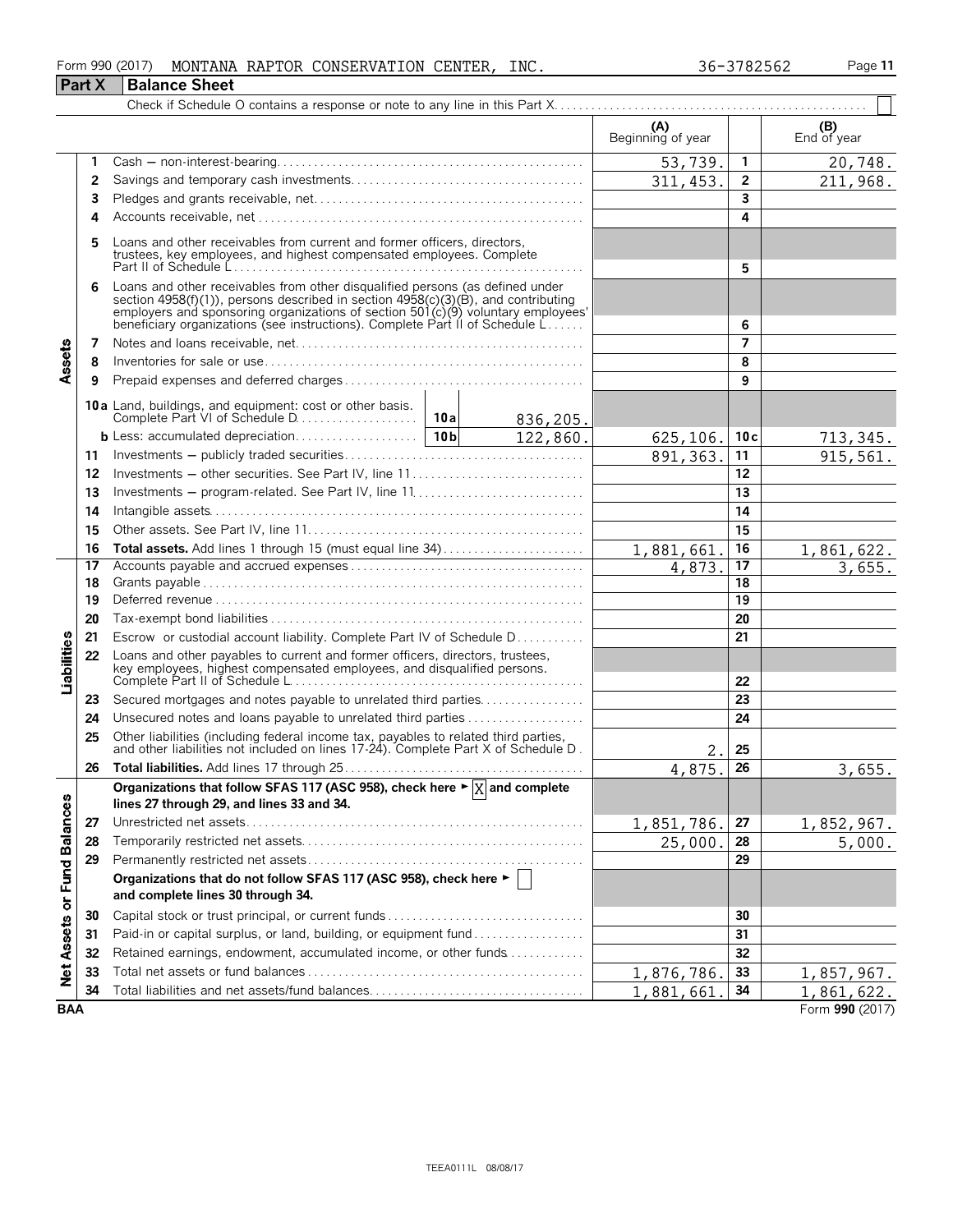|            | Form 990 (2017)<br>MONTANA RAPTOR CONSERVATION CENTER, INC.                                                                                                          | 36-3782562     |                 | Page 12     |
|------------|----------------------------------------------------------------------------------------------------------------------------------------------------------------------|----------------|-----------------|-------------|
|            | <b>Part XI</b><br>Reconciliation of Net Assets                                                                                                                       |                |                 |             |
|            |                                                                                                                                                                      |                |                 |             |
| 1          |                                                                                                                                                                      | $\overline{1}$ |                 | 190,299.    |
| 2          |                                                                                                                                                                      | $\overline{2}$ |                 | 222,575.    |
| 3          |                                                                                                                                                                      | 3              |                 | $-32, 276.$ |
| 4          | Net assets or fund balances at beginning of year (must equal Part X, line 33, column (A))                                                                            | 4              | 1,876,786.      |             |
| 5          |                                                                                                                                                                      | 5              |                 | 13,457.     |
| 6          |                                                                                                                                                                      | 6              |                 |             |
| 7          |                                                                                                                                                                      | 7              |                 |             |
| 8          |                                                                                                                                                                      | 8              |                 |             |
| 9          |                                                                                                                                                                      | 9              |                 | $0$ .       |
| 10         | Net assets or fund balances at end of year. Combine lines 3 through 9 (must equal Part X, line 33,                                                                   | 10             | 1,857,967.      |             |
|            | <b>Part XII Financial Statements and Reporting</b>                                                                                                                   |                |                 |             |
|            |                                                                                                                                                                      |                |                 |             |
|            |                                                                                                                                                                      |                | Yes.            | No          |
| 1.         | X Cash<br>Accounting method used to prepare the Form 990:<br>Other<br>Accrual                                                                                        |                |                 |             |
|            | If the organization changed its method of accounting from a prior year or checked 'Other,' explain<br>in Schedule O.                                                 |                |                 |             |
|            | 2a Were the organization's financial statements compiled or reviewed by an independent accountant?                                                                   |                | 2a              | Χ           |
|            | If 'Yes,' check a box below to indicate whether the financial statements for the year were compiled or reviewed on a<br>separate basis, consolidated basis, or both: |                |                 |             |
|            | Consolidated basis<br>Both consolidated and separate basis<br>Separate basis                                                                                         |                |                 |             |
|            | <b>b</b> Were the organization's financial statements audited by an independent accountant?                                                                          |                | 2 <sub>b</sub>  | X           |
|            | If 'Yes,' check a box below to indicate whether the financial statements for the year were audited on a separate<br>basis, consolidated basis, or both:              |                |                 |             |
|            | Consolidated basis<br>Separate basis<br>Both consolidated and separate basis                                                                                         |                |                 |             |
|            | c If 'Yes' to line 2a or 2b, does the organization have a committee that assumes responsibility for oversight of the audit,                                          |                | 2c              |             |
|            | If the organization changed either its oversight process or selection process during the tax year, explain<br>in Schedule O.                                         |                |                 |             |
|            | 3a As a result of a federal award, was the organization required to undergo an audit or audits as set forth in the Single                                            |                | За              | X           |
|            | b If 'Yes,' did the organization undergo the required audit or audits? If the organization did not undergo the required audit                                        |                |                 |             |
|            | or audits, explain why in Schedule O and describe any steps taken to undergo such audits                                                                             |                | 3 <sub>b</sub>  |             |
| <b>BAA</b> |                                                                                                                                                                      |                | Form 990 (2017) |             |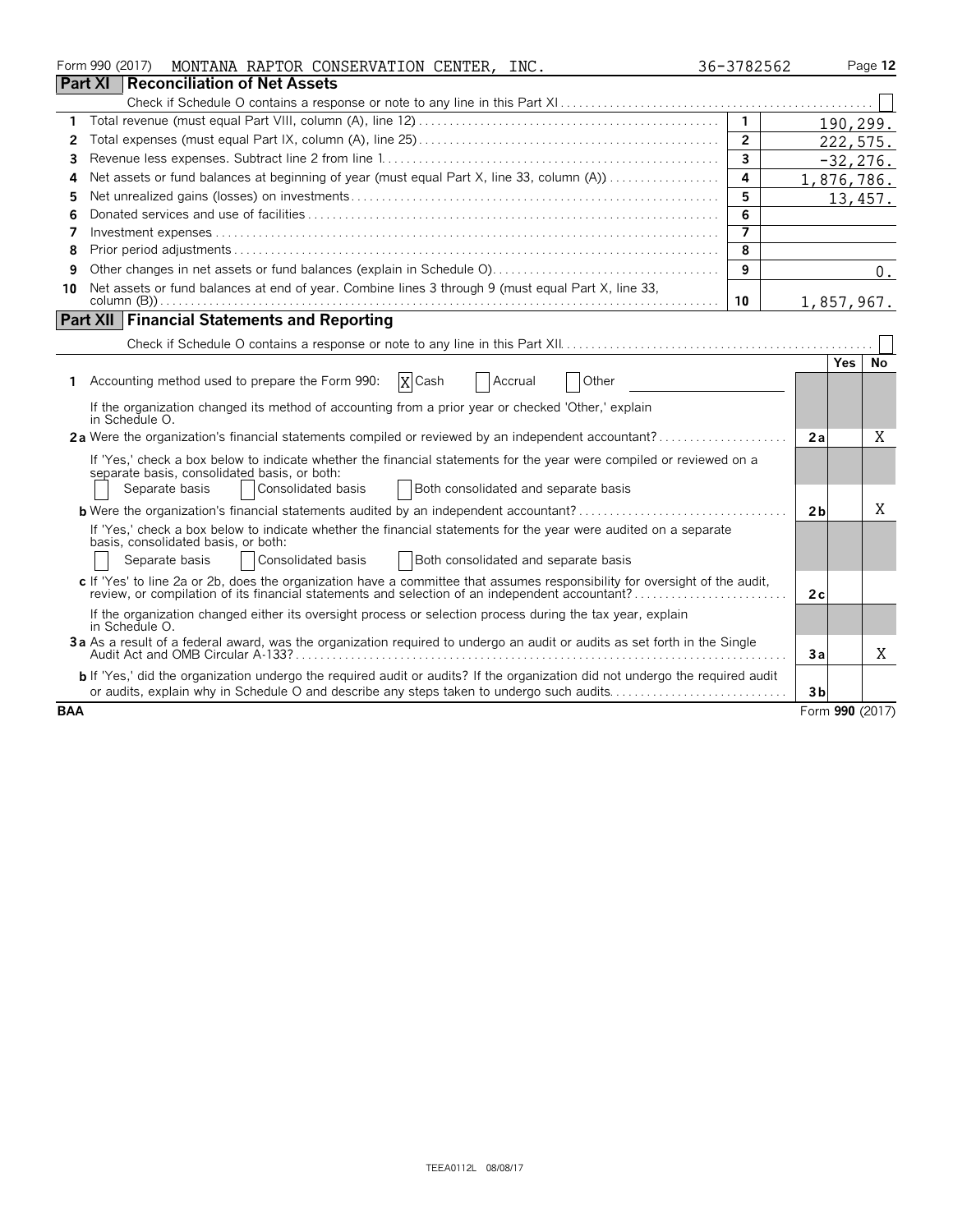| <b>SCHEDULE A</b>                               |
|-------------------------------------------------|
| $(T_{\alpha\mu m}$ 000 $_{\alpha\nu}$ 000 $E$ 7 |

# **Public Charity Status and Public Support**<br> **Plete if the organization is a section 501(c)(3) organization or a section**

**COMPRESCHEDULE A**<br>
(Form 990 or 990-EZ) Complete if the organization is a section 501(c)(3) organization or a section<br>
4947(a)(1) nonexempt charitable trust.

|                                                        | ► Attach to Form 990 or Form 990-EZ.                                     | <b>Open to Public</b> |
|--------------------------------------------------------|--------------------------------------------------------------------------|-----------------------|
| Department of the Treasury<br>Internal Revenue Service | ► Go to www.irs.gov/Form990 for instructions and the latest information. | <b>Inspection</b>     |

|        | Name of the organization<br>Employer identification number |                                                                                                                                                                                                                                                                                                                                                                                                                                                                                  |            |                                                                                    |                                                                      |    |                                                      |                                                    |  |
|--------|------------------------------------------------------------|----------------------------------------------------------------------------------------------------------------------------------------------------------------------------------------------------------------------------------------------------------------------------------------------------------------------------------------------------------------------------------------------------------------------------------------------------------------------------------|------------|------------------------------------------------------------------------------------|----------------------------------------------------------------------|----|------------------------------------------------------|----------------------------------------------------|--|
|        |                                                            | MONTANA RAPTOR CONSERVATION CENTER, INC.                                                                                                                                                                                                                                                                                                                                                                                                                                         |            |                                                                                    |                                                                      |    | 36-3782562                                           |                                                    |  |
| Part I |                                                            | Reason for Public Charity Status (All organizations must complete this part.) See instructions.                                                                                                                                                                                                                                                                                                                                                                                  |            |                                                                                    |                                                                      |    |                                                      |                                                    |  |
|        |                                                            | The organization is not a private foundation because it is: (For lines 1 through 12, check only one box.)                                                                                                                                                                                                                                                                                                                                                                        |            |                                                                                    |                                                                      |    |                                                      |                                                    |  |
| 1      |                                                            | A church, convention of churches, or association of churches described in section 170(b)(1)(A)(i).                                                                                                                                                                                                                                                                                                                                                                               |            |                                                                                    |                                                                      |    |                                                      |                                                    |  |
| 2      |                                                            | A school described in section 170(b)(1)(A)(ii). (Attach Schedule E (Form 990 or 990-EZ).)                                                                                                                                                                                                                                                                                                                                                                                        |            |                                                                                    |                                                                      |    |                                                      |                                                    |  |
| 3      |                                                            | A hospital or a cooperative hospital service organization described in section 170(b)(1)(A)(iii).                                                                                                                                                                                                                                                                                                                                                                                |            |                                                                                    |                                                                      |    |                                                      |                                                    |  |
| 4      |                                                            | A medical research organization operated in conjunction with a hospital described in section 170(b)(1)(A)(iii). Enter the hospital's<br>name, city, and state:                                                                                                                                                                                                                                                                                                                   |            |                                                                                    |                                                                      |    |                                                      |                                                    |  |
| 5      |                                                            | An organization operated for the benefit of a college or university owned or operated by a governmental unit described in                                                                                                                                                                                                                                                                                                                                                        |            |                                                                                    |                                                                      |    |                                                      |                                                    |  |
| 6      |                                                            | section 170(b)(1)(A)(iv). (Complete Part II.)<br>A federal, state, or local government or governmental unit described in section 170(b)(1)(A)(v).                                                                                                                                                                                                                                                                                                                                |            |                                                                                    |                                                                      |    |                                                      |                                                    |  |
| 7      | Χ                                                          |                                                                                                                                                                                                                                                                                                                                                                                                                                                                                  |            |                                                                                    |                                                                      |    |                                                      |                                                    |  |
|        |                                                            | An organization that normally receives a substantial part of its support from a governmental unit or from the general public described<br>in section 170(b)(1)(A)(vi). (Complete Part II.)                                                                                                                                                                                                                                                                                       |            |                                                                                    |                                                                      |    |                                                      |                                                    |  |
| 8      |                                                            | A community trust described in section 170(b)(1)(A)(vi). (Complete Part II.)                                                                                                                                                                                                                                                                                                                                                                                                     |            |                                                                                    |                                                                      |    |                                                      |                                                    |  |
| 9      |                                                            | An agricultural research organization described in section 170(b)(1)(A)(ix) operated in conjunction with a land-grant college<br>or university or a non-land-grant college of agriculture (see instructions). Enter the name, city, and state of the college or<br>university:                                                                                                                                                                                                   |            |                                                                                    |                                                                      |    |                                                      |                                                    |  |
| 10     |                                                            | An organization that normally receives: (1) more than 33-1/3% of its support from contributions, membership fees, and gross receipts<br>from activities related to its exempt functions—subject to certain exceptions, and (2) no more than 33-1/3% of its support from gross<br>investment income and unrelated business taxable income (less section 511 tax) from businesses acquired by the organization after<br>June 30, 1975. See section 509(a)(2). (Complete Part III.) |            |                                                                                    |                                                                      |    |                                                      |                                                    |  |
| 11     |                                                            | An organization organized and operated exclusively to test for public safety. See section 509(a)(4).                                                                                                                                                                                                                                                                                                                                                                             |            |                                                                                    |                                                                      |    |                                                      |                                                    |  |
| 12     |                                                            | An organization organized and operated exclusively for the benefit of, to perform the functions of, or to carry out the purposes of one<br>or more publicly supported organizations described in section 509(a)(1) or section 509(a)(2). See section 509(a)(3). Check the box in<br>lines 12a through 12d that describes the type of supporting organization and complete lines 12e, 12f, and 12g.                                                                               |            |                                                                                    |                                                                      |    |                                                      |                                                    |  |
| a      |                                                            | Type I. A supporting organization operated, supervised, or controlled by its supported organization(s), typically by giving the supported<br>organization(s) the power to regularly appoint or elect a majority of the directors or trustees of the supporting organization. You must<br>complete Part IV, Sections A and B.                                                                                                                                                     |            |                                                                                    |                                                                      |    |                                                      |                                                    |  |
| b      |                                                            | Type II. A supporting organization supervised or controlled in connection with its supported organization(s), by having control or<br>management of the supporting organization vested in the same persons that control or manage the supported organization(s). You<br>must complete Part IV, Sections A and C.                                                                                                                                                                 |            |                                                                                    |                                                                      |    |                                                      |                                                    |  |
| С      |                                                            | Type III functionally integrated. A supporting organization operated in connection with, and functionally integrated with, its supported<br>organization(s) (see instructions). You must complete Part IV, Sections A, D, and E.                                                                                                                                                                                                                                                 |            |                                                                                    |                                                                      |    |                                                      |                                                    |  |
| d      |                                                            | Type III non-functionally integrated. A supporting organization operated in connection with its supported organization(s) that is not<br>functionally integrated. The organization generally must satisfy a distribution requirement and an attentiveness requirement (see<br>instructions). You must complete Part IV, Sections A and D, and Part V.                                                                                                                            |            |                                                                                    |                                                                      |    |                                                      |                                                    |  |
| е      |                                                            | Check this box if the organization received a written determination from the IRS that it is a Type I, Type II, Type III functionally<br>integrated, or Type III non-functionally integrated supporting organization.                                                                                                                                                                                                                                                             |            |                                                                                    |                                                                      |    |                                                      |                                                    |  |
| f      |                                                            |                                                                                                                                                                                                                                                                                                                                                                                                                                                                                  |            |                                                                                    |                                                                      |    |                                                      |                                                    |  |
| a      |                                                            | Provide the following information about the supported organization(s).                                                                                                                                                                                                                                                                                                                                                                                                           |            |                                                                                    |                                                                      |    |                                                      |                                                    |  |
|        |                                                            | (i) Name of supported organization                                                                                                                                                                                                                                                                                                                                                                                                                                               | (ii) $EIN$ | (iii) Type of organization<br>described on lines 1-10<br>above (see instructions)) | (iv) is the<br>organization listed<br>in your governing<br>document? |    | (v) Amount of monetary<br>support (see instructions) | (vi) Amount of other<br>support (see instructions) |  |
|        |                                                            |                                                                                                                                                                                                                                                                                                                                                                                                                                                                                  |            |                                                                                    | Yes                                                                  | No |                                                      |                                                    |  |
|        |                                                            |                                                                                                                                                                                                                                                                                                                                                                                                                                                                                  |            |                                                                                    |                                                                      |    |                                                      |                                                    |  |
| (A)    |                                                            |                                                                                                                                                                                                                                                                                                                                                                                                                                                                                  |            |                                                                                    |                                                                      |    |                                                      |                                                    |  |
| (B)    |                                                            |                                                                                                                                                                                                                                                                                                                                                                                                                                                                                  |            |                                                                                    |                                                                      |    |                                                      |                                                    |  |
| (C)    |                                                            |                                                                                                                                                                                                                                                                                                                                                                                                                                                                                  |            |                                                                                    |                                                                      |    |                                                      |                                                    |  |
| (D)    |                                                            |                                                                                                                                                                                                                                                                                                                                                                                                                                                                                  |            |                                                                                    |                                                                      |    |                                                      |                                                    |  |
| (E)    |                                                            |                                                                                                                                                                                                                                                                                                                                                                                                                                                                                  |            |                                                                                    |                                                                      |    |                                                      |                                                    |  |
|        |                                                            |                                                                                                                                                                                                                                                                                                                                                                                                                                                                                  |            |                                                                                    |                                                                      |    |                                                      |                                                    |  |
| Total  |                                                            |                                                                                                                                                                                                                                                                                                                                                                                                                                                                                  |            |                                                                                    |                                                                      |    |                                                      |                                                    |  |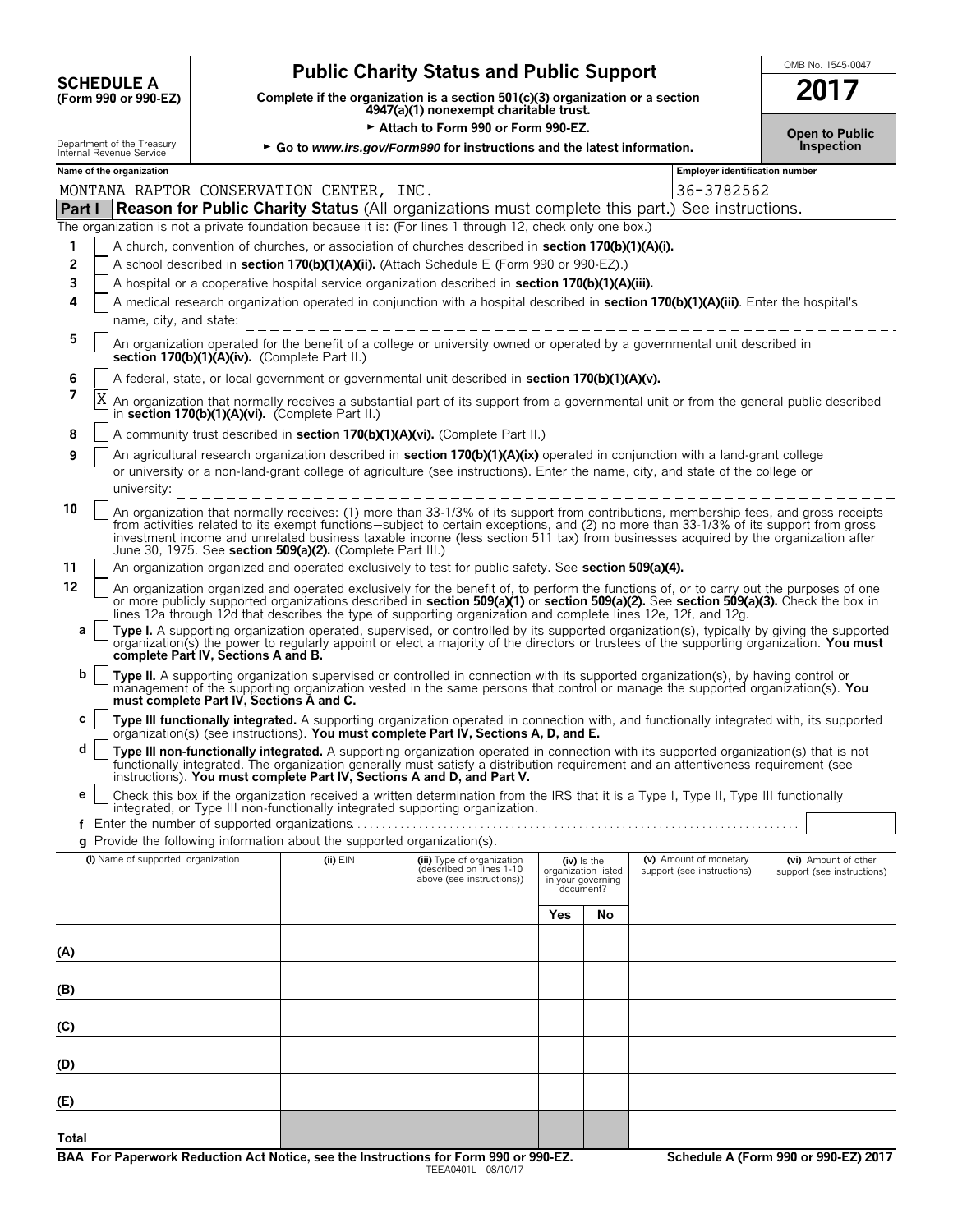#### Schedule A (Form 990 or 990-EZ) 2017 MONTANA RAPTOR CONSERVATION CENTER, INC. 36-3782562 Page **2**

**Part II Support Schedule for Organizations Described in Sections 170(b)(1)(A)(iv) and 170(b)(1)(A)(vi)** (Complete only if you checked the box on line 5, 7, or 8 of Part I or if the organization failed to qualify under Part III. If the organization fails to qualify under the tests listed below, please complete Part III.)

#### **Section A. Public Support**

|    | seegan An asiic sapport                                                                                                                                                                                                                                                                                                                                                                                          |            |            |            |            |            |               |  |
|----|------------------------------------------------------------------------------------------------------------------------------------------------------------------------------------------------------------------------------------------------------------------------------------------------------------------------------------------------------------------------------------------------------------------|------------|------------|------------|------------|------------|---------------|--|
|    | Calendar year (or fiscal year<br>beginning in) $\blacktriangleright$                                                                                                                                                                                                                                                                                                                                             | (a) $2013$ | $(b)$ 2014 | $(c)$ 2015 | $(d)$ 2016 | (e) 2017   | (f) Total     |  |
|    | 1 Gifts, grants, contributions, and<br>membership fees received. (Do not<br>include any 'unusual grants.')                                                                                                                                                                                                                                                                                                       | 214,520.   | 318,589.   | 221,396.   | 157,535.   | 133,800.   | 1,045,840.    |  |
|    | 2 Tax revenues levied for the<br>organization's benefit and<br>either paid to or expended<br>on its behalf                                                                                                                                                                                                                                                                                                       |            |            |            |            |            | 0.            |  |
|    | 3 The value of services or<br>facilities furnished by a<br>governmental unit to the<br>organization without charge                                                                                                                                                                                                                                                                                               |            |            |            |            |            | 0.            |  |
|    | <b>4 Total.</b> Add lines 1 through 3                                                                                                                                                                                                                                                                                                                                                                            | 214,520.   | 318,589.   | 221,396.   | 157,535.   | 133,800.   | 1,045,840.    |  |
| 5. | The portion of total<br>contributions by each person<br>(other than a governmental<br>unit or publicly supported<br>organization) included on line 1<br>that exceeds 2% of the amount<br>shown on line 11, column (f)                                                                                                                                                                                            |            |            |            |            |            | 336,702.      |  |
|    | 6 Public support. Subtract line 5<br>from line $4$                                                                                                                                                                                                                                                                                                                                                               |            |            |            |            |            | 709,138.      |  |
|    | <b>Section B. Total Support</b>                                                                                                                                                                                                                                                                                                                                                                                  |            |            |            |            |            |               |  |
|    | Calendar year (or fiscal year<br>beginning in) $\blacktriangleright$                                                                                                                                                                                                                                                                                                                                             | (a) $2013$ | (b) 2014   | $(c)$ 2015 | $(d)$ 2016 | (e) $2017$ | (f) Total     |  |
|    | 7 Amounts from line $4, \ldots, \ldots$                                                                                                                                                                                                                                                                                                                                                                          | 214,520.   | 318,589.   | 221,396.   | 157,535.   | 133,800.   | 1,045,840.    |  |
| 8  | Gross income from interest,<br>dividends, payments received<br>on securities loans, rents,<br>royalties, and income from<br>similar sources                                                                                                                                                                                                                                                                      | 83.        | 3.         | 807.       | 2,114.     | 46,325.    | 49,332.       |  |
| 9. | Net income from unrelated<br>business activities, whether or<br>not the business is regularly<br>carried on                                                                                                                                                                                                                                                                                                      |            |            |            |            |            | $0$ .         |  |
| 10 | Other income. Do not include<br>gain or loss from the sale of<br>capital assets (Explain in                                                                                                                                                                                                                                                                                                                      |            |            |            |            |            | $0$ .         |  |
|    | 11 Total support. Add lines 7<br>through 10                                                                                                                                                                                                                                                                                                                                                                      |            |            |            |            |            | 1,095,172.    |  |
|    |                                                                                                                                                                                                                                                                                                                                                                                                                  |            |            |            |            | $12 \,$    | $\mathbf 0$ . |  |
|    | 13 First five years. If the Form 990 is for the organization's first, second, third, fourth, or fifth tax year as a section 501(c)(3)                                                                                                                                                                                                                                                                            |            |            |            |            |            | ▶             |  |
|    | <b>Section C. Computation of Public Support Percentage</b>                                                                                                                                                                                                                                                                                                                                                       |            |            |            |            |            |               |  |
|    | 14 Public support percentage for 2017 (line 6, column (f) divided by line 11, column (f)                                                                                                                                                                                                                                                                                                                         |            |            |            |            | 14         | 64.75%        |  |
|    |                                                                                                                                                                                                                                                                                                                                                                                                                  |            |            |            |            | 15         | 67.34%        |  |
|    | 16a 33-1/3% support test-2017. If the organization did not check the box on line 13, and line 14 is 33-1/3% or more, check this box                                                                                                                                                                                                                                                                              |            |            |            |            |            | $\mathbf{x}$  |  |
|    | b 33-1/3% support test-2016. If the organization did not check a box on line 13 or 16a, and line 15 is 33-1/3% or more, check this box                                                                                                                                                                                                                                                                           |            |            |            |            |            |               |  |
|    | 17a 10%-facts-and-circumstances test-2017. If the organization did not check a box on line 13, 16a, or 16b, and line 14 is 10%<br>or more, and if the organization meets the 'facts-and-circumstances' test, check this box and <b>stop here.</b> Explain in Part VI how<br>the organization meets the 'facts-and-circumstances' test. The organization qualifies as a publicly supported organization           |            |            |            |            |            |               |  |
|    | <b>b 10%-facts-and-circumstances test-2016.</b> If the organization did not check a box on line 13, 16a, 16b, or 17a, and line 15 is 10%<br>or more, and if the organization meets the 'facts-and-circumstances' test, check this box and <b>stop here.</b> Explain in Part VI how the<br>organization meets the 'facts-and-circumstances' test. The organization qualifies as a publicly supported organization |            |            |            |            |            |               |  |
|    | 18 Private foundation. If the organization did not check a box on line 13, 16a, 16b, 17a, or 17b, check this box and see instructions                                                                                                                                                                                                                                                                            |            |            |            |            |            |               |  |

**BAA Schedule A (Form 990 or 990-EZ) 2017**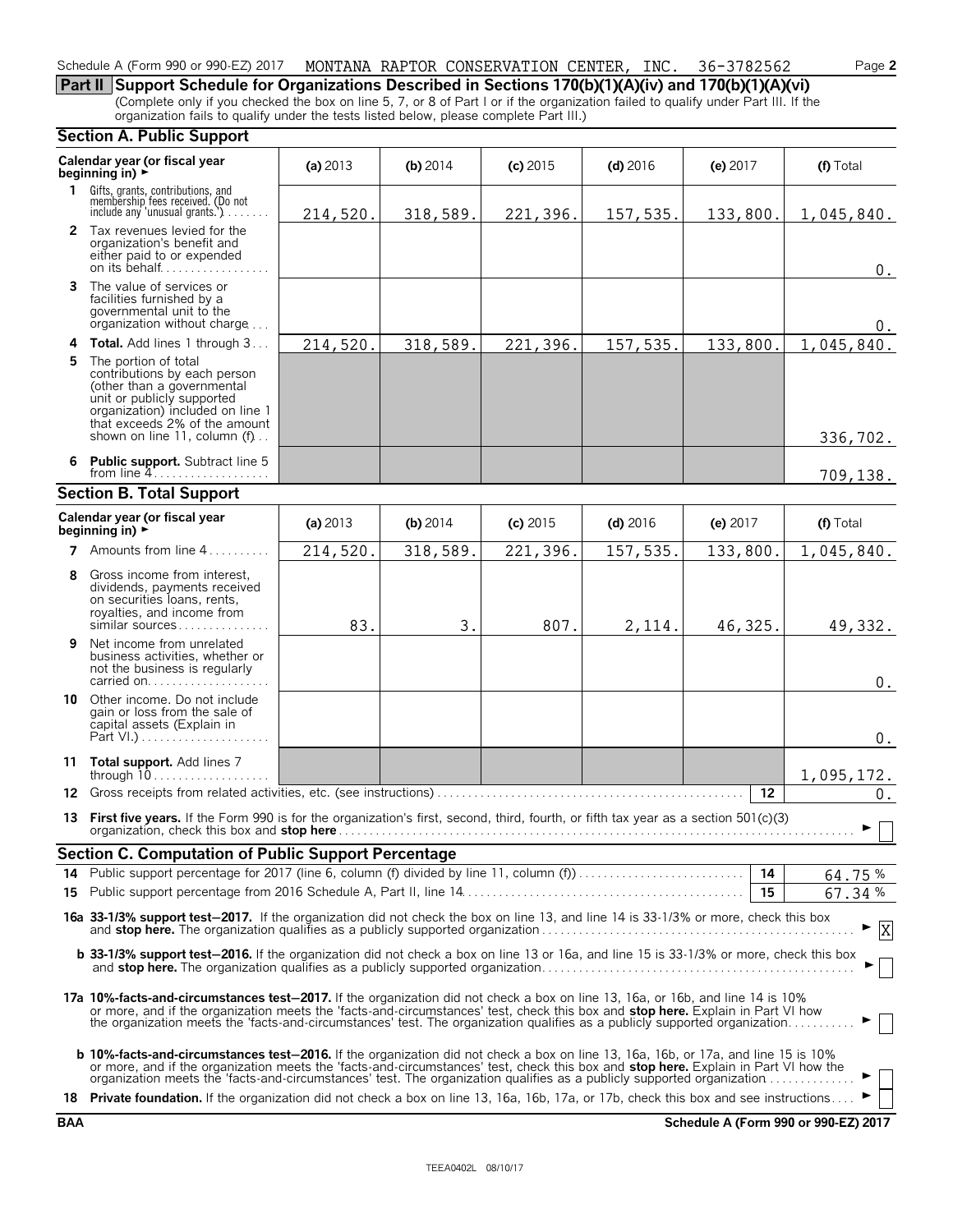### **Part III Support Schedule for Organizations Described in Section 509(a)(2)**

(Complete only if you checked the box on line 10 of Part I or if the organization failed to qualify under Part II. If the organization fails to qualify under the tests listed below, please complete Part II.)

|            | <b>Section A. Public Support</b>                                                                                                                                                                                                                                              |          |                    |            |            |                                      |           |
|------------|-------------------------------------------------------------------------------------------------------------------------------------------------------------------------------------------------------------------------------------------------------------------------------|----------|--------------------|------------|------------|--------------------------------------|-----------|
|            | Calendar year (or fiscal year beginning in) $\blacktriangleright$<br>1 Gifts, grants, contributions, and membership fees<br>received. (Do not include                                                                                                                         | (a) 2013 | (b) 2014           | $(c)$ 2015 | $(d)$ 2016 | $(e)$ 2017                           | (f) Total |
|            | any 'unusual grants.')                                                                                                                                                                                                                                                        |          |                    |            |            |                                      |           |
|            | <b>2</b> Gross receipts from admissions,<br>merchandise sold or services<br>performed, or facilities<br>furnished in any activity that is<br>related to the organization's<br>tax-exempt purpose                                                                              |          |                    |            |            |                                      |           |
| 3          | Gross receipts from activities<br>that are not an unrelated trade<br>or business under section 513.                                                                                                                                                                           |          |                    |            |            |                                      |           |
| 4          | Tax revenues levied for the<br>organization's benefit and<br>either paid to or expended on<br>its behalf                                                                                                                                                                      |          |                    |            |            |                                      |           |
| 5          | The value of services or<br>facilities furnished by a<br>governmental unit to the<br>organization without charge                                                                                                                                                              |          |                    |            |            |                                      |           |
|            | 6 Total. Add lines 1 through 5<br><b>7a</b> Amounts included on lines 1,<br>2, and 3 received from<br>disqualified persons                                                                                                                                                    |          |                    |            |            |                                      |           |
|            | <b>b</b> Amounts included on lines 2<br>and 3 received from other than<br>disqualified persons that<br>exceed the greater of \$5,000 or<br>1% of the amount on line 13                                                                                                        |          |                    |            |            |                                      |           |
|            | c Add lines 7a and 7b                                                                                                                                                                                                                                                         |          |                    |            |            |                                      |           |
|            | <b>Public support.</b> (Subtract line<br>7c from line 6.).                                                                                                                                                                                                                    |          |                    |            |            |                                      |           |
|            | <b>Section B. Total Support</b>                                                                                                                                                                                                                                               |          |                    |            |            |                                      |           |
|            | Calendar year (or fiscal year beginning in) $\blacktriangleright$                                                                                                                                                                                                             | (a) 2013 | (b) $2014$         | $(c)$ 2015 | $(d)$ 2016 | (e) $2017$                           | (f) Total |
|            | <b>9</b> Amounts from line $6 \ldots \ldots$                                                                                                                                                                                                                                  |          |                    |            |            |                                      |           |
|            | <b>10a</b> Gross income from interest, dividends,<br>payments received on securities loans,<br>rents, royalties, and income from<br>$similar$ sources<br><b>b</b> Unrelated business taxable<br>income (less section 511)                                                     |          |                    |            |            |                                      |           |
|            | taxes) from businesses<br>acquired after June 30, 1975<br>c Add lines 10a and $10b$                                                                                                                                                                                           |          |                    |            |            |                                      |           |
| 11         | Net income from unrelated business<br>activities not included in line 10b,<br>whether or not the business is<br>regularly carried on                                                                                                                                          |          |                    |            |            |                                      |           |
|            | 12 Other income. Do not include<br>gain or loss from the sale of<br>capital assets (Explain in                                                                                                                                                                                |          |                    |            |            |                                      |           |
|            | 13 Total support. (Add lines 9,<br>10c, 11, and $12.$ )                                                                                                                                                                                                                       |          |                    |            |            |                                      |           |
|            | 14 First five years. If the Form 990 is for the organization's first, second, third, fourth, or fifth tax year as a section 501(c)(3)<br>organization, check this box and stop here.                                                                                          |          |                    |            |            |                                      |           |
|            | <b>Section C. Computation of Public Support Percentage</b>                                                                                                                                                                                                                    |          |                    |            |            |                                      |           |
| 15.        | Public support percentage for 2017 (line 8, column (f) divided by line 13, column (f)                                                                                                                                                                                         |          |                    |            |            | 15                                   | နွ        |
| 16         |                                                                                                                                                                                                                                                                               |          |                    |            |            | 16                                   | %         |
|            | Section D. Computation of Investment Income Percentage                                                                                                                                                                                                                        |          |                    |            |            |                                      |           |
| 17         | Investment income percentage for 2017 (line 10c, column (f) divided by line 13, column (f))                                                                                                                                                                                   |          |                    |            |            | 17                                   | %         |
| 18         |                                                                                                                                                                                                                                                                               |          |                    |            |            | 18                                   | ್ಠಿ       |
|            | 19a 33-1/3% support tests-2017. If the organization did not check the box on line 14, and line 15 is more than 33-1/3%, and line 17<br>is not more than 33-1/3%, check this box and <b>stop here.</b> The organization qualifies as a publicly supported organization         |          |                    |            |            |                                      |           |
|            | <b>b</b> 33-1/3% support tests-2016. If the organization did not check a box on line 14 or line 19a, and line 16 is more than 33-1/3%, and<br>line 18 is not more than 33-1/3%, check this box and stop here. The organization qualifies as a publicly supported organization |          |                    |            |            |                                      |           |
| 20         | <b>Private foundation.</b> If the organization did not check a box on line 14, 19a, or 19b, check this box and see instructions                                                                                                                                               |          |                    |            |            |                                      |           |
| <b>BAA</b> |                                                                                                                                                                                                                                                                               |          | TEEA0403L 08/10/17 |            |            | Schedule A (Form 990 or 990-EZ) 2017 |           |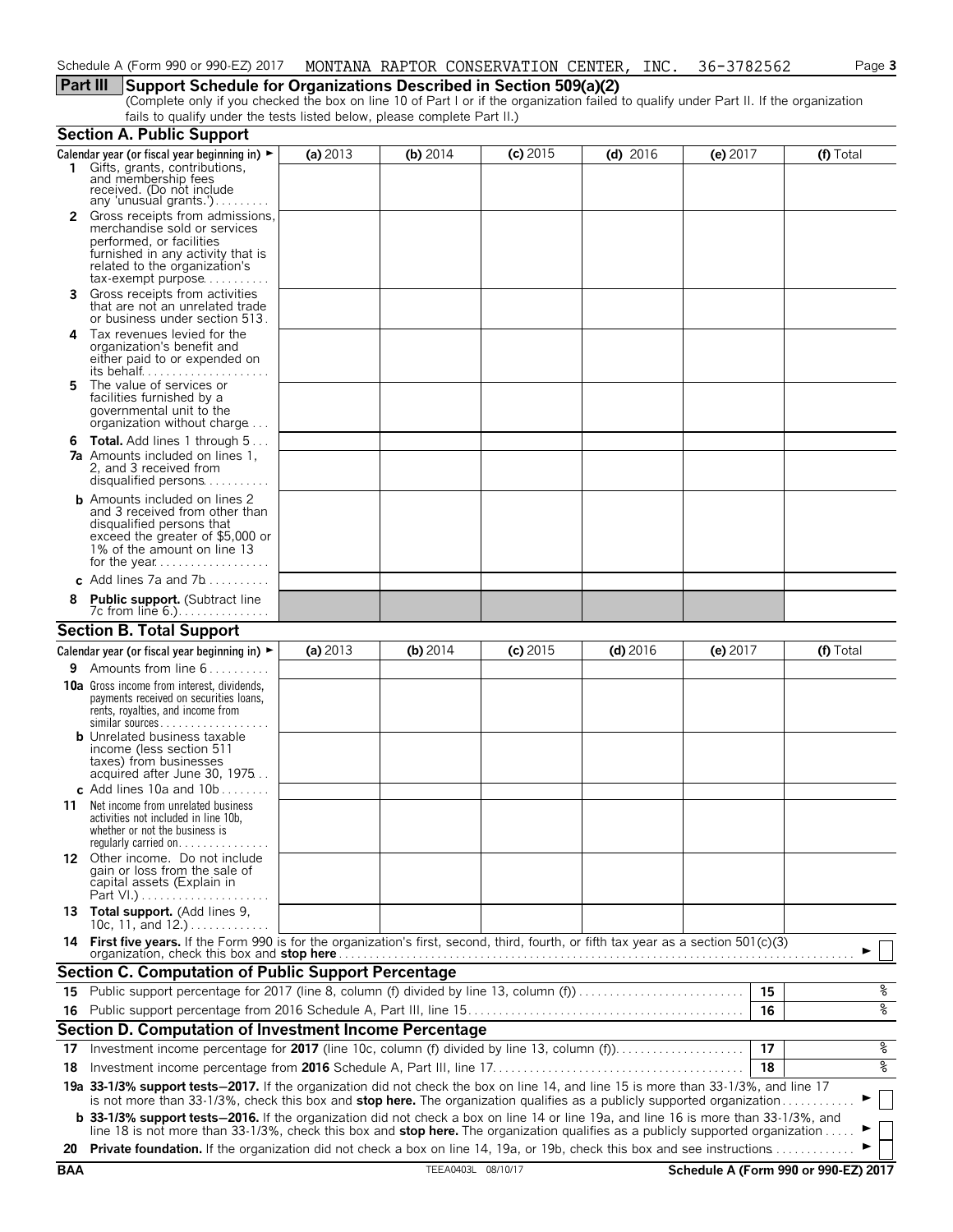#### **Part IV Supporting Organizations**

(Complete only if you checked a box in line 12 on Part I. If you checked 12a of Part I, complete Sections A and B. If you checked 12b of Part I, complete Sections A and C. If you checked 12c of Part I, complete Sections A, D, and E. If you checked 12d of Part I, complete Sections A and D, and complete Part V.)

#### **Section A. All Supporting Organizations**

|              |                                                                                                                                                                                                                                                                                                                                                                                                                                                                                                                                                 |                | <b>Yes</b> | No |  |  |  |
|--------------|-------------------------------------------------------------------------------------------------------------------------------------------------------------------------------------------------------------------------------------------------------------------------------------------------------------------------------------------------------------------------------------------------------------------------------------------------------------------------------------------------------------------------------------------------|----------------|------------|----|--|--|--|
|              | 1 Are all of the organization's supported organizations listed by name in the organization's governing documents?<br>If 'No,' describe in Part VI how the supported organizations are designated. If designated by class or purpose, describe<br>the designation. If historic and continuing relationship, explain.                                                                                                                                                                                                                             | 1              |            |    |  |  |  |
| $\mathbf{2}$ | Did the organization have any supported organization that does not have an IRS determination of status under section                                                                                                                                                                                                                                                                                                                                                                                                                            |                |            |    |  |  |  |
|              | 509(a)(1) or (2)? If 'Yes,' explain in <b>Part VI</b> how the organization determined that the supported organization was<br>described in section $509(a)(1)$ or (2).                                                                                                                                                                                                                                                                                                                                                                           | $\overline{2}$ |            |    |  |  |  |
|              |                                                                                                                                                                                                                                                                                                                                                                                                                                                                                                                                                 |                |            |    |  |  |  |
|              | <b>3a</b> Did the organization have a supported organization described in section 501(c)(4), (5), or (6)? If 'Yes,' answer (b)<br>and (c) below.                                                                                                                                                                                                                                                                                                                                                                                                | 3a             |            |    |  |  |  |
|              | <b>b</b> Did the organization confirm that each supported organization qualified under section $501(c)(4)$ . (5), or (6) and<br>satisfied the public support tests under section 509(a)(2)? If 'Yes,' describe in Part VI when and how the organization<br>made the determination.                                                                                                                                                                                                                                                              | 3b             |            |    |  |  |  |
|              | c Did the organization ensure that all support to such organizations was used exclusively for section $170(c)(2)(B)$<br>purposes? If 'Yes,' explain in <b>Part VI</b> what controls the organization put in place to ensure such use.                                                                                                                                                                                                                                                                                                           | 3c             |            |    |  |  |  |
|              | 4a Was any supported organization not organized in the United States ('foreign supported organization')? If 'Yes' and<br>if you checked 12a or 12b in Part I, answer (b) and (c) below.                                                                                                                                                                                                                                                                                                                                                         | 4a             |            |    |  |  |  |
|              | <b>b</b> Did the organization have ultimate control and discretion in deciding whether to make grants to the foreign supported<br>organization? If 'Yes,' describe in Part VI how the organization had such control and discretion despite being controlled<br>or supervised by or in connection with its supported organizations.                                                                                                                                                                                                              | 4b             |            |    |  |  |  |
|              | c Did the organization support any foreign supported organization that does not have an IRS determination under<br>sections 501(c)(3) and 509(a)(1) or (2)? If 'Yes,' explain in <b>Part VI</b> what controls the organization used to ensure that<br>all support to the foreign supported organization was used exclusively for section $170(c)(2)(B)$ purposes.                                                                                                                                                                               | 4с             |            |    |  |  |  |
|              | 5a Did the organization add, substitute, or remove any supported organizations during the tax year? If 'Yes,' answer (b)<br>and (c) below (if applicable). Also, provide detail in <b>Part VI,</b> including (i) the names and EIN numbers of the supported<br>organizations added, substituted, or removed; (ii) the reasons for each such action; (iii) the authority under the<br>organization's organizing document authorizing such action; and (iv) how the action was accomplished (such as by<br>amendment to the organizing document). | 5a             |            |    |  |  |  |
|              | <b>b</b> Type I or Type II only. Was any added or substituted supported organization part of a class already designated in the<br>organization's organizing document?                                                                                                                                                                                                                                                                                                                                                                           | 5b             |            |    |  |  |  |
|              | c Substitutions only. Was the substitution the result of an event beyond the organization's control?                                                                                                                                                                                                                                                                                                                                                                                                                                            | 5c             |            |    |  |  |  |
| 6            | Did the organization provide support (whether in the form of grants or the provision of services or facilities) to<br>anyone other than (i) its supported organizations, (ii) individuals that are part of the charitable class benefited by one<br>or more of its supported organizations, or (iii) other supporting organizations that also support or benefit one or more of                                                                                                                                                                 | 6              |            |    |  |  |  |
|              | the filing organization's supported organizations? If 'Yes,' provide detail in Part VI.                                                                                                                                                                                                                                                                                                                                                                                                                                                         |                |            |    |  |  |  |
|              | 7 Did the organization provide a grant, loan, compensation, or other similar payment to a substantial contributor<br>(defined in section $4958(c)(3)(C)$ ), a family member of a substantial contributor, or a 35% controlled entity with<br>regard to a substantial contributor? If 'Yes,' complete Part I of Schedule L (Form 990 or 990-EZ).                                                                                                                                                                                                 | $\overline{7}$ |            |    |  |  |  |
|              | Did the organization make a loan to a disqualified person (as defined in section 4958) not described in line 7? If 'Yes,'<br>complete Part I of Schedule L (Form 990 or 990-EZ).                                                                                                                                                                                                                                                                                                                                                                | 8              |            |    |  |  |  |
|              | 9a Was the organization controlled directly or indirectly at any time during the tax year by one or more disqualified persons<br>as defined in section 4946 (other than foundation managers and organizations described in section 509(a)(1) or (2))?                                                                                                                                                                                                                                                                                           |                |            |    |  |  |  |
|              | If 'Yes,' provide detail in Part VI.                                                                                                                                                                                                                                                                                                                                                                                                                                                                                                            | 9a             |            |    |  |  |  |
|              | <b>b</b> Did one or more disqualified persons (as defined in line 9a) hold a controlling interest in any entity in which the<br>supporting organization had an interest? If 'Yes,' provide detail in Part VI.                                                                                                                                                                                                                                                                                                                                   | 9b             |            |    |  |  |  |
|              | c Did a disqualified person (as defined in line 9a) have an ownership interest in, or derive any personal benefit from,<br>assets in which the supporting organization also had an interest? If 'Yes,' provide detail in Part VI.                                                                                                                                                                                                                                                                                                               | 9c             |            |    |  |  |  |
|              | 10a Was the organization subject to the excess business holdings rules of section 4943 because of section 4943(f) (regarding<br>certain Type II supporting organizations, and all Type III non-functionally integrated supporting organizations)? If 'Yes,'<br>answer 10b below.                                                                                                                                                                                                                                                                | 10a            |            |    |  |  |  |
|              | <b>b</b> Did the organization have any excess business holdings in the tax year? (Use Schedule C, Form 4720, to determine<br>whether the organization had excess business holdings.)                                                                                                                                                                                                                                                                                                                                                            | 10b            |            |    |  |  |  |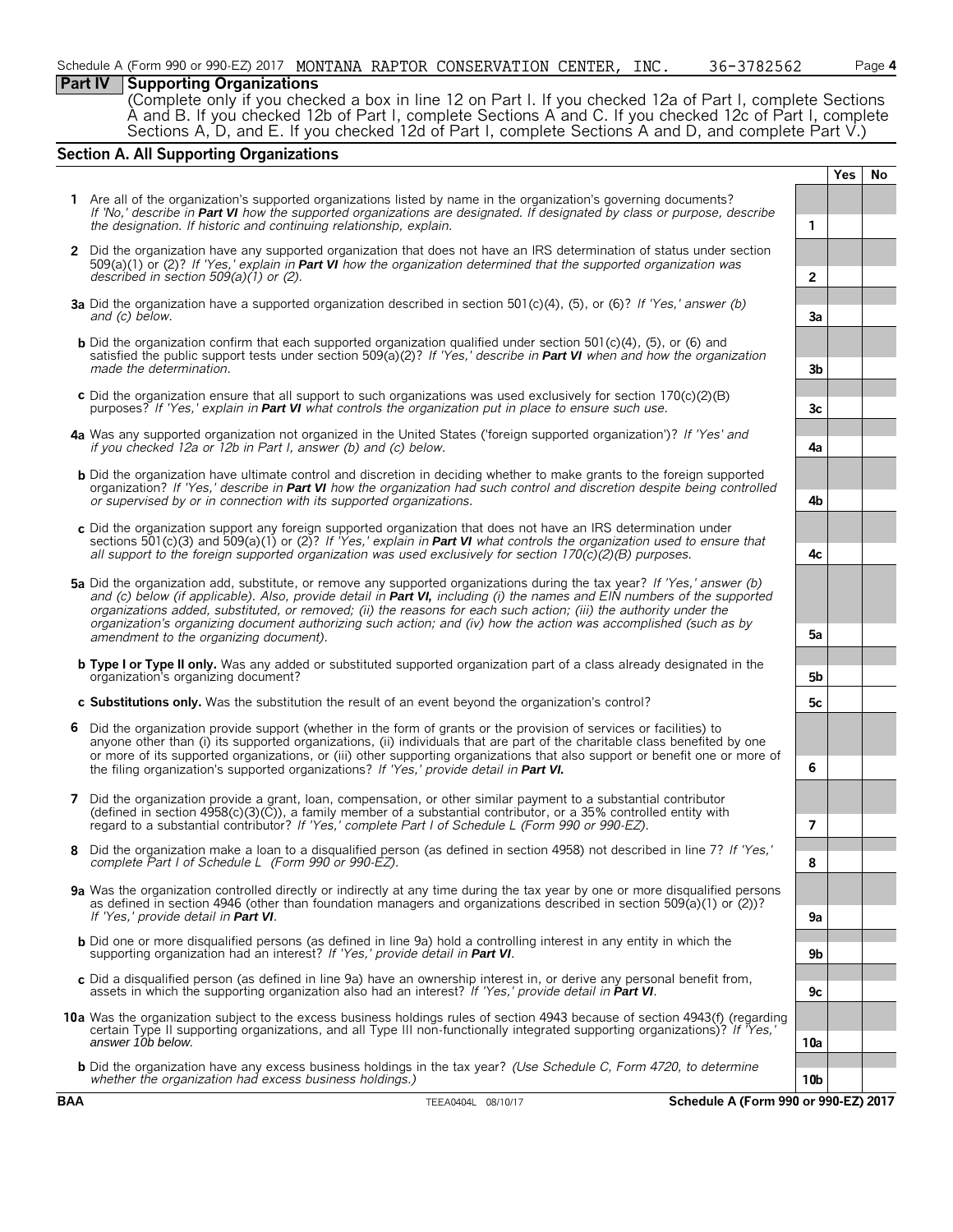|                |                                                                                            | Schedule A (Form 990 or 990-EZ) 2017 MONTANA RAPTOR CONSERVATION CENTER, |  |  |  |  | INC. | 36-3782562 |  |            | Page 5 |
|----------------|--------------------------------------------------------------------------------------------|--------------------------------------------------------------------------|--|--|--|--|------|------------|--|------------|--------|
| <b>Part IV</b> |                                                                                            | Supporting Organizations (continued)                                     |  |  |  |  |      |            |  |            |        |
|                |                                                                                            |                                                                          |  |  |  |  |      |            |  | <b>Yes</b> | No     |
|                | 11 Has the organization accepted a gift or contribution from any of the following persons? |                                                                          |  |  |  |  |      |            |  |            |        |
|                |                                                                                            |                                                                          |  |  |  |  |      |            |  |            |        |

| a A person who directly or indirectly controls, either alone or together with persons described in (b) and (c) below, the |     |
|---------------------------------------------------------------------------------------------------------------------------|-----|
| governing body of a supported organization?                                                                               | 11a |

**b** A family member of a person described in (a) above? **11b 11b** 

**c** A 35% controlled entity of a person described in (a) or (b) above? *If 'Yes' to a, b, or c, provide detail in Part VI.* 11c

#### **Section B. Type I Supporting Organizations**

- **1** Did the directors, trustees, or membership of one or more supported organizations have the power to regularly appoint or elect at least a majority of the organization's directors or trustees at all times during the tax year? *If 'No,' describe in Part VI how the supported organization(s) effectively operated, supervised, or controlled the organization's activities. If the organization had more than one supported organization, describe how the powers to appoint and/or remove directors or trustees were allocated among the supported organizations and what conditions or restrictions, if any, applied to such powers during the tax* year. **1**
- **2** Did the organization operate for the benefit of any supported organization other than the supported organization(s) that operated, supervised, or controlled the supporting organization? *If 'Yes,' explain in Part VI how providing such benefit carried out the purposes of the supported organization(s) that operated, supervised, or controlled the supporting organization.* **2**

#### **Section C. Type II Supporting Organizations**

|                                                                                                                                                                                                                                                       | Yes l | No |
|-------------------------------------------------------------------------------------------------------------------------------------------------------------------------------------------------------------------------------------------------------|-------|----|
| Were a majority of the organization's directors or trustees during the tax year also a majority of the directors or trustees<br>of each of the organization's supported organization(s)? If 'No, describe in Part VI how control or management of the |       |    |
| supporting organization was vested in the same persons that controlled or managed the supported organization(s).                                                                                                                                      |       |    |

#### **Section D. All Type III Supporting Organizations**

|                                                                                                                                                                                                                                                                                                                                                                             |  | Yes |  |  |  |  |
|-----------------------------------------------------------------------------------------------------------------------------------------------------------------------------------------------------------------------------------------------------------------------------------------------------------------------------------------------------------------------------|--|-----|--|--|--|--|
| 1 Did the organization provide to each of its supported organizations, by the last day of the fifth month of the<br>organization's tax year, (i) a written notice describing the type and amount of support provided during the prior tax<br>year, (ii) a copy of the Form 990 that was most recently filed as of the date of notification, and (iii) copies of the         |  |     |  |  |  |  |
| organization's governing documents in effect on the date of notification, to the extent not previously provided?                                                                                                                                                                                                                                                            |  |     |  |  |  |  |
| 2 Were any of the organization's officers, directors, or trustees either (i) appointed or elected by the supported                                                                                                                                                                                                                                                          |  |     |  |  |  |  |
| organization(s) or (ii) serving on the governing body of a supported organization? If 'No,' explain in <b>Part VI</b> how<br>the organization maintained a close and continuous working relationship with the supported organization(s                                                                                                                                      |  |     |  |  |  |  |
| 3 By reason of the relationship described in (2), did the organization's supported organizations have a significant<br>voice in the organization's investment policies and in directing the use of the organization's income or assets at<br>all times during the tax year? If 'Yes,' describe in <b>Part VI</b> the role the organization's supported organizations played |  |     |  |  |  |  |
| in this regard.                                                                                                                                                                                                                                                                                                                                                             |  |     |  |  |  |  |

#### **Section E. Type III Functionally Integrated Supporting Organizations**

- **1** *Check the box next to the method that the organization used to satisfy the Integral Part Test during the year (see instructions).*
- **a** The organization satisfied the Activities Test. *Complete line 2 below.*
- **b** The organization is the parent of each of its supported organizations. *Complete line 3 below.*
- **c** The organization supported a governmental entity. *Describe in Part VI how you supported a government entity (see instructions).*

#### **2** Activities Test. Answer (a) and (b) below. **Yes No**

- **a** Did substantially all of the organization's activities during the tax year directly further the exempt purposes of the supported organization(s) to which the organization was responsive? *If 'Yes,' then in Part VI identify those supported organizations and explain how these activities directly furthered their exempt purposes, how the organization was responsive to those supported organizations, and how the organization determined that these activities constituted substantially all of its activities.* **2a**
- **b** Did the activities described in (a) constitute activities that, but for the organization's involvement, one or more of the organization's supported organization(s) would have been engaged in? *If 'Yes,' explain in Part VI the reasons for the organization's position that its supported organization(s) would have engaged in these activities but for the organization's involvement.* **2b**
- **3** Parent of Supported Organizations. *Answer (a) and (b) below.*
- **a** Did the organization have the power to regularly appoint or elect a majority of the officers, directors, or trustees of each of the supported organizations? *Provide details in Part VI.* **3a**
- **b** Did the organization exercise a substantial degree of direction over the policies, programs, and activities of each of its supported organizations? *If 'Yes,' describe in Part VI the role played by the organization in this regard.* **3b**

#### **BAA** TEEA0405L 08/10/17 **Schedule A (Form 990 or 990-EZ) 2017**

**Yes No**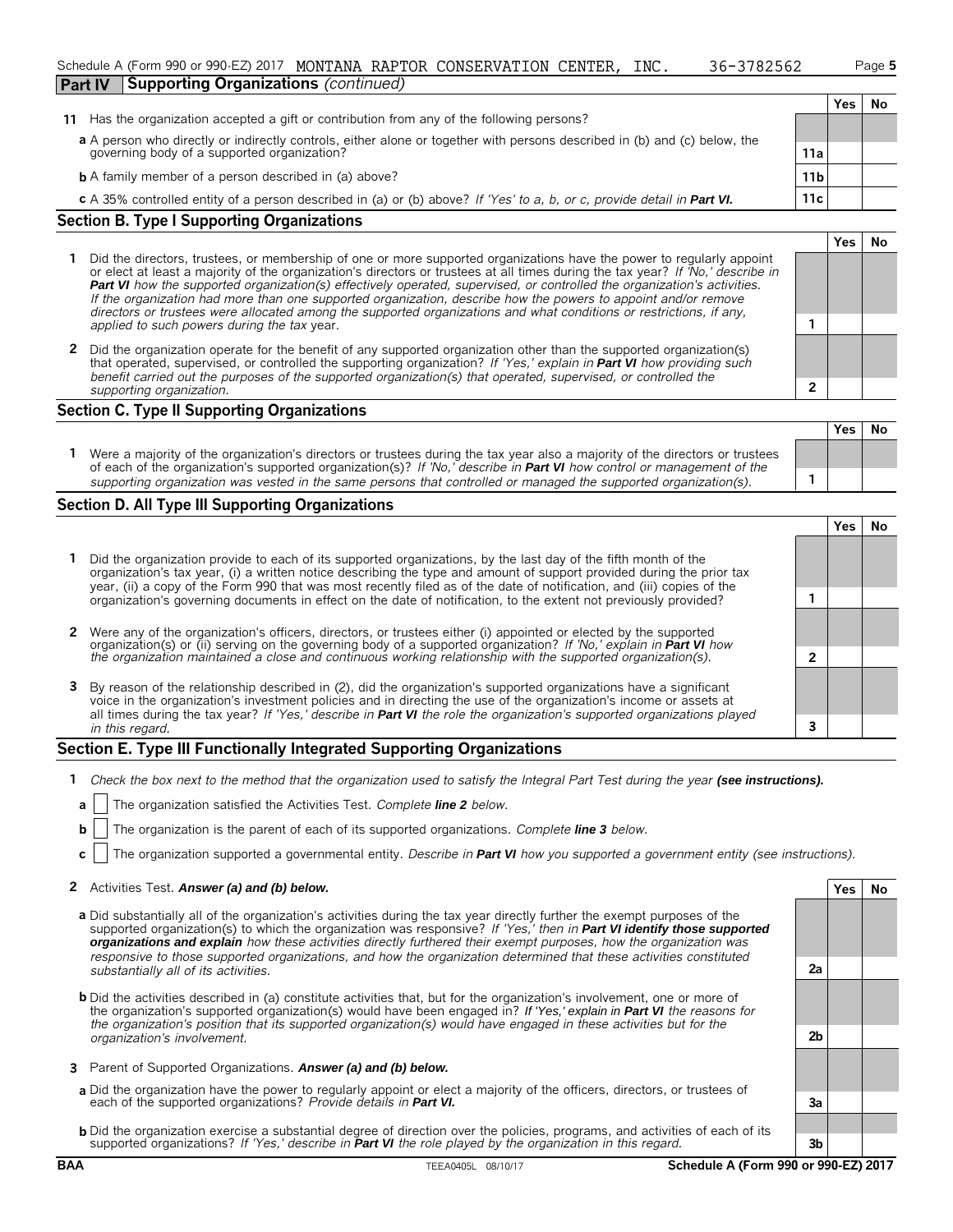|    | Type III Non-Functionally Integrated 509(a)(3) Supporting Organizations<br><b>Part V</b>                                                                                                                                                                      |                |                |                                |
|----|---------------------------------------------------------------------------------------------------------------------------------------------------------------------------------------------------------------------------------------------------------------|----------------|----------------|--------------------------------|
| 1  | Check here if the organization satisfied the Integral Part Test as a qualifying trust on Nov. 20, 1970 (explain in Part VI). See<br>instructions. All other Type III non-functionally integrated supporting organizations must complete Sections A through E. |                |                |                                |
|    | Section A - Adjusted Net Income                                                                                                                                                                                                                               |                | (A) Prior Year | (B) Current Year<br>(optional) |
| 1  | Net short-term capital gain                                                                                                                                                                                                                                   | 1              |                |                                |
| 2  | Recoveries of prior-year distributions                                                                                                                                                                                                                        | $\overline{2}$ |                |                                |
| 3. | Other gross income (see instructions)                                                                                                                                                                                                                         | 3              |                |                                |
| 4  | Add lines 1 through 3.                                                                                                                                                                                                                                        | 4              |                |                                |
| 5. | Depreciation and depletion                                                                                                                                                                                                                                    | 5              |                |                                |
| 6  | Portion of operating expenses paid or incurred for production or collection of gross<br>income or for management, conservation, or maintenance of property held for<br>production of income (see instructions)                                                | 6              |                |                                |
|    | 7 Other expenses (see instructions)                                                                                                                                                                                                                           | $\overline{7}$ |                |                                |
| 8  | Adjusted Net Income (subtract lines 5, 6, and 7 from line 4).                                                                                                                                                                                                 | 8              |                |                                |
|    | <b>Section B - Minimum Asset Amount</b>                                                                                                                                                                                                                       |                | (A) Prior Year | (B) Current Year<br>(optional) |
| 1  | Aggregate fair market value of all non-exempt-use assets (see instructions for short<br>tax year or assets held for part of year):                                                                                                                            |                |                |                                |
|    | a Average monthly value of securities                                                                                                                                                                                                                         | 1a             |                |                                |
|    | <b>b</b> Average monthly cash balances                                                                                                                                                                                                                        | 1 <sub>b</sub> |                |                                |
|    | c Fair market value of other non-exempt-use assets                                                                                                                                                                                                            | 1c             |                |                                |
|    | <b>d Total</b> (add lines 1a, 1b, and 1c)                                                                                                                                                                                                                     | 1d             |                |                                |
|    | <b>e Discount</b> claimed for blockage or other<br>factors (explain in detail in Part VI):                                                                                                                                                                    |                |                |                                |
|    | 2 Acquisition indebtedness applicable to non-exempt-use assets                                                                                                                                                                                                | $\mathbf{2}$   |                |                                |
| 3  | Subtract line 2 from line 1d.                                                                                                                                                                                                                                 | 3              |                |                                |
| 4  | Cash deemed held for exempt use. Enter 1-1/2% of line 3 (for greater amount,<br>see instructions).                                                                                                                                                            | 4              |                |                                |
|    | 5 Net value of non-exempt-use assets (subtract line 4 from line 3)                                                                                                                                                                                            | 5              |                |                                |
| 6  | Multiply line 5 by .035.                                                                                                                                                                                                                                      | 6              |                |                                |
| 7  | Recoveries of prior-year distributions                                                                                                                                                                                                                        | $\overline{7}$ |                |                                |
| 8  | Minimum Asset Amount (add line 7 to line 6)                                                                                                                                                                                                                   | 8              |                |                                |
|    | Section C - Distributable Amount                                                                                                                                                                                                                              |                |                | <b>Current Year</b>            |
|    | 1 Adjusted net income for prior year (from Section A, line 8, Column A)                                                                                                                                                                                       | $\mathbf{1}$   |                |                                |
| 2  | Enter 85% of line 1.                                                                                                                                                                                                                                          | 2              |                |                                |
| 3  | Minimum asset amount for prior year (from Section B, line 8, Column A)                                                                                                                                                                                        | 3              |                |                                |
| 4  | Enter greater of line 2 or line 3.                                                                                                                                                                                                                            | 4              |                |                                |
| 5. | Income tax imposed in prior year                                                                                                                                                                                                                              | 5              |                |                                |
| 6  | Distributable Amount. Subtract line 5 from line 4, unless subject to emergency<br>temporary reduction (see instructions).                                                                                                                                     | 6              |                |                                |
|    |                                                                                                                                                                                                                                                               |                |                |                                |

Schedule A (Form 990 or 990-EZ) 2017 MONTANA RAPTOR CONSERVATION CENTER, INC. 36-3782562 Page **6** 

**7**  $\parallel$  Check here if the current year is the organization's first as a non-functionally integrated Type III supporting organization (see instructions).

**BAA Schedule A (Form 990 or 990-EZ) 2017**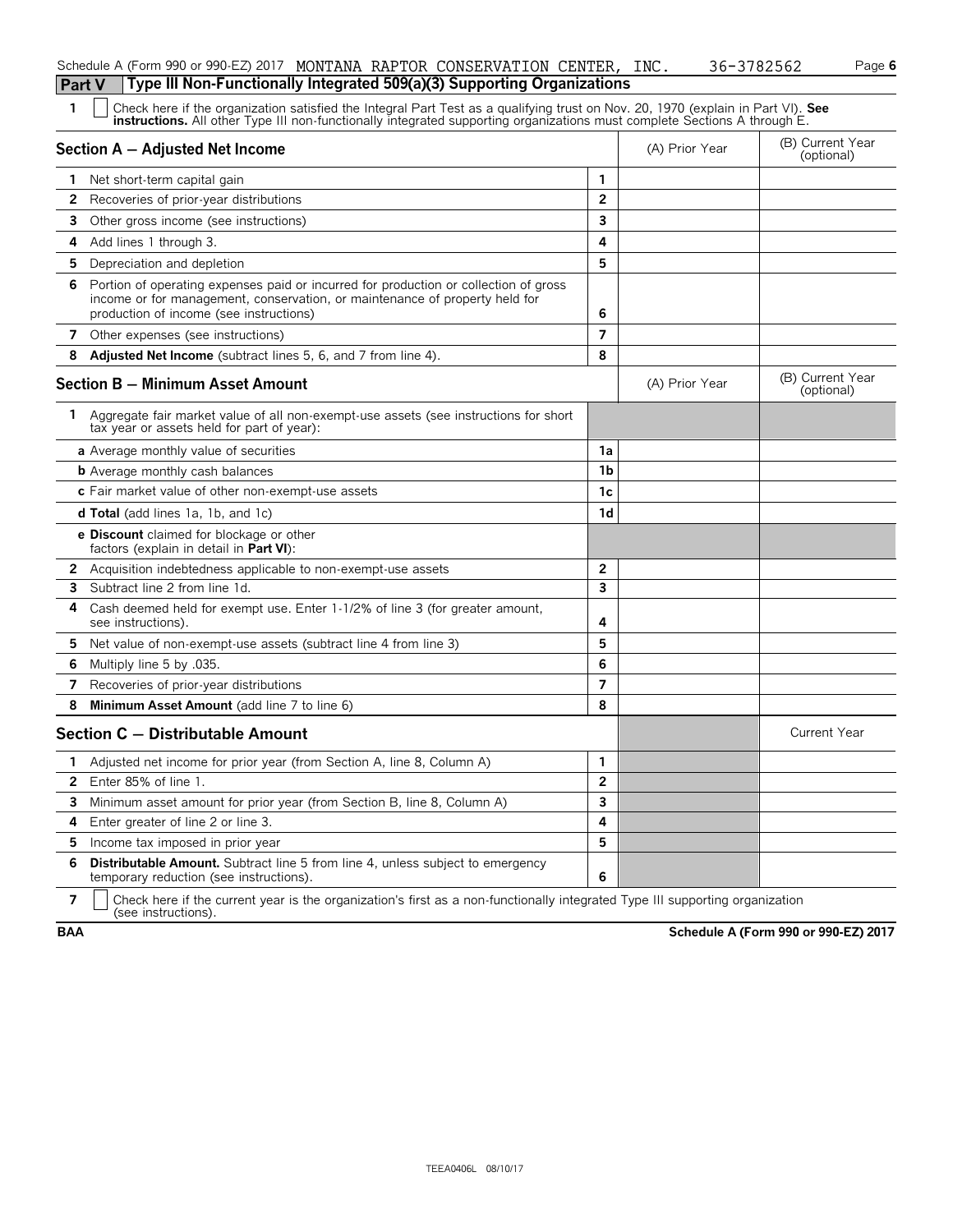#### Schedule A (Form 990 or 990-EZ) 2017 MONTANA RAPTOR CONSERVATION CENTER, INC. 36-3782562 Page **7**

| <b>Part V</b>                                                               | Type III Non-Functionally Integrated 509(a)(3) Supporting Organizations (continued)                                                                                           |                                              |                                       |                                                         |
|-----------------------------------------------------------------------------|-------------------------------------------------------------------------------------------------------------------------------------------------------------------------------|----------------------------------------------|---------------------------------------|---------------------------------------------------------|
|                                                                             | <b>Section D - Distributions</b>                                                                                                                                              |                                              |                                       | <b>Current Year</b>                                     |
| Amounts paid to supported organizations to accomplish exempt purposes<br>1. |                                                                                                                                                                               |                                              |                                       |                                                         |
| 2                                                                           | Amounts paid to perform activity that directly furthers exempt purposes of supported organizations,<br>in excess of income from activity                                      |                                              |                                       |                                                         |
| 3                                                                           | Administrative expenses paid to accomplish exempt purposes of supported organizations                                                                                         |                                              |                                       |                                                         |
| 4                                                                           | Amounts paid to acquire exempt-use assets                                                                                                                                     |                                              |                                       |                                                         |
| 5.                                                                          | Qualified set-aside amounts (prior IRS approval required)                                                                                                                     |                                              |                                       |                                                         |
| 6                                                                           | Other distributions (describe in Part VI). See instructions.                                                                                                                  |                                              |                                       |                                                         |
| 7                                                                           | Total annual distributions. Add lines 1 through 6.                                                                                                                            |                                              |                                       |                                                         |
| 8                                                                           | Distributions to attentive supported organizations to which the organization is responsive (provide details<br>in Part VI). See instructions.                                 |                                              |                                       |                                                         |
| 9                                                                           | Distributable amount for 2017 from Section C, line 6                                                                                                                          |                                              |                                       |                                                         |
| 10                                                                          | Line 8 amount divided by line 9 amount                                                                                                                                        |                                              |                                       |                                                         |
|                                                                             | Section E - Distribution Allocations (see instructions)                                                                                                                       | (i)<br><b>Excess</b><br><b>Distributions</b> | (i)<br>Underdistributions<br>Pre-2017 | (iii)<br><b>Distributable</b><br><b>Amount for 2017</b> |
| 1.                                                                          | Distributable amount for 2017 from Section C, line 6                                                                                                                          |                                              |                                       |                                                         |
| 2                                                                           | Underdistributions, if any, for years prior to 2017 (reasonable<br>cause required - explain in Part VI). See instructions.                                                    |                                              |                                       |                                                         |
| 3                                                                           | Excess distributions carryover, if any, to 2017                                                                                                                               |                                              |                                       |                                                         |
| a                                                                           |                                                                                                                                                                               |                                              |                                       |                                                         |
|                                                                             | <b>b</b> From 2013                                                                                                                                                            |                                              |                                       |                                                         |
|                                                                             | c From 2014                                                                                                                                                                   |                                              |                                       |                                                         |
|                                                                             |                                                                                                                                                                               |                                              |                                       |                                                         |
|                                                                             | e From 2016                                                                                                                                                                   |                                              |                                       |                                                         |
|                                                                             | f Total of lines 3a through e                                                                                                                                                 |                                              |                                       |                                                         |
|                                                                             | <b>g</b> Applied to underdistributions of prior years                                                                                                                         |                                              |                                       |                                                         |
|                                                                             | <b>h</b> Applied to 2017 distributable amount                                                                                                                                 |                                              |                                       |                                                         |
|                                                                             | i Carryover from 2012 not applied (see instructions)                                                                                                                          |                                              |                                       |                                                         |
|                                                                             | j Remainder. Subtract lines 3g, 3h, and 3i from 3f.                                                                                                                           |                                              |                                       |                                                         |
| 4                                                                           | Distributions for 2017 from Section D.<br>\$<br>line $7:$                                                                                                                     |                                              |                                       |                                                         |
|                                                                             | a Applied to underdistributions of prior years                                                                                                                                |                                              |                                       |                                                         |
|                                                                             | <b>b</b> Applied to 2017 distributable amount                                                                                                                                 |                                              |                                       |                                                         |
|                                                                             | c Remainder. Subtract lines 4a and 4b from 4.                                                                                                                                 |                                              |                                       |                                                         |
| 5.                                                                          | Remaining underdistributions for years prior to 2017, if any.<br>Subtract lines 3g and 4a from line 2. For result greater than<br>zero, explain in Part VI. See instructions. |                                              |                                       |                                                         |
| 6                                                                           | Remaining underdistributions for 2017. Subtract lines 3h and 4b<br>from line 1. For result greater than zero, explain in Part VI. See<br>instructions.                        |                                              |                                       |                                                         |
| 7                                                                           | Excess distributions carryover to 2018. Add lines 3j and 4c.                                                                                                                  |                                              |                                       |                                                         |
|                                                                             | 8 Breakdown of line 7:                                                                                                                                                        |                                              |                                       |                                                         |
|                                                                             | $a$ Excess from 2013                                                                                                                                                          |                                              |                                       |                                                         |
|                                                                             | <b>b</b> Excess from $2014$                                                                                                                                                   |                                              |                                       |                                                         |
|                                                                             | $c$ Excess from 2015                                                                                                                                                          |                                              |                                       |                                                         |
|                                                                             | <b>d</b> Excess from $2016$                                                                                                                                                   |                                              |                                       |                                                         |
|                                                                             | <b>e</b> Excess from $2017$                                                                                                                                                   |                                              |                                       |                                                         |

**BAA Schedule A (Form 990 or 990-EZ) 2017**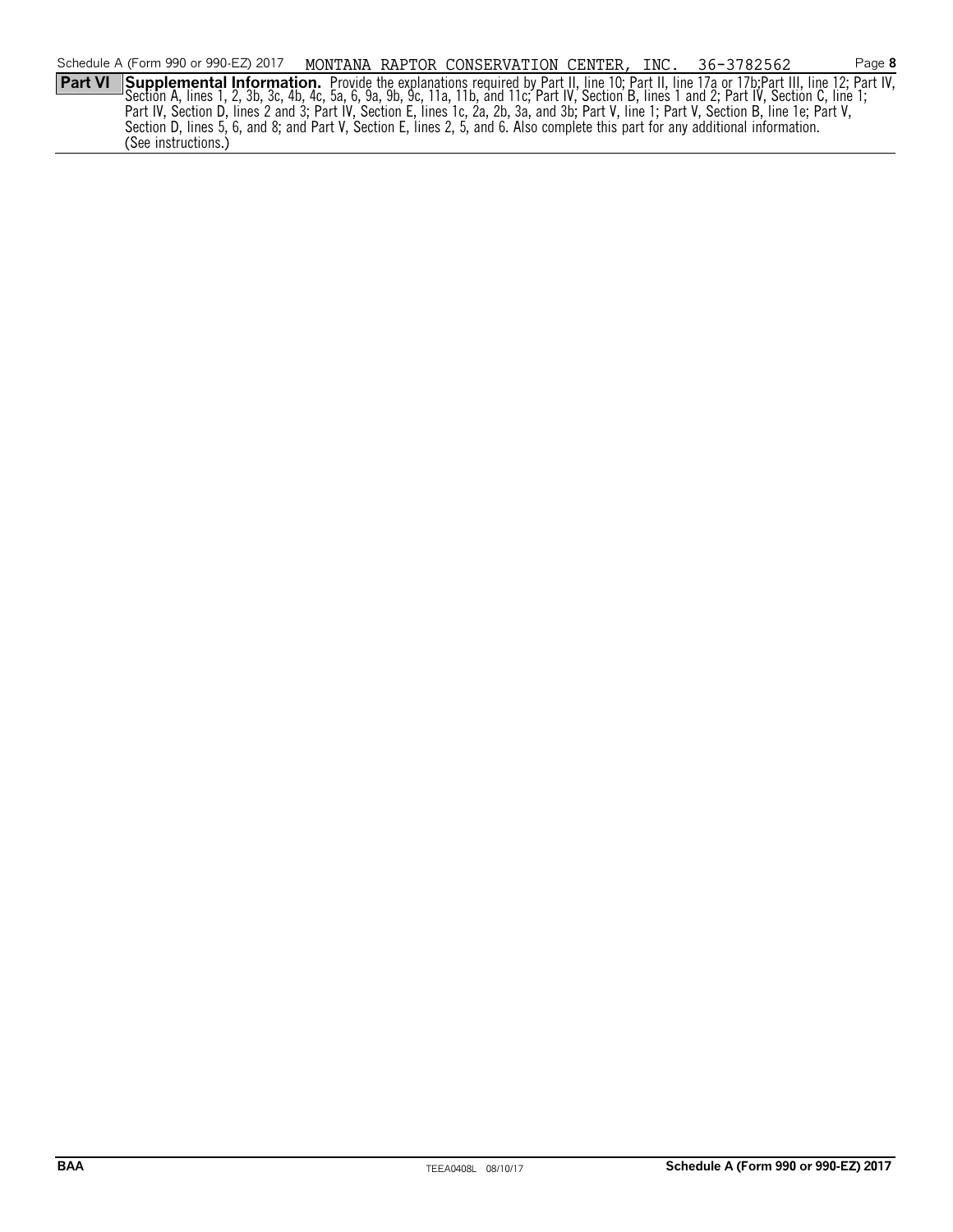|                | <b>SCHEDULE D</b>                                    |                                                                     | <b>Supplemental Financial Statements</b>                                                                                                                                                                                                                                                                                                                                                       |                                                                                                                                                                             |                |                          | OMB No. 1545-0047                                   |                            |  |  |
|----------------|------------------------------------------------------|---------------------------------------------------------------------|------------------------------------------------------------------------------------------------------------------------------------------------------------------------------------------------------------------------------------------------------------------------------------------------------------------------------------------------------------------------------------------------|-----------------------------------------------------------------------------------------------------------------------------------------------------------------------------|----------------|--------------------------|-----------------------------------------------------|----------------------------|--|--|
|                | (Form 990)                                           |                                                                     | ► Complete if the organization answered 'Yes' on Form 990,                                                                                                                                                                                                                                                                                                                                     |                                                                                                                                                                             |                |                          | 2017                                                |                            |  |  |
|                | Department of the Treasury                           |                                                                     |                                                                                                                                                                                                                                                                                                                                                                                                | Part IV, line 6, 7, 8, 9, 10, 11a, 11b, 11c, 11d, 11e, 11f, 12a, or 12b.<br>Attach to Form 990.<br>► Go to www.irs.gov/Form990 for instructions and the latest information. |                |                          |                                                     |                            |  |  |
|                | Internal Revenue Service<br>Name of the organization |                                                                     |                                                                                                                                                                                                                                                                                                                                                                                                |                                                                                                                                                                             |                |                          | <b>Inspection</b><br>Employer identification number |                            |  |  |
|                |                                                      |                                                                     |                                                                                                                                                                                                                                                                                                                                                                                                |                                                                                                                                                                             |                |                          |                                                     |                            |  |  |
|                |                                                      | MONTANA RAPTOR CONSERVATION CENTER, INC.                            |                                                                                                                                                                                                                                                                                                                                                                                                |                                                                                                                                                                             |                | 36-3782562               |                                                     |                            |  |  |
| Part I         |                                                      |                                                                     | Organizations Maintaining Donor Advised Funds or Other Similar Funds or Accounts.<br>Complete if the organization answered 'Yes' on Form 990, Part IV, line 6.                                                                                                                                                                                                                                 |                                                                                                                                                                             |                |                          |                                                     |                            |  |  |
|                |                                                      |                                                                     | (a) Donor advised funds                                                                                                                                                                                                                                                                                                                                                                        |                                                                                                                                                                             |                |                          | (b) Funds and other accounts                        |                            |  |  |
| 1              |                                                      | Total number at end of year                                         |                                                                                                                                                                                                                                                                                                                                                                                                |                                                                                                                                                                             |                |                          |                                                     |                            |  |  |
| 2              |                                                      | Aggregate value of contributions to (during year)                   |                                                                                                                                                                                                                                                                                                                                                                                                |                                                                                                                                                                             |                |                          |                                                     |                            |  |  |
| 3              |                                                      | Aggregate value of grants from (during year)                        |                                                                                                                                                                                                                                                                                                                                                                                                |                                                                                                                                                                             |                |                          |                                                     |                            |  |  |
| 4              |                                                      | Aggregate value at end of year                                      |                                                                                                                                                                                                                                                                                                                                                                                                |                                                                                                                                                                             |                |                          |                                                     |                            |  |  |
| 5              |                                                      |                                                                     | Did the organization inform all donors and donor advisors in writing that the assets held in donor advised funds<br>are the organization's property, subject to the organization's exclusive legal control?                                                                                                                                                                                    |                                                                                                                                                                             |                |                          | Yes                                                 | No                         |  |  |
| 6              |                                                      |                                                                     | Did the organization inform all grantees, donors, and donor advisors in writing that grant funds can be used only                                                                                                                                                                                                                                                                              |                                                                                                                                                                             |                |                          |                                                     |                            |  |  |
|                |                                                      |                                                                     | for charitable purposes and not for the benefit of the donor or donor advisor, or for any other purpose conferring                                                                                                                                                                                                                                                                             |                                                                                                                                                                             |                |                          | Yes                                                 | No                         |  |  |
| <b>Part II</b> |                                                      | <b>Conservation Easements.</b>                                      |                                                                                                                                                                                                                                                                                                                                                                                                |                                                                                                                                                                             |                |                          |                                                     |                            |  |  |
|                |                                                      |                                                                     | Complete if the organization answered 'Yes' on Form 990, Part IV, line 7.                                                                                                                                                                                                                                                                                                                      |                                                                                                                                                                             |                |                          |                                                     |                            |  |  |
| $\mathbf{1}$   |                                                      |                                                                     | Purpose(s) of conservation easements held by the organization (check all that apply).                                                                                                                                                                                                                                                                                                          |                                                                                                                                                                             |                |                          |                                                     |                            |  |  |
|                |                                                      | Preservation of land for public use (e.g., recreation or education) |                                                                                                                                                                                                                                                                                                                                                                                                | Preservation of a historically important land area                                                                                                                          |                |                          |                                                     |                            |  |  |
|                |                                                      | Protection of natural habitat                                       |                                                                                                                                                                                                                                                                                                                                                                                                | Preservation of a certified historic structure                                                                                                                              |                |                          |                                                     |                            |  |  |
|                |                                                      | Preservation of open space                                          |                                                                                                                                                                                                                                                                                                                                                                                                |                                                                                                                                                                             |                |                          |                                                     |                            |  |  |
| 2              | last day of the tax year.                            |                                                                     | Complete lines 2a through 2d if the organization held a qualified conservation contribution in the form of a conservation easement on the                                                                                                                                                                                                                                                      |                                                                                                                                                                             |                |                          | Held at the End of the Tax Year                     |                            |  |  |
|                |                                                      |                                                                     |                                                                                                                                                                                                                                                                                                                                                                                                |                                                                                                                                                                             | 2a             |                          |                                                     |                            |  |  |
|                |                                                      |                                                                     |                                                                                                                                                                                                                                                                                                                                                                                                |                                                                                                                                                                             | 2 <sub>b</sub> |                          |                                                     |                            |  |  |
|                |                                                      |                                                                     | <b>c</b> Number of conservation easements on a certified historic structure included in (a)                                                                                                                                                                                                                                                                                                    |                                                                                                                                                                             | 2c             |                          |                                                     |                            |  |  |
|                |                                                      |                                                                     | <b>d</b> Number of conservation easements included in (c) acquired after 7/25/06, and not on a historic                                                                                                                                                                                                                                                                                        |                                                                                                                                                                             | 2d             |                          |                                                     |                            |  |  |
| 3              | tax year $\blacktriangleright$                       |                                                                     | Number of conservation easements modified, transferred, released, extinguished, or terminated by the organization during the                                                                                                                                                                                                                                                                   |                                                                                                                                                                             |                |                          |                                                     |                            |  |  |
|                |                                                      |                                                                     | Number of states where property subject to conservation easement is located $\blacktriangleright$                                                                                                                                                                                                                                                                                              |                                                                                                                                                                             |                |                          |                                                     |                            |  |  |
|                |                                                      |                                                                     | Does the organization have a written policy regarding the periodic monitoring, inspection, handling of violations,                                                                                                                                                                                                                                                                             |                                                                                                                                                                             |                |                          |                                                     |                            |  |  |
| 6              |                                                      |                                                                     | Staff and volunteer hours devoted to monitoring, inspecting, handling of violations, and enforcing conservation easements during the year                                                                                                                                                                                                                                                      |                                                                                                                                                                             |                |                          | Yes                                                 | No                         |  |  |
|                |                                                      |                                                                     |                                                                                                                                                                                                                                                                                                                                                                                                |                                                                                                                                                                             |                |                          |                                                     |                            |  |  |
| 7              | ►\$                                                  |                                                                     | Amount of expenses incurred in monitoring, inspecting, handling of violations, and enforcing conservation easements during the year                                                                                                                                                                                                                                                            |                                                                                                                                                                             |                |                          |                                                     |                            |  |  |
| 8              |                                                      |                                                                     | Does each conservation easement reported on line 2(d) above satisfy the requirements of section 170(h)(4)(B)(i)                                                                                                                                                                                                                                                                                |                                                                                                                                                                             |                |                          | Yes                                                 | No                         |  |  |
| 9              | conservation easements.                              |                                                                     | In Part XIII, describe how the organization reports conservation easements in its revenue and expense statement, and balance sheet, and<br>include, if applicable, the text of the footnote to the organization's financial statements that describes the organization's accounting for                                                                                                        |                                                                                                                                                                             |                |                          |                                                     |                            |  |  |
|                |                                                      |                                                                     | Part III   Organizations Maintaining Collections of Art, Historical Treasures, or Other Similar Assets.<br>Complete if the organization answered 'Yes' on Form 990, Part IV, line 8.                                                                                                                                                                                                           |                                                                                                                                                                             |                |                          |                                                     |                            |  |  |
|                |                                                      |                                                                     | 1a If the organization elected, as permitted under SFAS 116 (ASC 958), not to report in its revenue statement and balance sheet works of<br>art, historical treasures, or other similar assets held for public exhibition, education, or research in furtherance of public service, provide,<br>in Part XIII, the text of the footnote to its financial statements that describes these items. |                                                                                                                                                                             |                |                          |                                                     |                            |  |  |
|                |                                                      | following amounts relating to these items:                          | b If the organization elected, as permitted under SFAS 116 (ASC 958), to report in its revenue statement and balance sheet works of art,<br>historical treasures, or other similar assets held for public exhibition, education, or research in furtherance of public service, provide the                                                                                                     |                                                                                                                                                                             |                |                          |                                                     |                            |  |  |
|                |                                                      |                                                                     |                                                                                                                                                                                                                                                                                                                                                                                                |                                                                                                                                                                             |                |                          |                                                     |                            |  |  |
|                |                                                      |                                                                     |                                                                                                                                                                                                                                                                                                                                                                                                |                                                                                                                                                                             |                | $\triangleright$ \$      |                                                     |                            |  |  |
| $\mathbf{2}$   |                                                      |                                                                     | If the organization received or held works of art, historical treasures, or other similar assets for financial gain, provide the following<br>amounts required to be reported under SFAS 116 (ASC 958) relating to these items:                                                                                                                                                                |                                                                                                                                                                             |                |                          |                                                     |                            |  |  |
|                |                                                      |                                                                     |                                                                                                                                                                                                                                                                                                                                                                                                |                                                                                                                                                                             |                | $\blacktriangleright$ \$ |                                                     |                            |  |  |
|                |                                                      |                                                                     |                                                                                                                                                                                                                                                                                                                                                                                                |                                                                                                                                                                             |                | $\triangleright$ \$      |                                                     |                            |  |  |
|                |                                                      |                                                                     | BAA For Paperwork Reduction Act Notice, see the Instructions for Form 990.                                                                                                                                                                                                                                                                                                                     |                                                                                                                                                                             |                |                          |                                                     | Schedule D (Form 990) 2017 |  |  |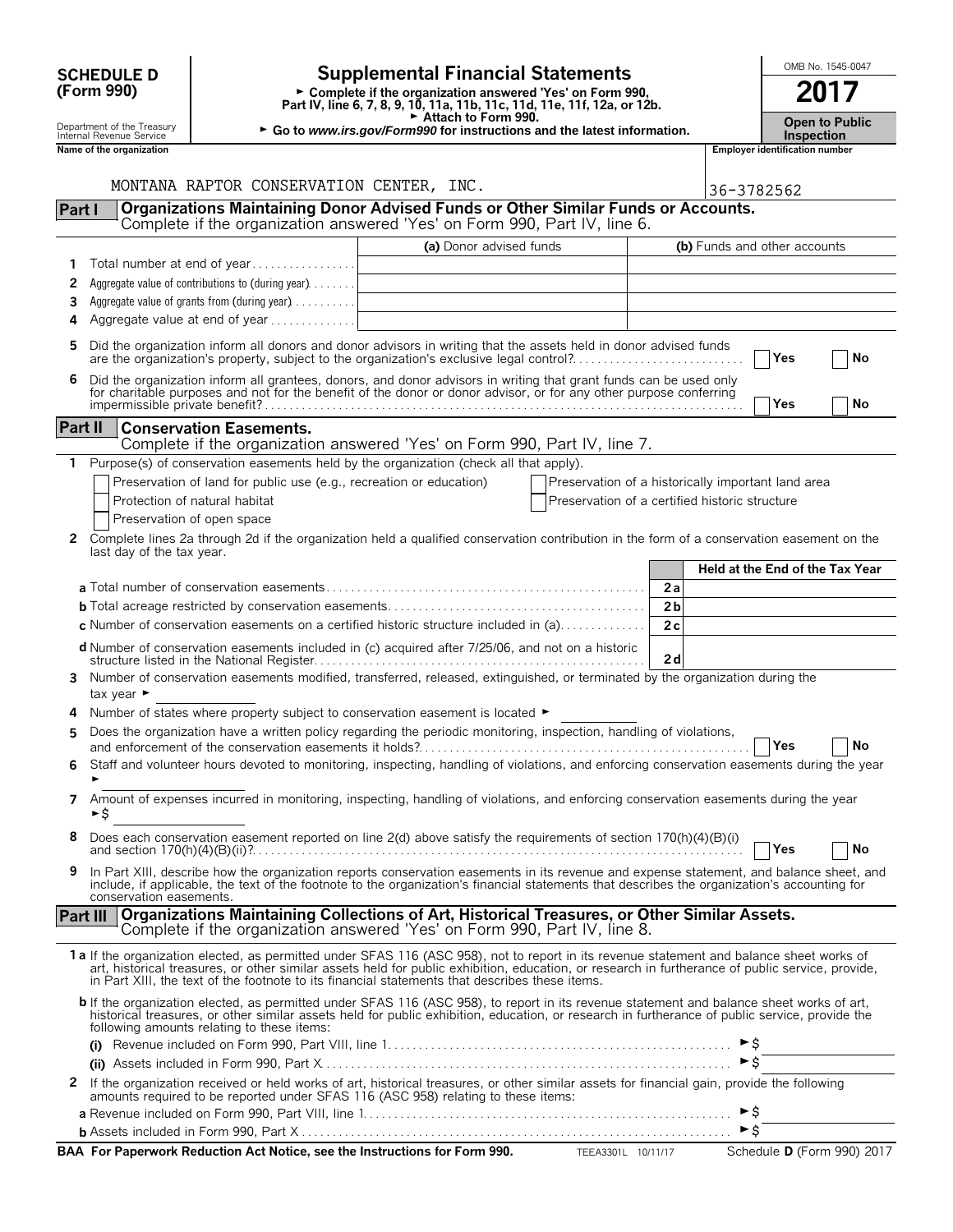| Schedule D (Form 990) 2017 MONTANA RAPTOR CONSERVATION CENTER, INC.                                                                                                                                                                |                  |                                         |                                    |     | 36-3782562                      |        |                     | Page 2                     |
|------------------------------------------------------------------------------------------------------------------------------------------------------------------------------------------------------------------------------------|------------------|-----------------------------------------|------------------------------------|-----|---------------------------------|--------|---------------------|----------------------------|
| Organizations Maintaining Collections of Art, Historical Treasures, or Other Similar Assets (continued)<br>Part III                                                                                                                |                  |                                         |                                    |     |                                 |        |                     |                            |
| Using the organization's acquisition, accession, and other records, check any of the following that are a significant use of its collection<br>3.<br>items (check all that apply):                                                 |                  |                                         |                                    |     |                                 |        |                     |                            |
| Public exhibition<br>a                                                                                                                                                                                                             |                  |                                         | Loan or exchange programs          |     |                                 |        |                     |                            |
| Scholarly research<br>b<br>Preservation for future generations                                                                                                                                                                     |                  | Other<br>е                              |                                    |     |                                 |        |                     |                            |
| с<br>Provide a description of the organization's collections and explain how they further the organization's exempt purpose in<br>4<br>Part XIII.                                                                                  |                  |                                         |                                    |     |                                 |        |                     |                            |
| During the year, did the organization solicit or receive donations of art, historical treasures, or other similar assets<br>5.<br>to be sold to raise funds rather than to be maintained as part of the organization's collection? |                  |                                         |                                    |     |                                 | Yes    |                     | No                         |
| <b>Escrow and Custodial Arrangements.</b> Complete if the organization answered 'Yes' on Form 990, Part IV,<br><b>Part IV</b><br>line 9, or reported an amount on Form 990, Part X, line 21.                                       |                  |                                         |                                    |     |                                 |        |                     |                            |
| 1a Is the organization an agent, trustee, custodian or other intermediary for contributions or other assets not included                                                                                                           |                  |                                         |                                    |     |                                 | Yes    |                     | No                         |
| <b>b</b> If 'Yes,' explain the arrangement in Part XIII and complete the following table:                                                                                                                                          |                  |                                         |                                    |     |                                 |        |                     |                            |
|                                                                                                                                                                                                                                    |                  |                                         |                                    |     |                                 | Amount |                     |                            |
|                                                                                                                                                                                                                                    |                  |                                         |                                    |     |                                 |        |                     |                            |
|                                                                                                                                                                                                                                    |                  |                                         |                                    | 1 d |                                 |        |                     |                            |
|                                                                                                                                                                                                                                    |                  |                                         |                                    | 1 e |                                 |        |                     |                            |
|                                                                                                                                                                                                                                    |                  |                                         |                                    | 1f  |                                 |        |                     |                            |
| 2a Did the organization include an amount on Form 990, Part X, line 21, for escrow or custodial account liability?                                                                                                                 |                  |                                         |                                    |     |                                 |        |                     | No                         |
|                                                                                                                                                                                                                                    |                  |                                         |                                    |     |                                 |        |                     |                            |
| <b>Part V</b><br><b>Endowment Funds.</b> Complete if the organization answered 'Yes' on Form 990, Part IV, line 10.                                                                                                                |                  |                                         |                                    |     |                                 |        |                     |                            |
|                                                                                                                                                                                                                                    | (a) Current year | (b) Prior year                          | (c) Two years back                 |     | (d) Three years back            |        | (e) Four years back |                            |
| <b>1a</b> Beginning of year balance                                                                                                                                                                                                |                  |                                         |                                    |     |                                 |        |                     |                            |
| $b$ Contributions                                                                                                                                                                                                                  |                  |                                         |                                    |     |                                 |        |                     |                            |
| c Net investment earnings, gains,                                                                                                                                                                                                  |                  |                                         |                                    |     |                                 |        |                     |                            |
| <b>d</b> Grants or scholarships                                                                                                                                                                                                    |                  |                                         |                                    |     |                                 |        |                     |                            |
| <b>e</b> Other expenditures for facilities<br>and programs                                                                                                                                                                         |                  |                                         |                                    |     |                                 |        |                     |                            |
| f Administrative expenses $\ldots$                                                                                                                                                                                                 |                  |                                         |                                    |     |                                 |        |                     |                            |
| <b>g</b> End of year balance $\ldots \ldots \ldots$                                                                                                                                                                                |                  |                                         |                                    |     |                                 |        |                     |                            |
| 2 Provide the estimated percentage of the current year end balance (line 1g, column (a)) held as:                                                                                                                                  |                  |                                         |                                    |     |                                 |        |                     |                            |
| a Board designated or quasi-endowment $\blacktriangleright$                                                                                                                                                                        |                  |                                         |                                    |     |                                 |        |                     |                            |
| <b>b</b> Permanent endowment $\blacktriangleright$                                                                                                                                                                                 | ిన               |                                         |                                    |     |                                 |        |                     |                            |
| c Temporarily restricted endowment ►                                                                                                                                                                                               |                  | °                                       |                                    |     |                                 |        |                     |                            |
| The percentages on lines 2a, 2b, and 2c should equal 100%.                                                                                                                                                                         |                  |                                         |                                    |     |                                 |        |                     |                            |
| 3a Are there endowment funds not in the possession of the organization that are held and administered for the                                                                                                                      |                  |                                         |                                    |     |                                 |        |                     |                            |
| organization by:                                                                                                                                                                                                                   |                  |                                         |                                    |     |                                 | 3a(i)  | Yes                 | No                         |
| (i)                                                                                                                                                                                                                                |                  |                                         |                                    |     |                                 | 3a(ii) |                     |                            |
|                                                                                                                                                                                                                                    |                  |                                         |                                    |     |                                 | 3b     |                     |                            |
| Describe in Part XIII the intended uses of the organization's endowment funds.                                                                                                                                                     |                  |                                         |                                    |     |                                 |        |                     |                            |
| <b>Part VI</b> Land, Buildings, and Equipment.                                                                                                                                                                                     |                  |                                         |                                    |     |                                 |        |                     |                            |
| Complete if the organization answered 'Yes' on Form 990, Part IV, line 11a. See Form 990, Part X, line 10.                                                                                                                         |                  |                                         |                                    |     |                                 |        |                     |                            |
| Description of property                                                                                                                                                                                                            |                  | (a) Cost or other basis<br>(investment) | (b) Cost or other<br>basis (other) |     | (c) Accumulated<br>depreciation |        | (d) Book value      |                            |
|                                                                                                                                                                                                                                    |                  |                                         | 432,440.                           |     |                                 |        |                     | 432,440.                   |
|                                                                                                                                                                                                                                    |                  |                                         | 218,338.                           |     | 46,018.                         |        |                     | 172,320.                   |
| c Leasehold improvements                                                                                                                                                                                                           |                  |                                         | 101,686.                           |     | 29,166.                         |        |                     | 72,520.                    |
|                                                                                                                                                                                                                                    |                  |                                         | 83,741                             |     | 47,676.                         |        |                     | 36,065.                    |
|                                                                                                                                                                                                                                    |                  |                                         |                                    |     |                                 |        |                     |                            |
| Total. Add lines 1a through 1e. (Column (d) must equal Form 990, Part X, column (B), line 10c.)                                                                                                                                    |                  |                                         |                                    |     | ▶                               |        |                     | 713,345.                   |
| <b>BAA</b>                                                                                                                                                                                                                         |                  |                                         |                                    |     |                                 |        |                     | Schedule D (Form 990) 2017 |

TEEA3302L 08/10/17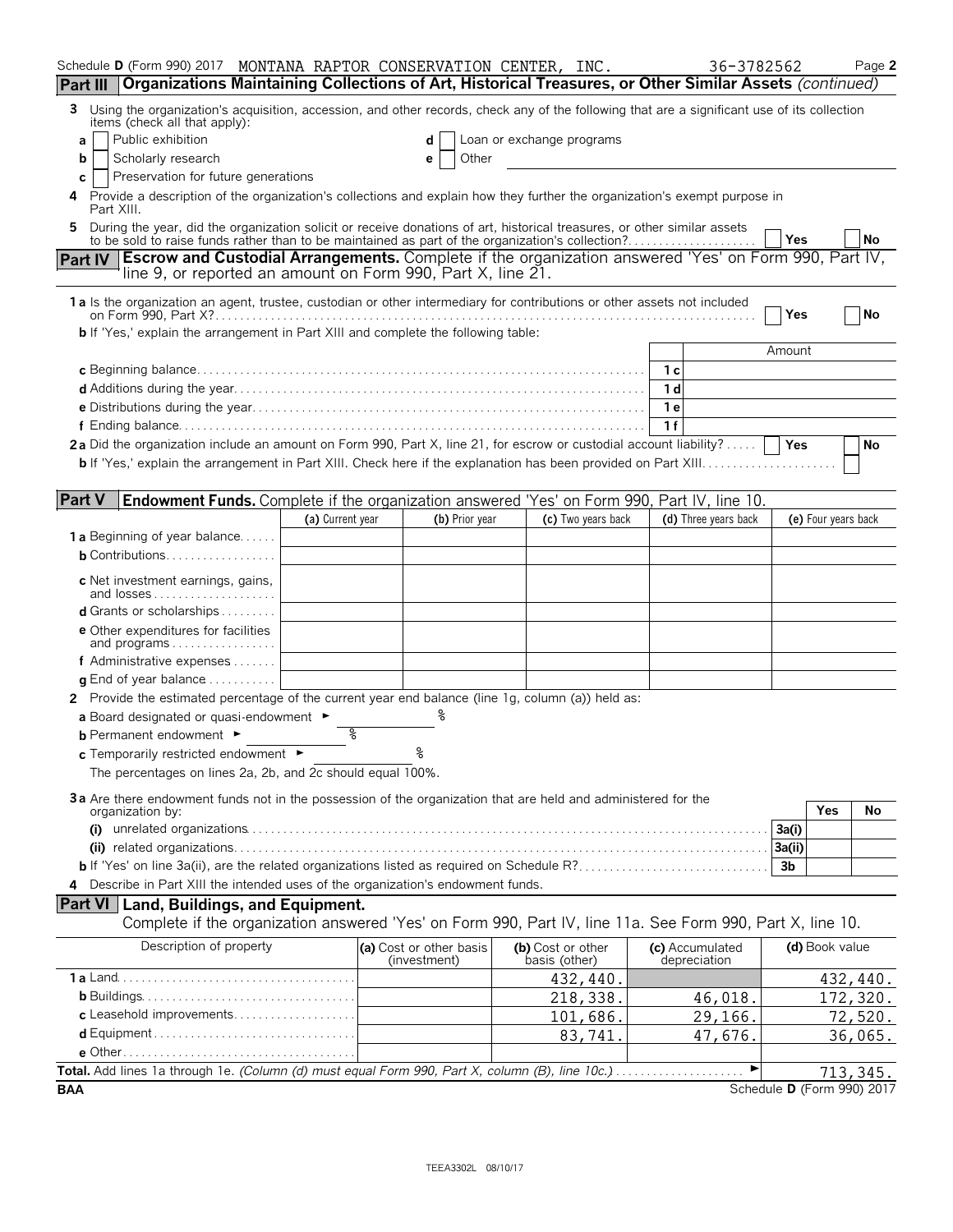| Schedule D (Form 990) 2017<br>MONTANA RAPTOR CONSERVATION CENTER, INC.                                                                                                                                                                                               |                 |     | 36-3782562                                                | Page 3         |
|----------------------------------------------------------------------------------------------------------------------------------------------------------------------------------------------------------------------------------------------------------------------|-----------------|-----|-----------------------------------------------------------|----------------|
| <b>Part VII</b><br><b>Investments - Other Securities.</b><br>Complete if the organization answered 'Yes' on Form 990, Part IV, line 11b. See Form 990, Part X, line 12.                                                                                              |                 | N/A |                                                           |                |
| (a) Description of security or category (including name of security)                                                                                                                                                                                                 | (b) Book value  |     | (c) Method of valuation: Cost or end-of-year market value |                |
| (1) Financial derivatives                                                                                                                                                                                                                                            |                 |     |                                                           |                |
|                                                                                                                                                                                                                                                                      |                 |     |                                                           |                |
| (3) Other                                                                                                                                                                                                                                                            |                 |     |                                                           |                |
|                                                                                                                                                                                                                                                                      |                 |     |                                                           |                |
| $\frac{(A)}{(B)}$                                                                                                                                                                                                                                                    |                 |     |                                                           |                |
| $\underline{(C)}$                                                                                                                                                                                                                                                    |                 |     |                                                           |                |
| $\overline{(\mathsf{D})}$                                                                                                                                                                                                                                            |                 |     |                                                           |                |
| $\overline{E}$                                                                                                                                                                                                                                                       |                 |     |                                                           |                |
| (F)                                                                                                                                                                                                                                                                  |                 |     |                                                           |                |
| (G)                                                                                                                                                                                                                                                                  |                 |     |                                                           |                |
| (H)                                                                                                                                                                                                                                                                  |                 |     |                                                           |                |
| $($ l $)$                                                                                                                                                                                                                                                            |                 |     |                                                           |                |
| Total. (Column (b) must equal Form 990, Part X, column (B) line 12.)                                                                                                                                                                                                 |                 |     |                                                           |                |
| <b>Investments - Program Related.</b><br><b>Part VIII</b><br>Complete if the organization answered 'Yes' on Form 990, Part IV, line 11c. See Form 990, Part X, line 13.                                                                                              |                 | N/A |                                                           |                |
| (a) Description of investment                                                                                                                                                                                                                                        | (b) Book value  |     | (c) Method of valuation: Cost or end-of-year market value |                |
| (1)                                                                                                                                                                                                                                                                  |                 |     |                                                           |                |
| (2)                                                                                                                                                                                                                                                                  |                 |     |                                                           |                |
| (3)                                                                                                                                                                                                                                                                  |                 |     |                                                           |                |
| (4)                                                                                                                                                                                                                                                                  |                 |     |                                                           |                |
| (5)                                                                                                                                                                                                                                                                  |                 |     |                                                           |                |
| (6)                                                                                                                                                                                                                                                                  |                 |     |                                                           |                |
| (7)                                                                                                                                                                                                                                                                  |                 |     |                                                           |                |
| (8)                                                                                                                                                                                                                                                                  |                 |     |                                                           |                |
| (9)                                                                                                                                                                                                                                                                  |                 |     |                                                           |                |
| (10)                                                                                                                                                                                                                                                                 |                 |     |                                                           |                |
| Total. (Column (b) must equal Form 990, Part X, column (B) line 13.).                                                                                                                                                                                                |                 |     |                                                           |                |
| Other Assets.<br><b>Part IX</b><br>Complete if the organization answered 'Yes' on Form 990, Part IV, line 11d. See Form 990, Part X, line 15.                                                                                                                        |                 | N/A |                                                           |                |
|                                                                                                                                                                                                                                                                      | (a) Description |     |                                                           | (b) Book value |
| (1)                                                                                                                                                                                                                                                                  |                 |     |                                                           |                |
| (2)                                                                                                                                                                                                                                                                  |                 |     |                                                           |                |
| (3)                                                                                                                                                                                                                                                                  |                 |     |                                                           |                |
| (4)                                                                                                                                                                                                                                                                  |                 |     |                                                           |                |
| (5)<br>(6)                                                                                                                                                                                                                                                           |                 |     |                                                           |                |
| (7)                                                                                                                                                                                                                                                                  |                 |     |                                                           |                |
| (8)                                                                                                                                                                                                                                                                  |                 |     |                                                           |                |
| (9)                                                                                                                                                                                                                                                                  |                 |     |                                                           |                |
| (10)                                                                                                                                                                                                                                                                 |                 |     |                                                           |                |
|                                                                                                                                                                                                                                                                      |                 |     | ▶                                                         |                |
| Part X<br><b>Other Liabilities.</b>                                                                                                                                                                                                                                  |                 |     |                                                           |                |
| Complete if the organization answered 'Yes' on Form 990, Part IV, line 11e or 11f. See Form 990, Part X, line 25                                                                                                                                                     |                 |     |                                                           |                |
| (a) Description of liability<br>(1) Federal income taxes                                                                                                                                                                                                             | (b) Book value  |     |                                                           |                |
| (2)                                                                                                                                                                                                                                                                  |                 |     |                                                           |                |
| $\overline{(\overline{3})}$                                                                                                                                                                                                                                          |                 |     |                                                           |                |
| (4)                                                                                                                                                                                                                                                                  |                 |     |                                                           |                |
| $\overline{(5)}$                                                                                                                                                                                                                                                     |                 |     |                                                           |                |
| $\overline{(6)}$                                                                                                                                                                                                                                                     |                 |     |                                                           |                |
| (7)                                                                                                                                                                                                                                                                  |                 |     |                                                           |                |
| (8)                                                                                                                                                                                                                                                                  |                 |     |                                                           |                |
| (9)                                                                                                                                                                                                                                                                  |                 |     |                                                           |                |
| (10)                                                                                                                                                                                                                                                                 |                 |     |                                                           |                |
| (11)                                                                                                                                                                                                                                                                 |                 |     |                                                           |                |
| Total. (Column (b) must equal Form 990, Part X, column (B) line 25.).<br>2. Liability for uncertain tax positions. In Part XIII, provide the text of the footnote to the organization's financial statements that reports the organization's liability for uncertain |                 |     |                                                           |                |
|                                                                                                                                                                                                                                                                      |                 |     |                                                           |                |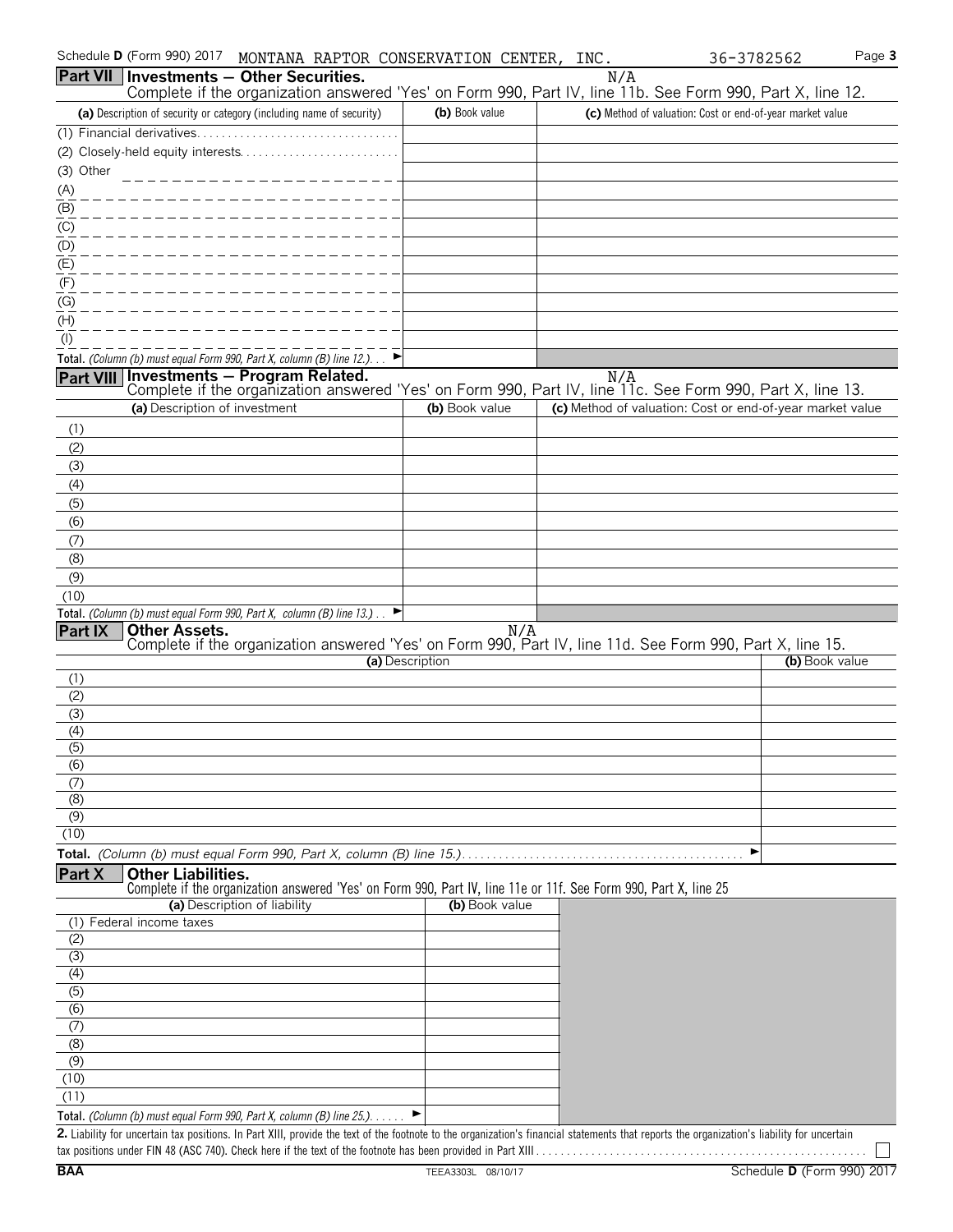| Schedule D (Form 990) 2017 MONTANA RAPTOR CONSERVATION CENTER, INC.                                | 36-3782562   | Page 4 |
|----------------------------------------------------------------------------------------------------|--------------|--------|
| Part XI   Reconciliation of Revenue per Audited Financial Statements With Revenue per Return. N/A  |              |        |
| Complete if the organization answered 'Yes' on Form 990, Part IV, line 12a.                        |              |        |
| $\mathbf{1}$                                                                                       | $\mathbf{1}$ |        |
| Amounts included on line 1 but not on Form 990, Part VIII, line 12:<br>2                           |              |        |
| 2a                                                                                                 |              |        |
| 2 <sub>b</sub>                                                                                     |              |        |
| 2c                                                                                                 |              |        |
|                                                                                                    |              |        |
|                                                                                                    | 2e           |        |
| 3                                                                                                  | $\mathbf{3}$ |        |
| Amounts included on Form 990, Part VIII, line 12, but not on line 1:<br>4                          |              |        |
|                                                                                                    |              |        |
|                                                                                                    |              |        |
|                                                                                                    | 4 c          |        |
|                                                                                                    | 5            |        |
| Part XII Reconciliation of Expenses per Audited Financial Statements With Expenses per Return. N/A |              |        |
| Complete if the organization answered 'Yes' on Form 990, Part IV, line 12a.                        |              |        |
|                                                                                                    | -1           |        |
| Amounts included on line 1 but not on Form 990, Part IX, line 25:<br>2                             |              |        |
| 2a                                                                                                 |              |        |
| 2 <sub>b</sub>                                                                                     |              |        |
|                                                                                                    |              |        |
|                                                                                                    |              |        |
|                                                                                                    | 2e           |        |
| 3                                                                                                  | $\mathbf{3}$ |        |
| Amounts included on Form 990, Part IX, line 25, but not on line 1:<br>4                            |              |        |
| a Investment expenses not included on Form 990, Part VIII, line 7b  4a                             |              |        |
|                                                                                                    |              |        |
|                                                                                                    | 4 c          |        |
| 5 Total expenses. Add lines 3 and 4c. (This must equal Form 990, Part I, line 18.)                 | 5            |        |
| Part XIII Supplemental Information.                                                                |              |        |

Provide the descriptions required for Part II, lines 3, 5, and 9; Part III, lines 1a and 4; Part IV, lines 1b and 2b; Part V,

line 4; Part X, line 2; Part XI, lines 2d and 4b; and Part XII, lines 2d and 4b. Also complete this part to provide any additional information.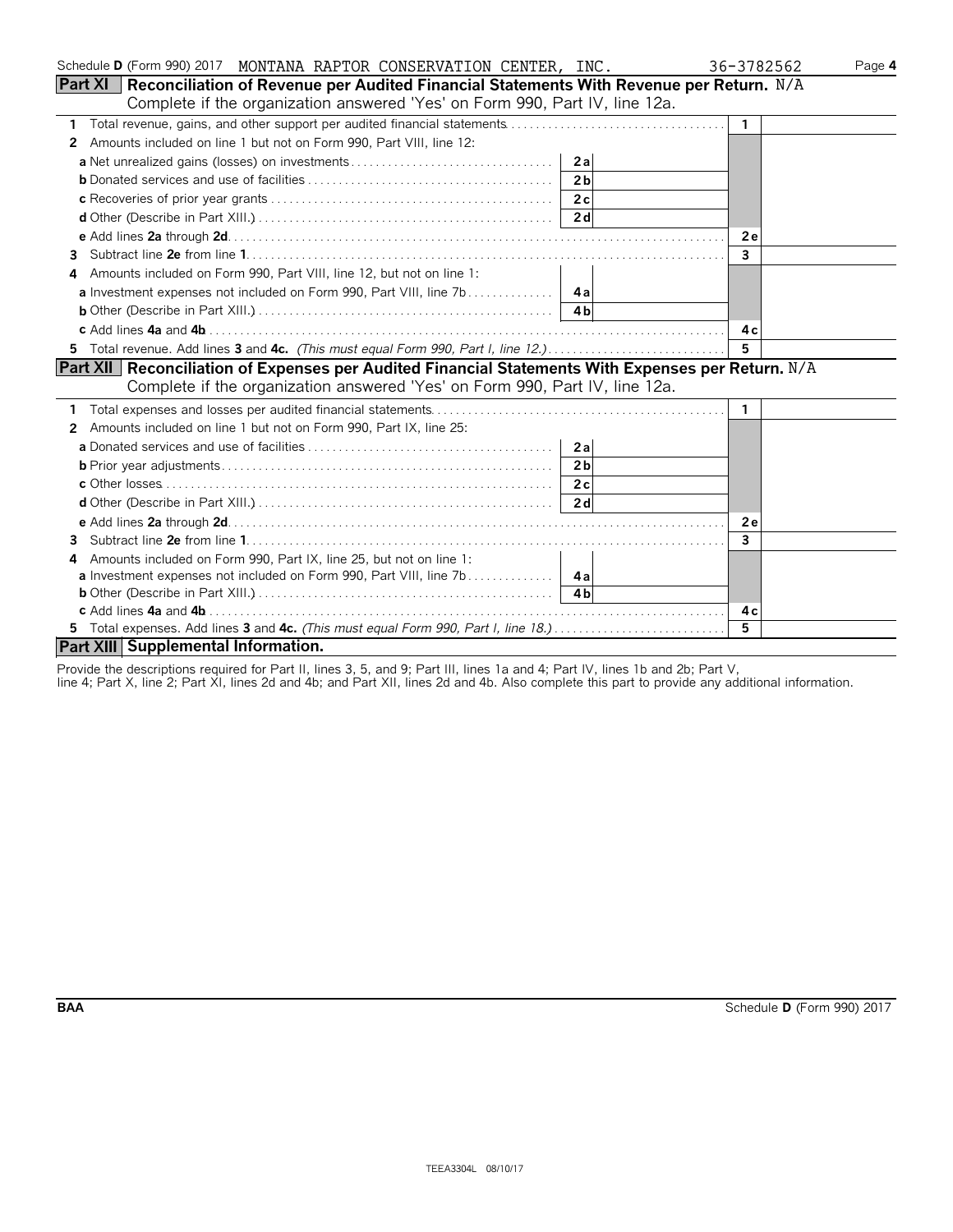|                                                                                                                               |                                                                                                 |                                            |     |                                                                      | Supplemental Information Regarding Fundraising or Gaming Activities                                                                                                                                                                              |                                                                              | OMB No. 1545-0047                                       |
|-------------------------------------------------------------------------------------------------------------------------------|-------------------------------------------------------------------------------------------------|--------------------------------------------|-----|----------------------------------------------------------------------|--------------------------------------------------------------------------------------------------------------------------------------------------------------------------------------------------------------------------------------------------|------------------------------------------------------------------------------|---------------------------------------------------------|
| <b>SCHEDULE G</b><br>(Form 990 or 990-EZ)                                                                                     | Complete if the organization answered 'Yes' on Form 990, Part IV, line 17, 18, or 19, or if the |                                            |     |                                                                      |                                                                                                                                                                                                                                                  |                                                                              |                                                         |
| Department of the Treasury<br>Internal Revenue Service                                                                        |                                                                                                 | <b>Open to Public</b><br><b>Inspection</b> |     |                                                                      |                                                                                                                                                                                                                                                  |                                                                              |                                                         |
| Name of the organization<br>MONTANA RAPTOR CONSERVATION CENTER, INC.                                                          |                                                                                                 | <b>Employer identification number</b>      |     |                                                                      |                                                                                                                                                                                                                                                  |                                                                              |                                                         |
| Part I                                                                                                                        |                                                                                                 |                                            |     |                                                                      | Fundraising Activities. Complete if the organization answered 'Yes' on Form 990, Part IV, line 17.                                                                                                                                               | 36-3782562                                                                   |                                                         |
| Form 990-EZ filers are not required to complete this part.<br>1.                                                              |                                                                                                 |                                            |     |                                                                      | Indicate whether the organization raised funds through any of the following activities. Check all that apply.                                                                                                                                    |                                                                              |                                                         |
| Mail solicitations<br>a                                                                                                       |                                                                                                 |                                            |     | e                                                                    | Solicitation of non-government grants                                                                                                                                                                                                            |                                                                              |                                                         |
| Internet and email solicitations<br>b                                                                                         |                                                                                                 |                                            |     | f                                                                    | Solicitation of government grants                                                                                                                                                                                                                |                                                                              |                                                         |
| Phone solicitations<br>с<br>In-person solicitations<br>d                                                                      |                                                                                                 |                                            |     | q                                                                    | Special fundraising events                                                                                                                                                                                                                       |                                                                              |                                                         |
| 2a Did the organization have a written or oral agreement with any individual (including officers, directors, trustees, or key |                                                                                                 |                                            |     |                                                                      |                                                                                                                                                                                                                                                  |                                                                              |                                                         |
| compensated at least \$5,000 by the organization.                                                                             |                                                                                                 |                                            |     |                                                                      | employees listed in Form 990, Part VII) or entity in connection with professional fundraising services?<br>b If 'Yes,' list the 10 highest paid individuals or entities (fundraisers) pursuant to agreements under which the fundraiser is to be |                                                                              | $X$ No<br>Yes                                           |
| (i) Name and address of individual<br>or entity (fundraiser)                                                                  |                                                                                                 | (ii) Activity                              |     | (iii) Did fundraiser<br>have custody or control<br>of contributions? | (iv) Gross receipts<br>from activity                                                                                                                                                                                                             | (v) Amount paid to<br>(or retained by)<br>fundraiser listed in<br>column (i) | (vi) Amount paid to<br>(or retained by)<br>organization |
|                                                                                                                               |                                                                                                 |                                            | Yes | No                                                                   |                                                                                                                                                                                                                                                  |                                                                              |                                                         |
| 1                                                                                                                             |                                                                                                 |                                            |     |                                                                      |                                                                                                                                                                                                                                                  |                                                                              |                                                         |
|                                                                                                                               |                                                                                                 |                                            |     |                                                                      |                                                                                                                                                                                                                                                  |                                                                              |                                                         |
| $\mathbf{2}$                                                                                                                  |                                                                                                 |                                            |     |                                                                      |                                                                                                                                                                                                                                                  |                                                                              |                                                         |
|                                                                                                                               |                                                                                                 |                                            |     |                                                                      |                                                                                                                                                                                                                                                  |                                                                              |                                                         |
| 3                                                                                                                             |                                                                                                 |                                            |     |                                                                      |                                                                                                                                                                                                                                                  |                                                                              |                                                         |
| 4                                                                                                                             |                                                                                                 |                                            |     |                                                                      |                                                                                                                                                                                                                                                  |                                                                              |                                                         |
|                                                                                                                               |                                                                                                 |                                            |     |                                                                      |                                                                                                                                                                                                                                                  |                                                                              |                                                         |
| 5                                                                                                                             |                                                                                                 |                                            |     |                                                                      |                                                                                                                                                                                                                                                  |                                                                              |                                                         |
| 6                                                                                                                             |                                                                                                 |                                            |     |                                                                      |                                                                                                                                                                                                                                                  |                                                                              |                                                         |
|                                                                                                                               |                                                                                                 |                                            |     |                                                                      |                                                                                                                                                                                                                                                  |                                                                              |                                                         |
| 7                                                                                                                             |                                                                                                 |                                            |     |                                                                      |                                                                                                                                                                                                                                                  |                                                                              |                                                         |
| 8                                                                                                                             |                                                                                                 |                                            |     |                                                                      |                                                                                                                                                                                                                                                  |                                                                              |                                                         |
| 9                                                                                                                             |                                                                                                 |                                            |     |                                                                      |                                                                                                                                                                                                                                                  |                                                                              |                                                         |
| 10                                                                                                                            |                                                                                                 |                                            |     |                                                                      |                                                                                                                                                                                                                                                  |                                                                              |                                                         |
|                                                                                                                               |                                                                                                 |                                            |     |                                                                      |                                                                                                                                                                                                                                                  |                                                                              |                                                         |
|                                                                                                                               |                                                                                                 |                                            |     |                                                                      |                                                                                                                                                                                                                                                  |                                                                              | 0.                                                      |
| 3<br>or licensing.                                                                                                            |                                                                                                 |                                            |     |                                                                      | List all states in which the organization is registered or licensed to solicit contributions or has been notified it is exempt from registration                                                                                                 |                                                                              |                                                         |
|                                                                                                                               |                                                                                                 |                                            |     |                                                                      |                                                                                                                                                                                                                                                  |                                                                              |                                                         |

**BAA For Paperwork Reduction Act Notice, see the Instructions for Form 990 or 990-EZ. Schedule G (Form 990 or 990-EZ) 2017** TEEA3701L 08/09/17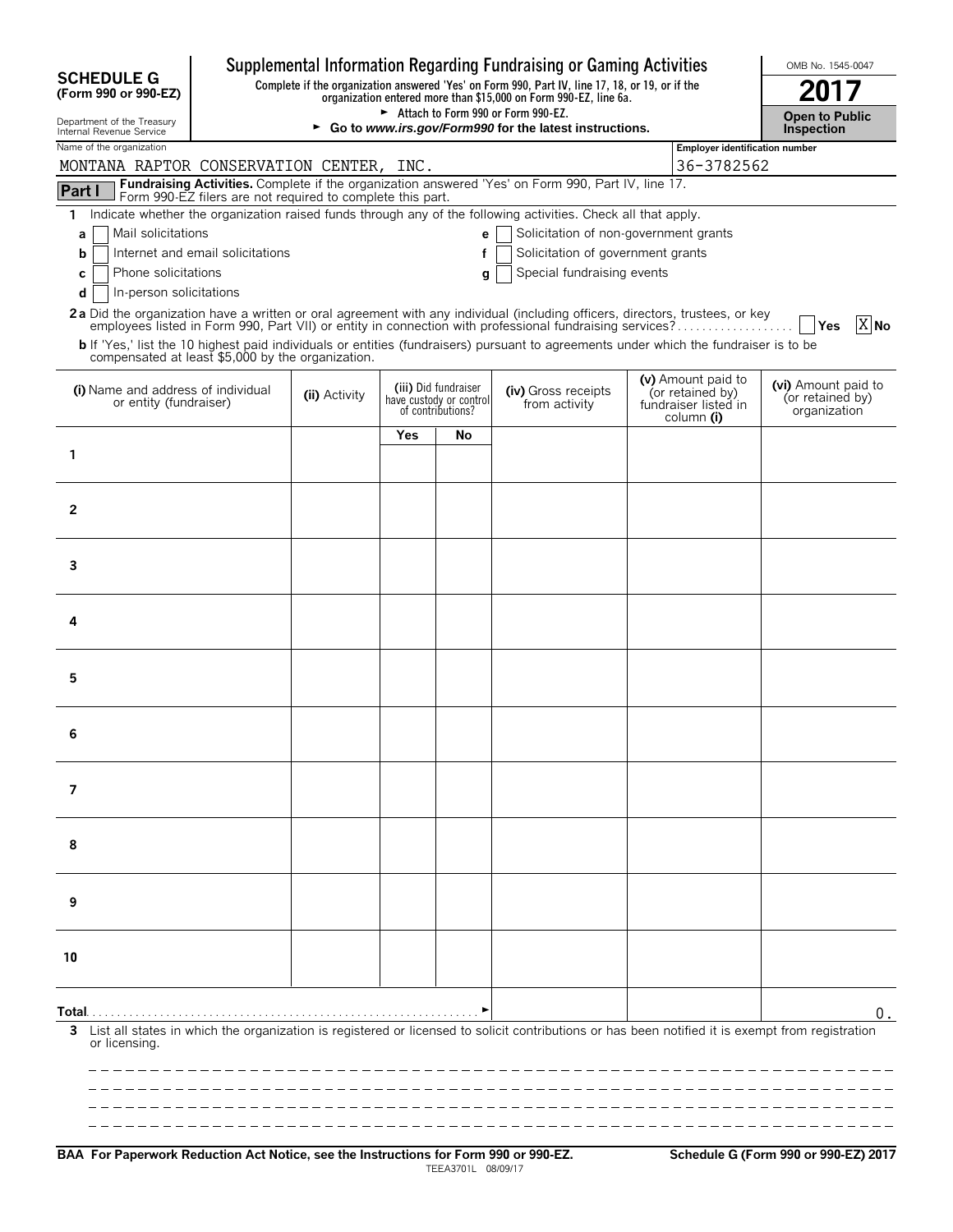Schedule G (Form 990 or 990-EZ) 2017 MONTANA RAPTOR CONSERVATION CENTER, INC. 36-3782562 Page **2** 

**Part II Fundraising Events.** Complete if the organization answered 'Yes' on Form 990, Part IV, line 18, or reported more than \$15,000 of fundraising event contributions and gross income on Form 990-EZ, lines 1 and 6b. List events with gross receipts greater than \$5,000.

|                                                                                                                                        |    | $\sim$ . The second with group receipts groups than $\phi$ , your.                                                | (a) Event $#1$ | (b) Event $#2$             | (c) Other events       | (d) Total events                        |  |  |  |
|----------------------------------------------------------------------------------------------------------------------------------------|----|-------------------------------------------------------------------------------------------------------------------|----------------|----------------------------|------------------------|-----------------------------------------|--|--|--|
|                                                                                                                                        |    |                                                                                                                   | FLIGHT FUND    | GIVE BIG GALLA             | 1                      | (add column (a)                         |  |  |  |
|                                                                                                                                        |    |                                                                                                                   | (event type)   | (event type)               | (total number)         | through column $(c)$                    |  |  |  |
|                                                                                                                                        |    |                                                                                                                   |                |                            |                        |                                         |  |  |  |
| ロマロスロ                                                                                                                                  | 1. |                                                                                                                   | 26,910.        | 7,141.                     | 5,074.                 | 39, 125.                                |  |  |  |
| Ē                                                                                                                                      |    | 2 Less: Contributions                                                                                             | 26,910.        | 7,141.                     | 5,074.                 | 39, 125.                                |  |  |  |
|                                                                                                                                        | 3  | Gross income (line 1 minus line 2)                                                                                |                |                            |                        |                                         |  |  |  |
|                                                                                                                                        | 4  |                                                                                                                   |                |                            |                        |                                         |  |  |  |
|                                                                                                                                        | 5  | Noncash prizes                                                                                                    |                |                            |                        |                                         |  |  |  |
| D<br>I                                                                                                                                 | 6  | Rent/facility costs                                                                                               |                |                            |                        |                                         |  |  |  |
| R<br>E<br>C<br>T                                                                                                                       | 7  |                                                                                                                   |                |                            |                        |                                         |  |  |  |
|                                                                                                                                        | 8  |                                                                                                                   |                |                            |                        |                                         |  |  |  |
| <b>EXPENSES</b>                                                                                                                        | 9  |                                                                                                                   | 1,992.         | 75.                        | 147.                   | 2,214.                                  |  |  |  |
|                                                                                                                                        | 10 |                                                                                                                   |                |                            |                        | 2,214.                                  |  |  |  |
|                                                                                                                                        |    |                                                                                                                   |                |                            |                        | $-2, 214.$                              |  |  |  |
|                                                                                                                                        |    | Part III Gaming. Complete if the organization answered 'Yes' on Form 990, Part IV, line 19, or reported more than |                |                            |                        |                                         |  |  |  |
|                                                                                                                                        |    | \$15,000 on Form 990-EZ, line 6a.                                                                                 |                |                            |                        |                                         |  |  |  |
|                                                                                                                                        |    |                                                                                                                   |                | (b) Pull tabs/instant      |                        | (d) Total gaming                        |  |  |  |
| ロマロスロ                                                                                                                                  |    |                                                                                                                   | (a) Bingo      | bingo/progressive<br>bingo | (c) Other gaming       | (add column (a)<br>through column $(c)$ |  |  |  |
| Е                                                                                                                                      | 1. | Gross revenue                                                                                                     |                |                            |                        |                                         |  |  |  |
|                                                                                                                                        |    |                                                                                                                   |                |                            |                        |                                         |  |  |  |
|                                                                                                                                        | 2. |                                                                                                                   |                |                            |                        |                                         |  |  |  |
|                                                                                                                                        | 3  | Noncash prizes                                                                                                    |                |                            |                        |                                         |  |  |  |
|                                                                                                                                        | 4  | Rent/facility costs                                                                                               |                |                            |                        |                                         |  |  |  |
|                                                                                                                                        | 5. | Other direct expenses                                                                                             |                |                            |                        |                                         |  |  |  |
|                                                                                                                                        | 6  | Volunteer labor                                                                                                   | %<br>Yes<br>No | နွ<br>Yes<br>No            | နွ<br><b>Yes</b><br>No |                                         |  |  |  |
|                                                                                                                                        | 7  |                                                                                                                   |                |                            |                        |                                         |  |  |  |
|                                                                                                                                        |    |                                                                                                                   |                |                            |                        |                                         |  |  |  |
|                                                                                                                                        | 8  |                                                                                                                   |                |                            |                        |                                         |  |  |  |
| Enter the state(s) in which the organization conducts gaming activities:<br>9<br>$\overline{Y}$ es<br>No<br><b>b</b> If 'No,' explain: |    |                                                                                                                   |                |                            |                        |                                         |  |  |  |
| 7 No<br><b>b</b> If 'Yes,' explain:                                                                                                    |    |                                                                                                                   |                |                            |                        |                                         |  |  |  |

**BAA** TEEA3702L 09/18/17 **Schedule G (Form 990 or 990-EZ) 2017**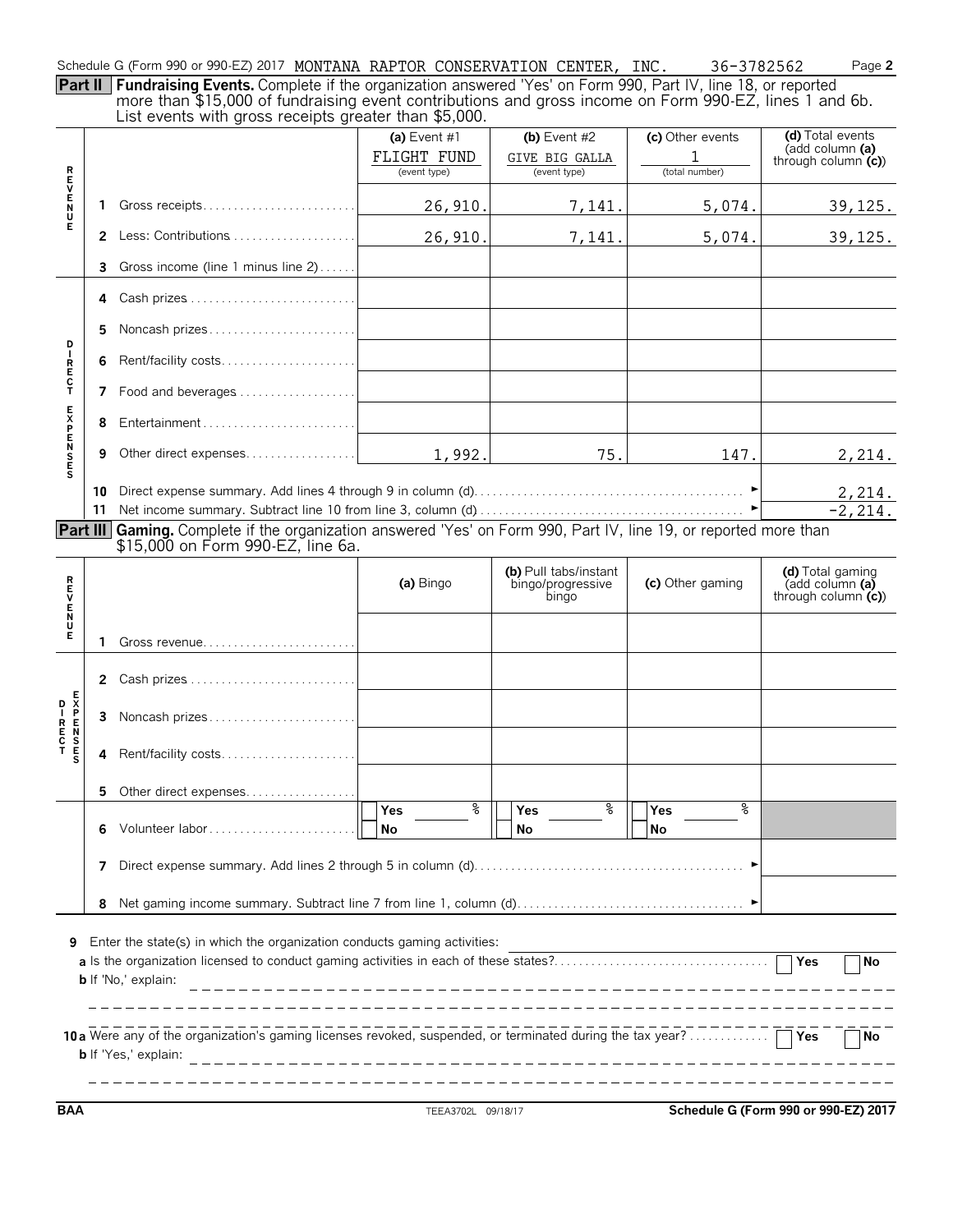|    | Schedule G (Form 990 or 990-EZ) 2017 MONTANA RAPTOR CONSERVATION CENTER, INC.<br>36-3782562                                                                                                                                                                                                                                                                                             | Page 3    |
|----|-----------------------------------------------------------------------------------------------------------------------------------------------------------------------------------------------------------------------------------------------------------------------------------------------------------------------------------------------------------------------------------------|-----------|
|    | Yes                                                                                                                                                                                                                                                                                                                                                                                     | <b>No</b> |
|    | 12 Is the organization a grantor, beneficiary or trustee of a trust, or a member of a partnership or other entity formed to<br>Yes                                                                                                                                                                                                                                                      | <b>No</b> |
|    | <b>13</b> Indicate the percentage of gaming activity conducted in:                                                                                                                                                                                                                                                                                                                      |           |
|    |                                                                                                                                                                                                                                                                                                                                                                                         |           |
|    |                                                                                                                                                                                                                                                                                                                                                                                         | ৡ         |
|    | 14 Enter the name and address of the person who prepares the organization's gaming/special events books and records:                                                                                                                                                                                                                                                                    |           |
|    | Name $\blacktriangleright$                                                                                                                                                                                                                                                                                                                                                              |           |
|    | Address ►                                                                                                                                                                                                                                                                                                                                                                               |           |
|    | <b>15a</b> Does the organization have a contract with a third party from whom the organization receives gaming revenue?<br><b>b</b> If 'Yes,' enter the amount of gaming revenue received by the organization $\rightarrow$ \$<br>and the amount<br>of gaming revenue retained by the third party $\triangleright$ $\uparrow$<br>c If 'Yes,' enter name and address of the third party: | No        |
|    | Name $\blacktriangleright$                                                                                                                                                                                                                                                                                                                                                              |           |
|    | Address ►                                                                                                                                                                                                                                                                                                                                                                               |           |
| 16 | Gaming manager information:                                                                                                                                                                                                                                                                                                                                                             |           |
|    | Name $\blacktriangleright$                                                                                                                                                                                                                                                                                                                                                              |           |
|    | Gaming manager compensation $\triangleright$ \$ __________.                                                                                                                                                                                                                                                                                                                             |           |
|    | Description of services provided ▶<br>____________________________________                                                                                                                                                                                                                                                                                                              |           |
|    | Director/officer<br>Employee<br>Independent contractor                                                                                                                                                                                                                                                                                                                                  |           |
| 17 | Mandatory distributions:                                                                                                                                                                                                                                                                                                                                                                |           |
|    | a Is the organization required under state law to make charitable distributions from the gaming proceeds to retain the<br>state gaming license?<br>Yes                                                                                                                                                                                                                                  | l No      |
|    | <b>b</b> Enter the amount of distributions required under state law to be distributed to other exempt organizations or spent in the                                                                                                                                                                                                                                                     |           |
|    | organization's own exempt activities during the tax year $\triangleright$ $\sharp$                                                                                                                                                                                                                                                                                                      |           |
|    | <b>Supplemental Information.</b> Provide the explanations required by Part I, line 2b, columns (iii) and (v);<br><b>Part IV</b><br>and Part III, lines 9, 9b, 10b, 15b, 15c, 16, and 17b, as applicable. Also provide any additional<br>information. See instructions.                                                                                                                  |           |